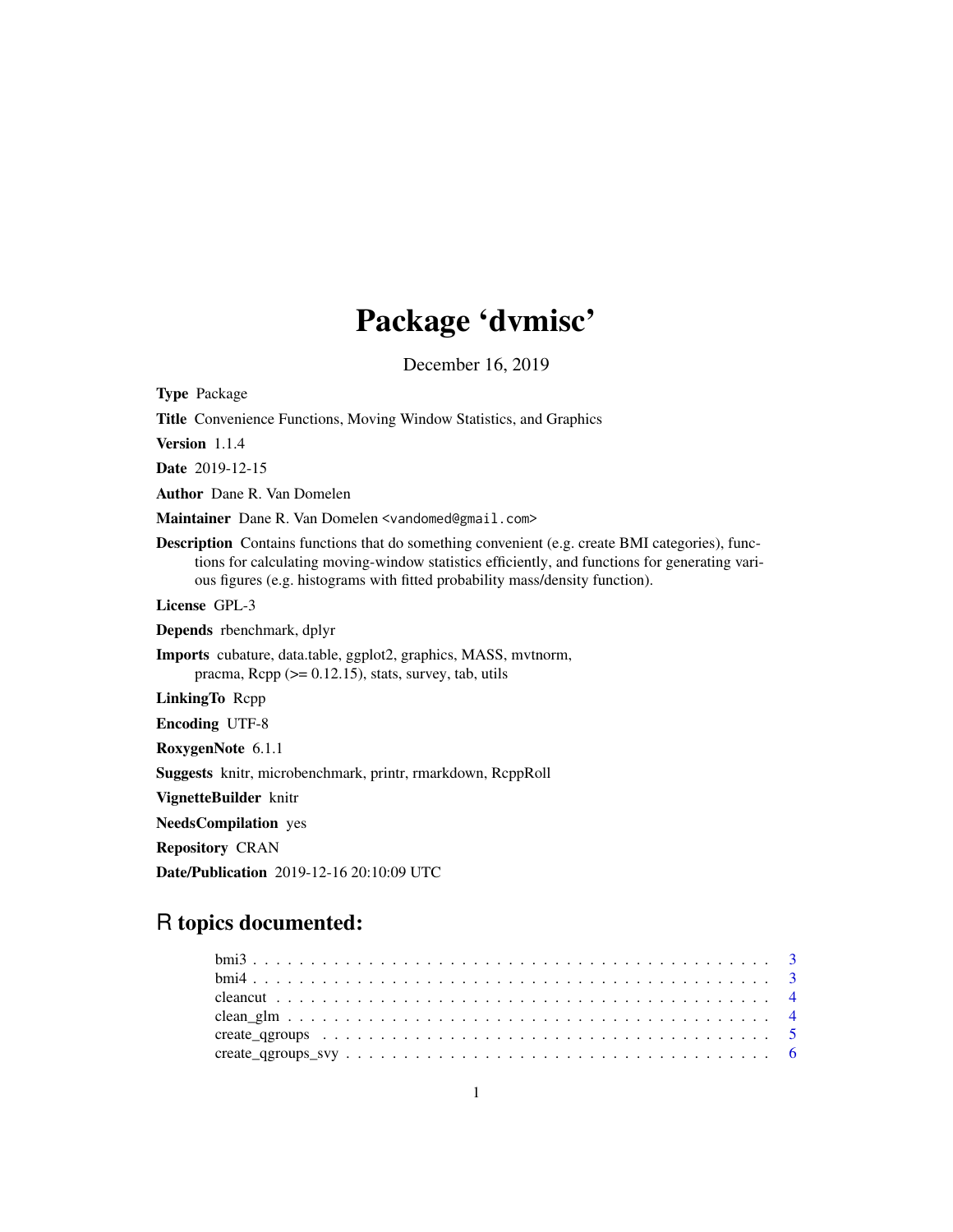| 7                |
|------------------|
| 8                |
| 10               |
| 11               |
| 11               |
| 12               |
| 13               |
| 14               |
| 16               |
| 17               |
| 18               |
| 19               |
| 20               |
| <b>20</b>        |
| 21               |
| 22               |
| 22               |
| 23               |
| 24               |
| 25               |
| 26               |
| 27               |
|                  |
| 29               |
| 29               |
| - 30             |
| 31               |
| 31               |
| 32               |
| 33               |
|                  |
|                  |
| 34               |
| 35               |
| 35               |
| 36               |
| 37               |
| 37               |
| 38               |
| 39               |
| 40<br>trim       |
| 41<br>truerange  |
| 41               |
| 42<br>which.min2 |
| 43               |
| 44               |
| 45               |
| 46               |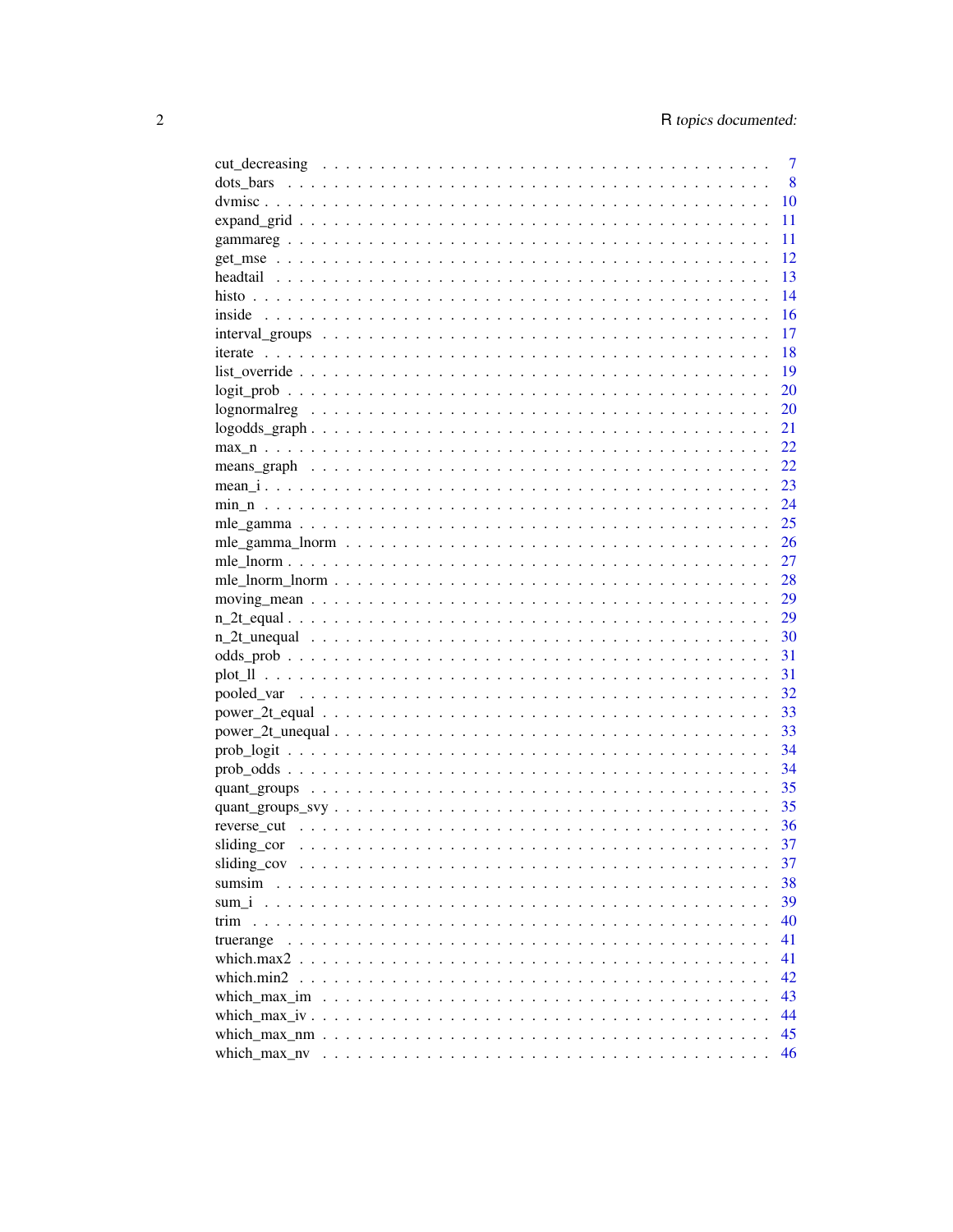#### <span id="page-2-0"></span> $bmi3$  3

| Index |  |  |  |  |  |  |  |  |  |  |  |  |  |  |  |  |  |  |  |
|-------|--|--|--|--|--|--|--|--|--|--|--|--|--|--|--|--|--|--|--|
|       |  |  |  |  |  |  |  |  |  |  |  |  |  |  |  |  |  |  |  |
|       |  |  |  |  |  |  |  |  |  |  |  |  |  |  |  |  |  |  |  |
|       |  |  |  |  |  |  |  |  |  |  |  |  |  |  |  |  |  |  |  |
|       |  |  |  |  |  |  |  |  |  |  |  |  |  |  |  |  |  |  |  |
|       |  |  |  |  |  |  |  |  |  |  |  |  |  |  |  |  |  |  |  |

bmi3 *Convert Continuous BMI Values into 3-Level Factor*

# Description

Converts a continuous BMI variable into a 3-level factor variable: Normal weight if [-Inf,25), Overweight if [25,30), and Obese if [30,Inf).

#### Usage

 $bmi3(x, labels = TRUE)$ 

# Arguments

|        | Numeric vector of BMI values.                                                  |
|--------|--------------------------------------------------------------------------------|
| labels | If TRUE, factor levels are labeled "Normal weight", "Overweight", and "Obese"; |
|        | if FALSE, factor levels are $[-Inf, 25)$ , $[25, 30)$ , and $[30, Inf)$ .      |

# Value

Factor variable with 3 levels.

| I<br>$\sim$ |  |  |
|-------------|--|--|
|             |  |  |

bmi4 *Convert Continuous BMI Values into 4-Level Factor*

# Description

Converts a continuous BMI variable into a 4-level factor variable: Underweight if [-Inf,18.5), Normal weight if [18.5,25), Overweight if [25,30), and Obese if [30, Inf).

# Usage

 $bmi4(x, labels = TRUE)$ 

# Arguments

| x.     | Numeric vector of BMI values.                                                                                                                                                                  |
|--------|------------------------------------------------------------------------------------------------------------------------------------------------------------------------------------------------|
| labels | If TRUE, factor levels are labeled "Underweight", "Normal weight", "Overweight",<br>and "Obese"; if FALSE, factor levels are $[-Inf, 18.5)$ , $[18.5, 25)$ , $[25, 30)$ ,<br>and $[30, Inf)$ . |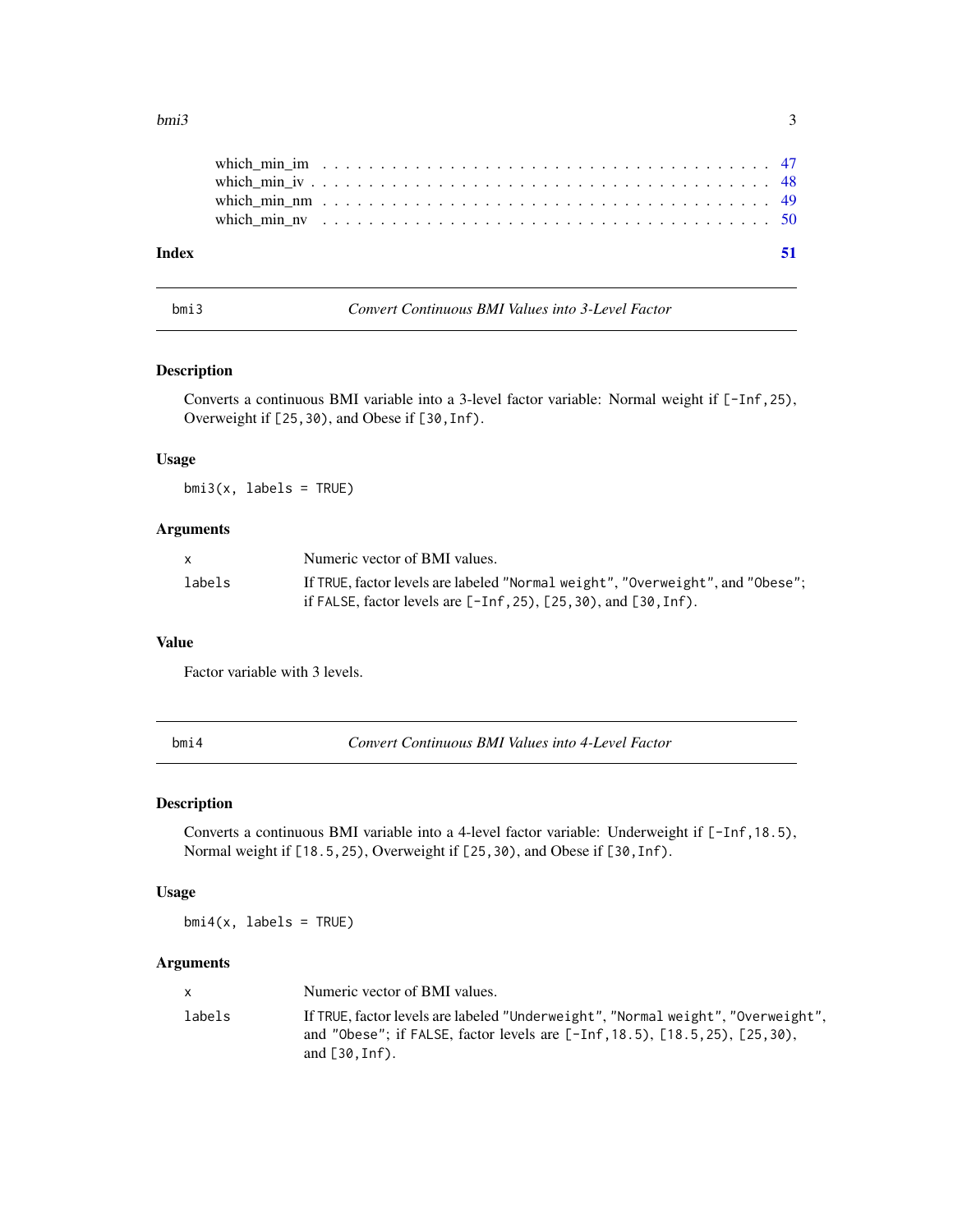# <span id="page-3-0"></span>Value

Factor variable with 4 levels.

# Description

So you can stop guess-and-checking with [cut](#page-0-0).

# Usage

 $cleancut(x, breaks, labels = NULL)$ 

# Arguments

| x      | Numeric vector.                                                   |
|--------|-------------------------------------------------------------------|
| breaks | Character string, e.g. " $[-Inf, 0)$ , $[0, 10]$ , $(10, Inf)'$ . |
| labels | Character vector.                                                 |

# Value

Factor or integer vector.

# Examples

```
x < - rnorm(100)
y <- cleancut(x, "(-Inf, -1), [-1, 1], (1, Inf)")
tapply(x, y, range)
y <- cleancut(x, "(-Inf, -1), [-1, 1], (1, Inf)", c("<-1", "-1 to 1", ">1"))
tapply(x, y, range)
```
clean\_glm *Create a Clean Summary Table from a glm Object*

# Description

Formats a [glm](#page-0-0) object for printing to console or inputting to [kable](#page-0-0).

```
clean_glm(fit, columns = NULL, expand_factors = TRUE,
  variable_labels = NULL, prep_kable = FALSE, decimals = 2,
  formatp_list = NULL)
```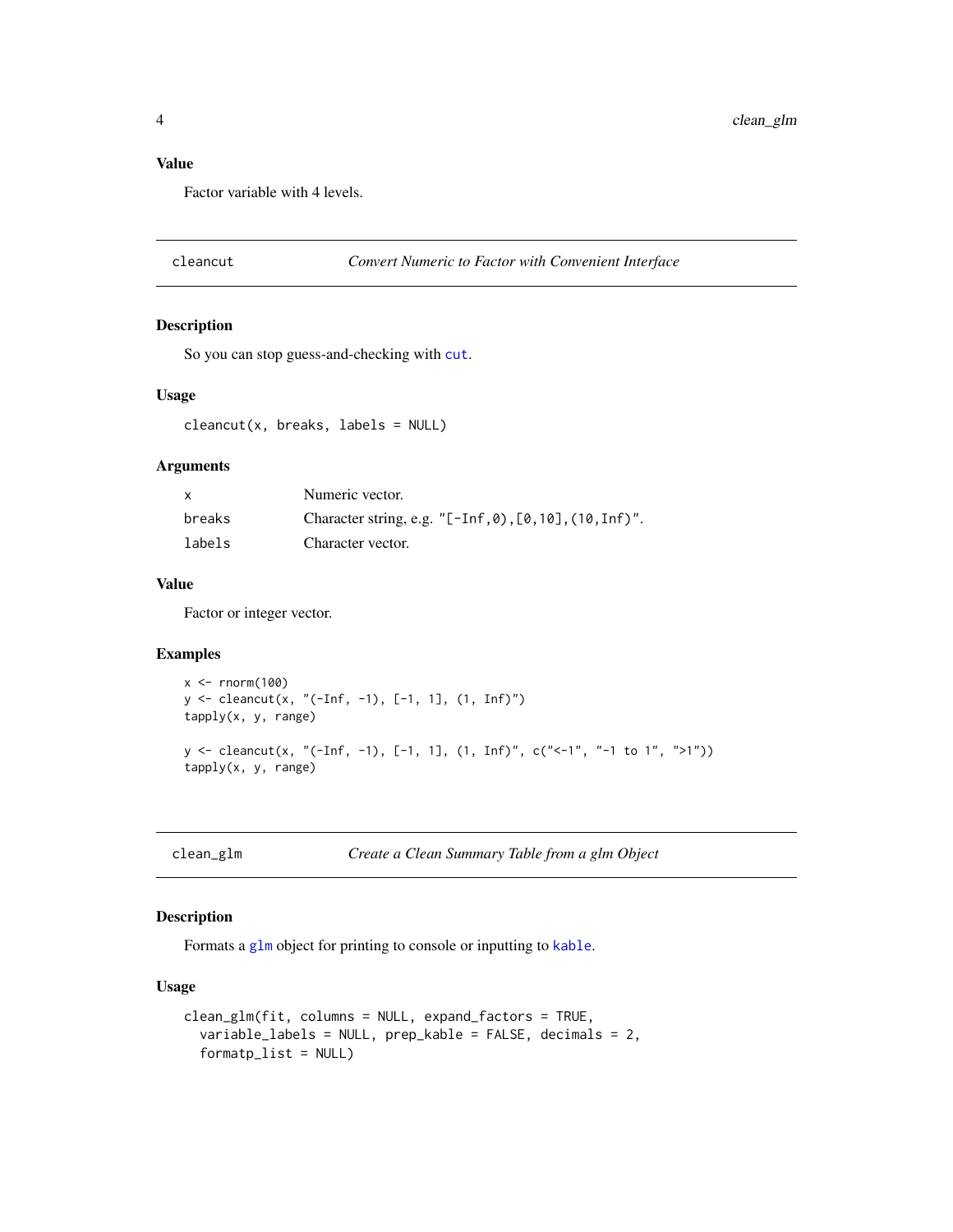# <span id="page-4-0"></span>create\_qgroups 5

# Arguments

| fit             | Object returned from g1m.                                                                                                                                                                                                |  |  |  |  |
|-----------------|--------------------------------------------------------------------------------------------------------------------------------------------------------------------------------------------------------------------------|--|--|--|--|
| columns         | Character vector specifying what columns to include. Choices for each element<br>are "beta", "se", "betaci", "beta_se", "beta_ci" "or", "orci", "or_ci",<br>"hr", "hrci", "hr_ci"), "z", "t", and "p".                   |  |  |  |  |
|                 | expand factors Logical value for whether to include two blank rows for factor variables (name<br>of variable and reference group).                                                                                       |  |  |  |  |
| variable_labels |                                                                                                                                                                                                                          |  |  |  |  |
|                 | Character vector in case you want labels other than the variable names.                                                                                                                                                  |  |  |  |  |
| prep_kable      | Logical value for whether to prepare for printing via kable. Right now, it just<br>adds forward slashes so factor levels are indented, which only applies if there<br>are factor variables and $expand_factors = TRUE$ . |  |  |  |  |
| decimals        | Numeric value of vector specifying number of decimal places for each column.                                                                                                                                             |  |  |  |  |
| formatp_list    | Arguments to pass to formatp.                                                                                                                                                                                            |  |  |  |  |

# Value

Data frame.

# Examples

```
fit \leq glm(mpg \sim wt + as.factor(cyl) + hp, data = mtcars)
clean_glm(fit)
fit %>% clean_glm(prep_kable = TRUE) %>% knitr::kable()
```
<span id="page-4-1"></span>create\_qgroups *Create Quantile Groups*

# Description

Combines [quantile](#page-0-0) and [cut](#page-0-0) into a single function, with strata-specific quantiles possible. For example, you could create sex-specific height tertiles with create\_qgroups(height,groups = 3,strata = sex). Compatible with dplyr functions like [mutate](#page-0-0) and [transmute](#page-0-0).

```
create_qgroups(x, groups = 4, probs = seq(1/groups, 1 - 1/groups,1/groups), strata = NULL, quantile_list = list(na.rm = TRUE),
  cut_list = list(include.lowest = TRUE))
```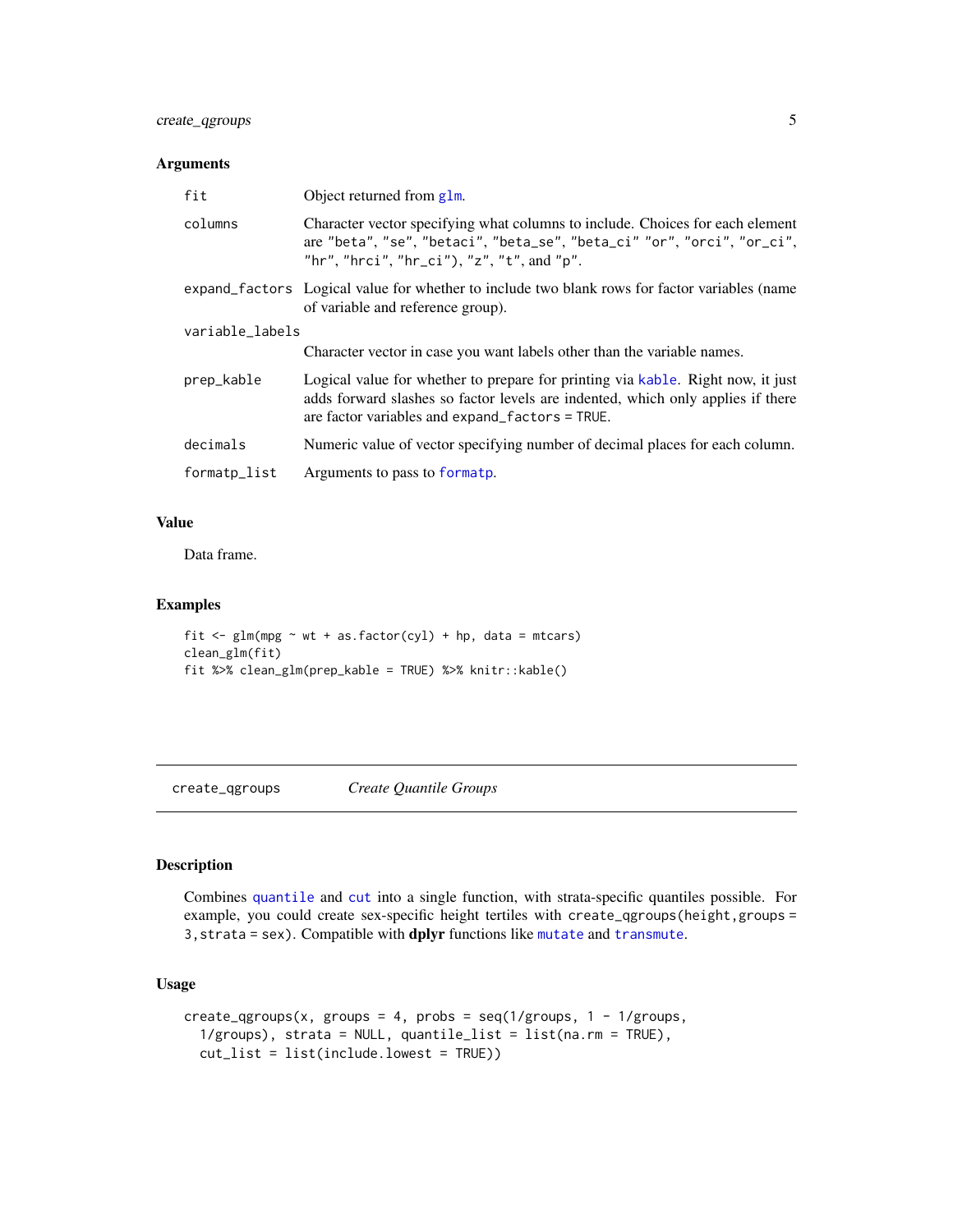#### <span id="page-5-0"></span>**Arguments**

| x             | Numeric vector.                                                                                                       |
|---------------|-----------------------------------------------------------------------------------------------------------------------|
| groups        | Numeric value, e.g. 3 for tertiles, 4 for quartiles, etc.                                                             |
| probs         | Numeric vector.                                                                                                       |
| strata        | Factor specifying subgroups to calculate quantiles within. For multivariable sub-<br>groups, you can use interaction. |
| quantile_list | Arguments to pass to quantile.                                                                                        |
| cut_list      | Arguments to pass to cut.                                                                                             |

#### Value

Factor variable.

#### Examples

```
# In mtcars dataset, create tertiles for mpg
mtcars$mpg_tertiles <- create_qgroups(mtcars$mpg, groups = 3)
table(mtcars$mpg_tertiles)
```

```
# Define tertile cutpoints separately for 4-, 6-, and 8-cylinder vehicles
mtcars$mpg_tertiles <- create_qgroups(mtcars$mpg, groups = 3, strata = mtcars$cyl)
table(mtcars$mpg_tertiles)
```

```
# Works with dplyr functions like mutate
mtcars <- mtcars %>%
  dplyr::mutate(mpg_tertiles = create_qgroups(mpg, groups = 3, strata = cyl))
table(mtcars$mpg_tertiles)
```

```
# Can embed in lm, glm, etc.
summary(lm(mpg \sim create\_qgroups(wt)), data = mtcars))
```
create\_qgroups\_svy *Create Quantile Groups (Complex Survey Data)*

#### Description

Complex survey version of [create\\_qgroups](#page-4-1). Relies heavily on the survey package [1,2].

```
create_qgroups_svy(x, groups = 4, probs = seq(1/groups, 1 - 1/groups,1/grows), strata = NULL, design, svyquantile_list = list(na.rm =
  TRUE), cut_list = list(include.lowest = TRUE))
```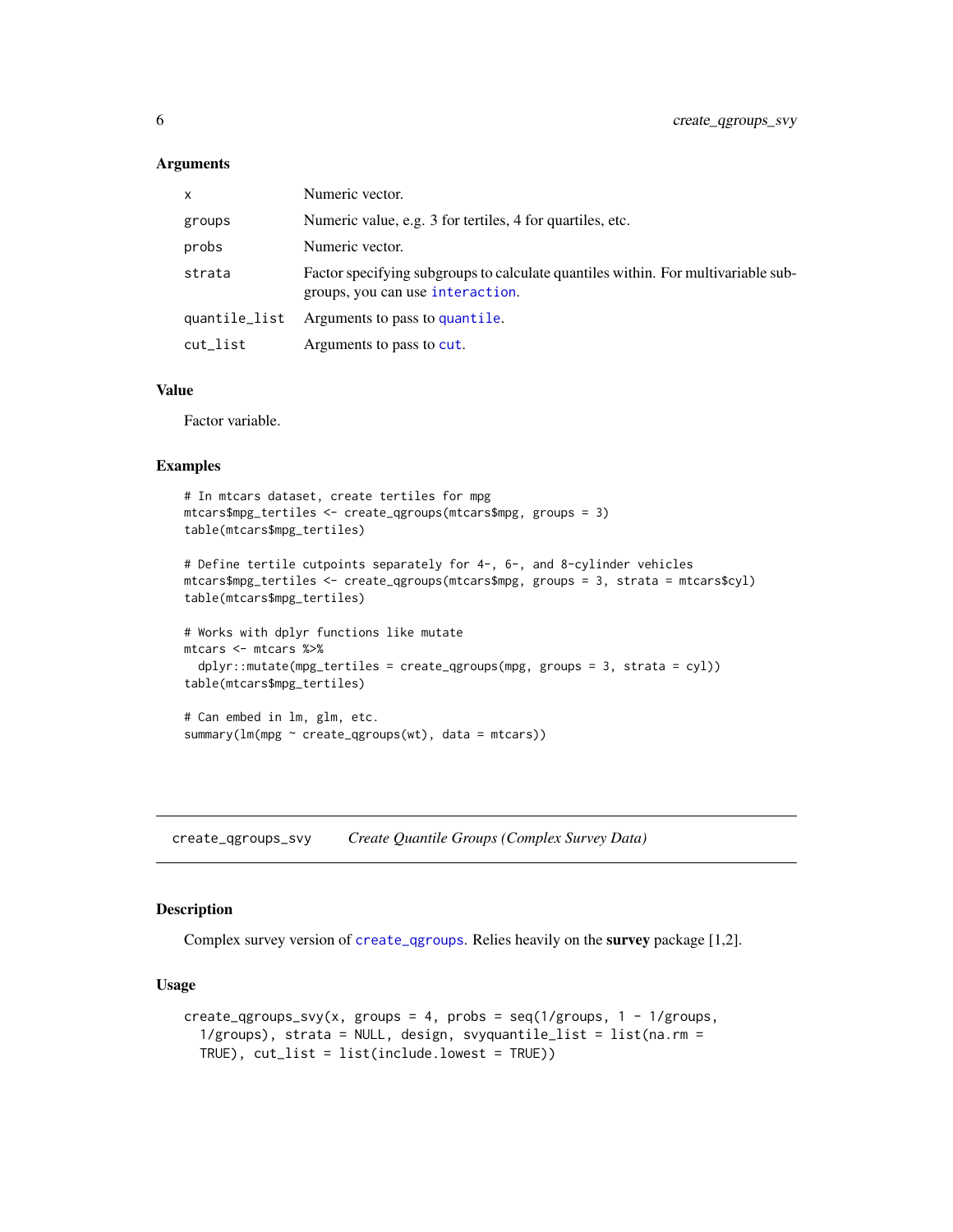# <span id="page-6-0"></span>cut\_decreasing 7

#### Arguments

| x                | Numeric vector.                                                                                                       |  |  |  |  |  |
|------------------|-----------------------------------------------------------------------------------------------------------------------|--|--|--|--|--|
| groups           | Numeric value, e.g. 3 for tertiles, 4 for quartiles, etc.                                                             |  |  |  |  |  |
| probs            | Numeric vector.                                                                                                       |  |  |  |  |  |
| strata           | Factor specifying subgroups to calculate quantiles within. For multivariable sub-<br>groups, you can use interaction. |  |  |  |  |  |
| design           | Survey design object.                                                                                                 |  |  |  |  |  |
| svyquantile_list |                                                                                                                       |  |  |  |  |  |
|                  | Arguments to pass to svyquantile.                                                                                     |  |  |  |  |  |
| cut_list         | Arguments to pass to cut.                                                                                             |  |  |  |  |  |

# Value

Factor variable.

# References

1. Therneau, T. (2015). A Package for Survival Analysis in S. R package version 2.38. [https:](https://cran.r-project.org/package=survival) [//cran.r-project.org/package=survival](https://cran.r-project.org/package=survival).

2. Therneau, T.M. and Grambsch, P.M. (2000). Modeling Survival Data: Extending the Cox Model. Springer, New York. ISBN 0-387-98784-3.

cut\_decreasing *Cut with Decreasing Factor Levels*

# Description

Convenience function to get decreasing factor levels from [cut](#page-0-0). Currently requires specifying breaks as vector of cutpoints rather than number of desired intervals.

#### Usage

```
cut\_decreasing(x, breaks, include.lower = FALSE, right = TRUE, ...)
```
# Arguments

```
x, breaks, include.lowest, right
                See cut. specifying number of intervals is not currently supported).
... Arguments to pass to cut.
```
#### Value

Factor variable.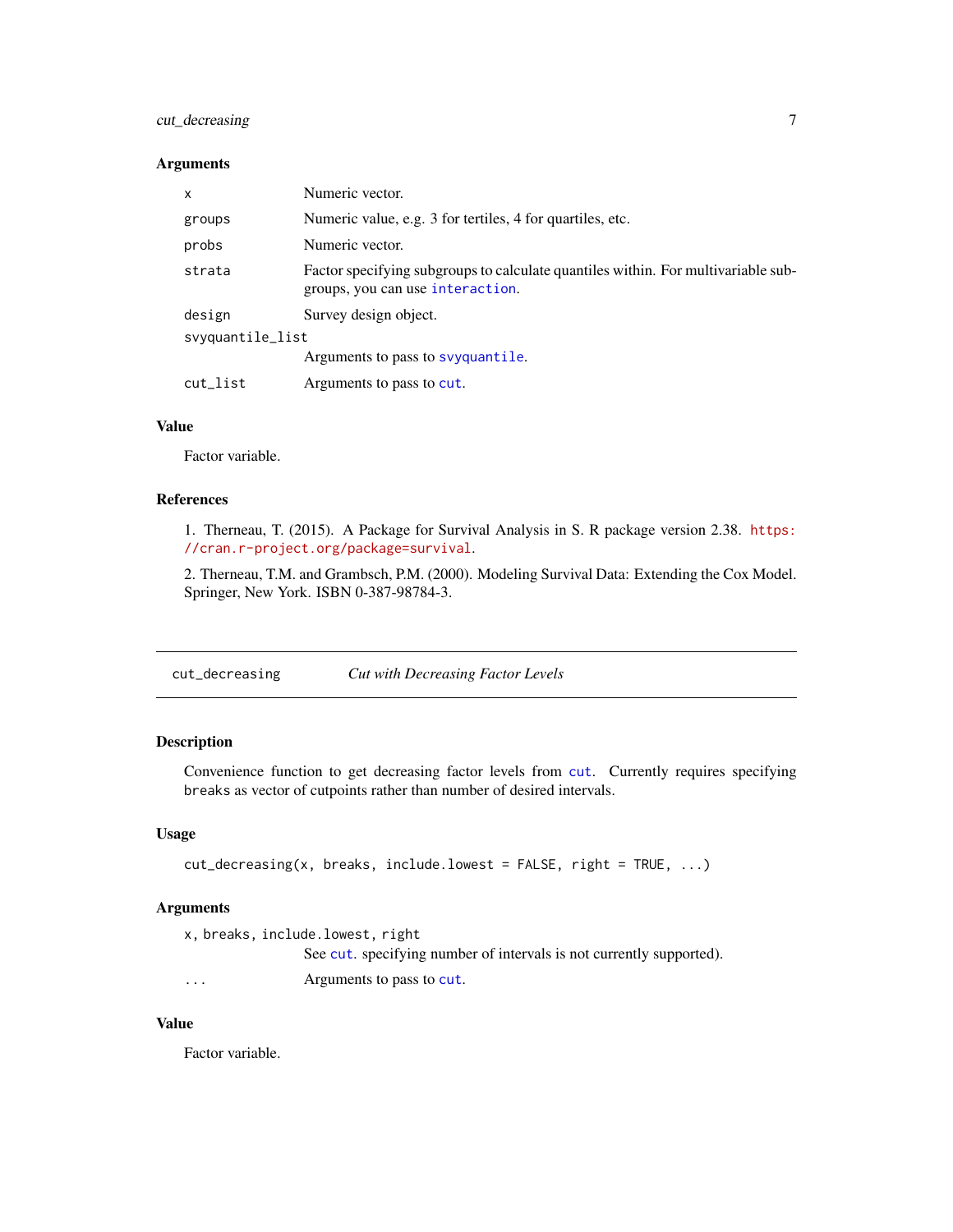#### Examples

```
# In mtcars dataset, create 3 mpg groups
table(cut(mtcars$mpg, breaks = c(-Inf, 15, 20, Inf)))
# Repeat with cut_decreasing to get factor levels ordered from high to low.
# To match cut here, need to specify right = FALSE
table(cut_decreasing(mtcars$mpg, breaks = c(Inf, 20, 15, -Inf), right = FALSE))
# You can specify breaks from low to high, but then include.lowest and right
# arguments get confusing
table(cut_decreasing(mtcars$mpg, breaks = c(-Inf, 15, 20, Inf), right = TRUE))
```
dots\_bars *Plot Points +/- Error Bars*

#### Description

Creates plot showing user-specified points (e.g. means, medians, regression coefficients) along with user-specified error bars (e.g. standard deviations, min/max, 95% confidence intervals).

#### Usage

```
dots_{\text{bars}}(y = \text{NULL}, \text{bars} = \text{NULL}, \text{bars}.\text{lower} = y - \text{bars},bars.upper = y + bars, truth = NULL, group.labels = NULL,
  group.dividers = TRUE, subgroup.spacing = 1,
  subgroup.labels = NULL, subgroup.pch = NULL, subgroup.col = NULL,
  points.list = NULL, arrows.list = NULL, xaxis.list = NULL,
  yaxis.list = xaxis.list, abline.dividers.list = NULL,
  abline.truth.list = NULL, legend.list = NULL, ...)
```
#### Arguments

| y            | Numeric vector of y-values for different groups, or numeric matrix where each<br>column contains y-values for clustered subgroups within a group.                                |
|--------------|----------------------------------------------------------------------------------------------------------------------------------------------------------------------------------|
| bars         | Numeric vector or matrix (matching whichever type y is) specifying the length<br>of the error bar for each group/subgroup (i.e. distance from point to one end of<br>error bar). |
| bars.lower   | Numeric vector or matrix (matching whichever type y is) specifying the position<br>of the lower end of the error bar for each group/subgroup.                                    |
| bars.upper   | Numeric vector or matrix (matching whichever type y is) specifying the position<br>of the upper end of the error bar for each group/subgroup.                                    |
| truth        | Numeric value specifying true value of parameter being estimated. If specified,<br>a horizontal reference line is added to the plot.                                             |
| group.labels | Character vector of labels for the groups.                                                                                                                                       |
|              | group dividers Logical value for whether to add vertical lines distinguishing the groups.                                                                                        |

<span id="page-7-0"></span>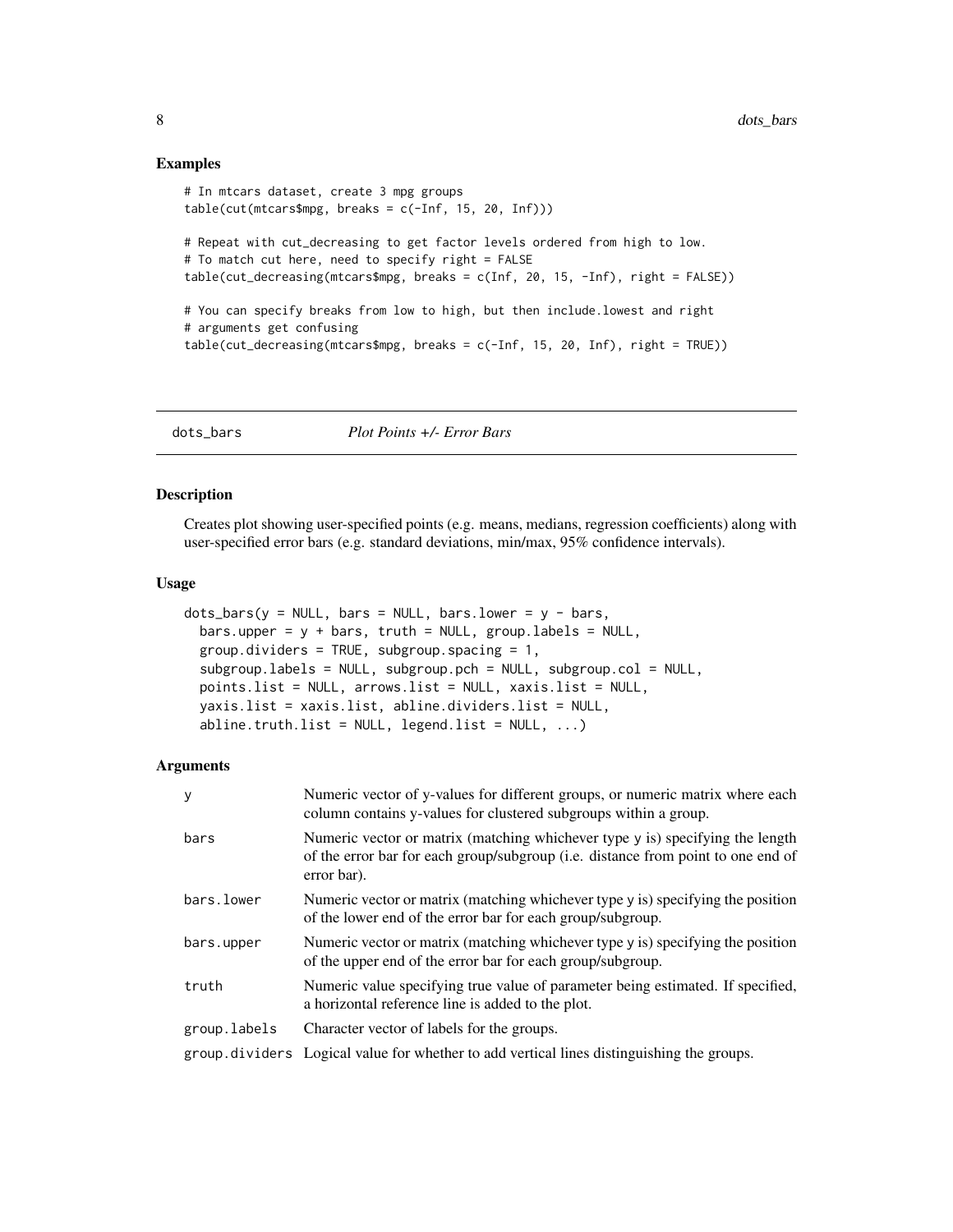<span id="page-8-0"></span>dots\_bars 9

| subgroup.spacing                                                  |                                                                                                                               |  |  |  |  |  |
|-------------------------------------------------------------------|-------------------------------------------------------------------------------------------------------------------------------|--|--|--|--|--|
|                                                                   | Numeric value controlling the amount of spacing between subgroups, with val-                                                  |  |  |  |  |  |
|                                                                   | $ues > 1$ corresponding to more spacing.                                                                                      |  |  |  |  |  |
| subgroup.labels                                                   |                                                                                                                               |  |  |  |  |  |
|                                                                   | Character vector giving labels for the subgroups.                                                                             |  |  |  |  |  |
| subgroup.pch                                                      | Plotting symbol for different subgroups within each group.                                                                    |  |  |  |  |  |
| subgroup.col                                                      | Plotting color for different subgroups within each group.                                                                     |  |  |  |  |  |
| points.list                                                       | Optional list of inputs to pass to points.                                                                                    |  |  |  |  |  |
| arrows.list                                                       | Optional list of inputs to pass to arrows.                                                                                    |  |  |  |  |  |
| xaxis.list                                                        | Optional list of inputs to pass to axis for x-axis.                                                                           |  |  |  |  |  |
| yaxis.list<br>Optional list of inputs to pass to axis for y-axis. |                                                                                                                               |  |  |  |  |  |
| abline.dividers.list                                              |                                                                                                                               |  |  |  |  |  |
|                                                                   | Optional list of inputs to pass to abline for group dividers. Only used if<br>$group.dividers = TRUE.$                        |  |  |  |  |  |
|                                                                   | abline.truth.list                                                                                                             |  |  |  |  |  |
|                                                                   | Optional list of inputs to pass to abline for horizontal line at true value of<br>parameter. Only used if truth is specified. |  |  |  |  |  |
| legend.list                                                       | Optional list of inputs to pass to legend.                                                                                    |  |  |  |  |  |
| $\cdots$                                                          | Additional arguments to pass to plot function.                                                                                |  |  |  |  |  |

# Value

Plot showing points +/- error bars across groups/subgroups.

```
# Generate 100 values from normal distributions with different means, and
# graph mean +/- standard deviation across groups
dat <- cbind(rnorm(100, 2), rnorm(100, 2.5), rnorm(100, 1.75))
means \leq apply(dat, 2, mean)
sds <- apply(dat, 2, sd)
fig1 \le dots_bars(y = means, bars = sds, main = "Mean +/- SD by Group",
                  ylab = "Mean +/- SD")# Simulate BMI values for males and females in 3 different age groups, and
# graph mean +/- 95% CI
sex <- as.factor(c(rep("Male", 300), rep("Female", 300)))
age <- as.factor(rep(c("Young", "Middle", "Old"), 2))
bmi <- c(rnorm(100, 25, 4), rnorm(100, 26, 4.25), rnorm(100, 27, 4.5),
         rnorm(100, 26.5, 4.5), rnorm(100, 27.25, 4.75), rnorm(100, 28, 5))
dat \le data.frame(sex = sex, age = age, bmi = bmi)
means <- tapply(dat$bmi, dat[, c("sex", "age")], mean)
ci.lower <- tapply(dat$bmi, dat[, c("sex", "age")],
                   function(x) t.test(x)$conf.int[1])
ci.upper <- tapply(dat$bmi, dat[, c("sex", "age")],
                   function(x) t.test(x)$conf.int[2])
fig2 \leq dots_bars(y = means, bars.lower = ci.lower, bars.upper = ci.upper,
                 main = "BMI by Sex and Age",
```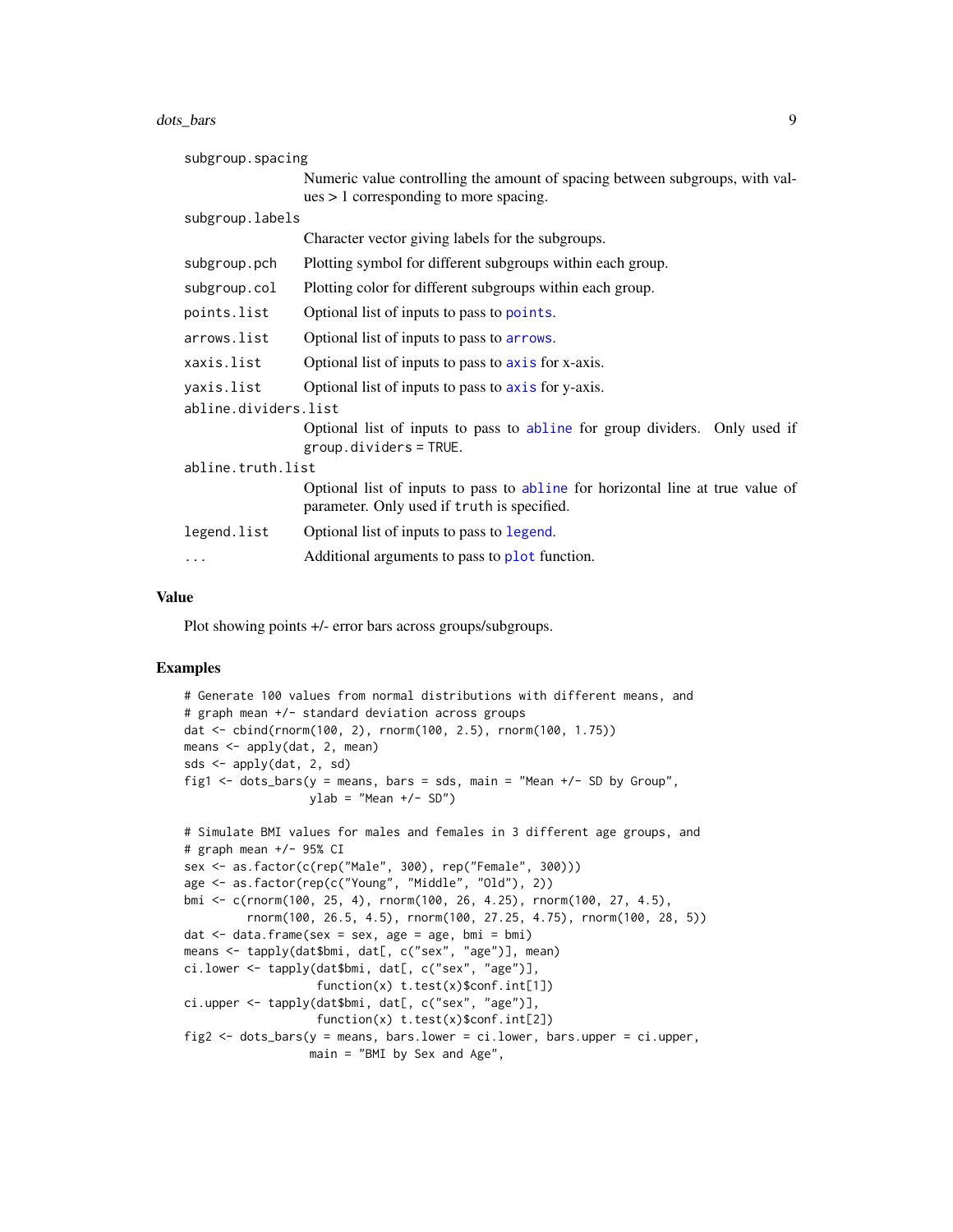<span id="page-9-0"></span> $ylab = "BMI (mean +/- CI)"$ , xlab = "Age group")

dvmisc *Convenience Functions, Moving Window Statistics, and Graphics*

#### Description

Contains functions that do something convenient (e.g. create BMI categories), functions for calculating moving-window statistics efficiently, and functions for generating various figures (e.g. histograms with fitted probability mass/density function).

#### Details

| Package: | dymisc     |
|----------|------------|
| Type:    | Package    |
| Version: | 1.1.4      |
| Date:    | 2019-12-15 |
| License: | $GPI - 3$  |

See [CRAN documentation](https://cran.r-project.org/package=dvmisc) for full list of functions.

#### Author(s)

Dane R. Van Domelen <vandomed@gmail.com>

#### References

Eddelbuettel, D. and Francois, R. (2011) Rcpp: Seamless R and C++ Integration. Journal of Statistical Software, 40(8), 1-18. <http://www.jstatsoft.org/v40/i08/>.

Eddelbuettel, D. (2013) Seamless R and C++ Integration with Rcpp. Springer, New York. ISBN 978-1-4614-6867-7.

Eddelbuettel, D. and Balamuta, J.J. (2017). Extending R with C++: A Brief Introduction to Rcpp. PeerJ Preprints 5:e3188v1. <https://doi.org/10.7287/peerj.preprints.3188v1>.

Acknowledgment: This material is based upon work supported by the National Science Foundation Graduate Research Fellowship under Grant No. DGE-0940903.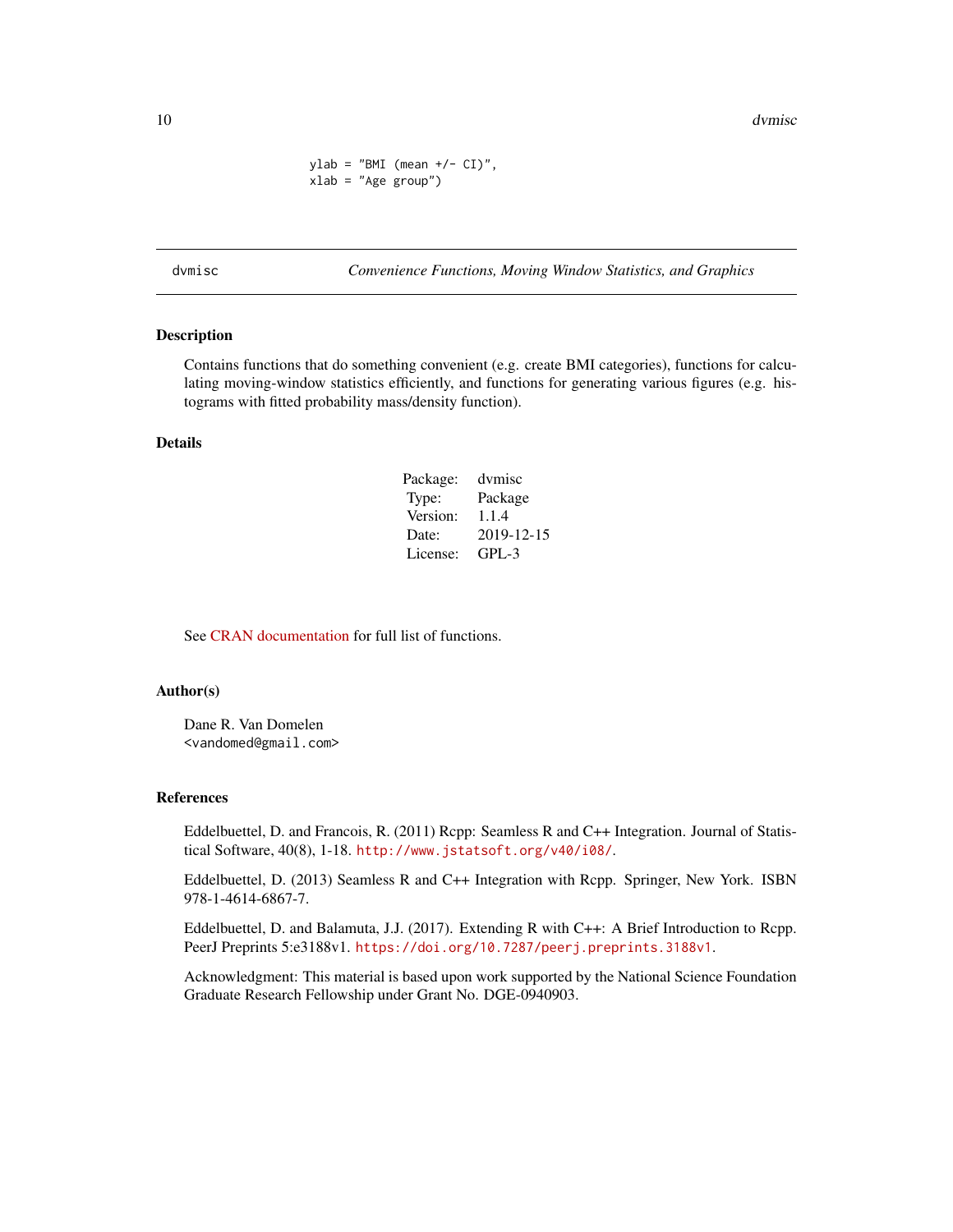<span id="page-10-0"></span>

Loops over the last argument, then the second-last, and so on. It should be faster than [expand.grid](#page-0-0).

#### Usage

 $expand\_grid(..., together = NULL)$ 

# Arguments

| $\ddot{\phantom{0}}$ | Vectors you want all combinations of.                                                                |
|----------------------|------------------------------------------------------------------------------------------------------|
| together             | Data frame of vectors, where each row is a set of parameter values that are<br>always kept together. |

# Value

Data table.

# Examples

```
# Simple example of expand.grid vs. expand_grid
expand.grid(x = c("a", "b", "c"), y = c(1, 2), z = c(TRUE, FALSE))expand\_grid(x = c("a", "b", "c"), y = c(1, 2), z = c(TRUE, FALSE))# How to keep certain variables together
expand_grid(x = 1: 5,
           together = data.frame(y = c("1a", "2a"), z = c("1b", "2b")))
```
gammareg *Constant-Scale Gamma Model for Y vs. Covariates with Y Potentially Subject to Multiplicative Lognormal Errors*

# Description

Uses maximum likelihood to fit Y| $X \sim \text{Gamma}(\text{exp}(\text{beta}_0 + \text{beta}_x \land T X))$ , b), with the shape-scale (as opposed to shape-rate) parameterization described in [GammaDist](#page-0-0). Y can be precisely measured or subject to multiplicative mean-1 lognormal errors, in which case replicates can be incorporated by specifying y as a list.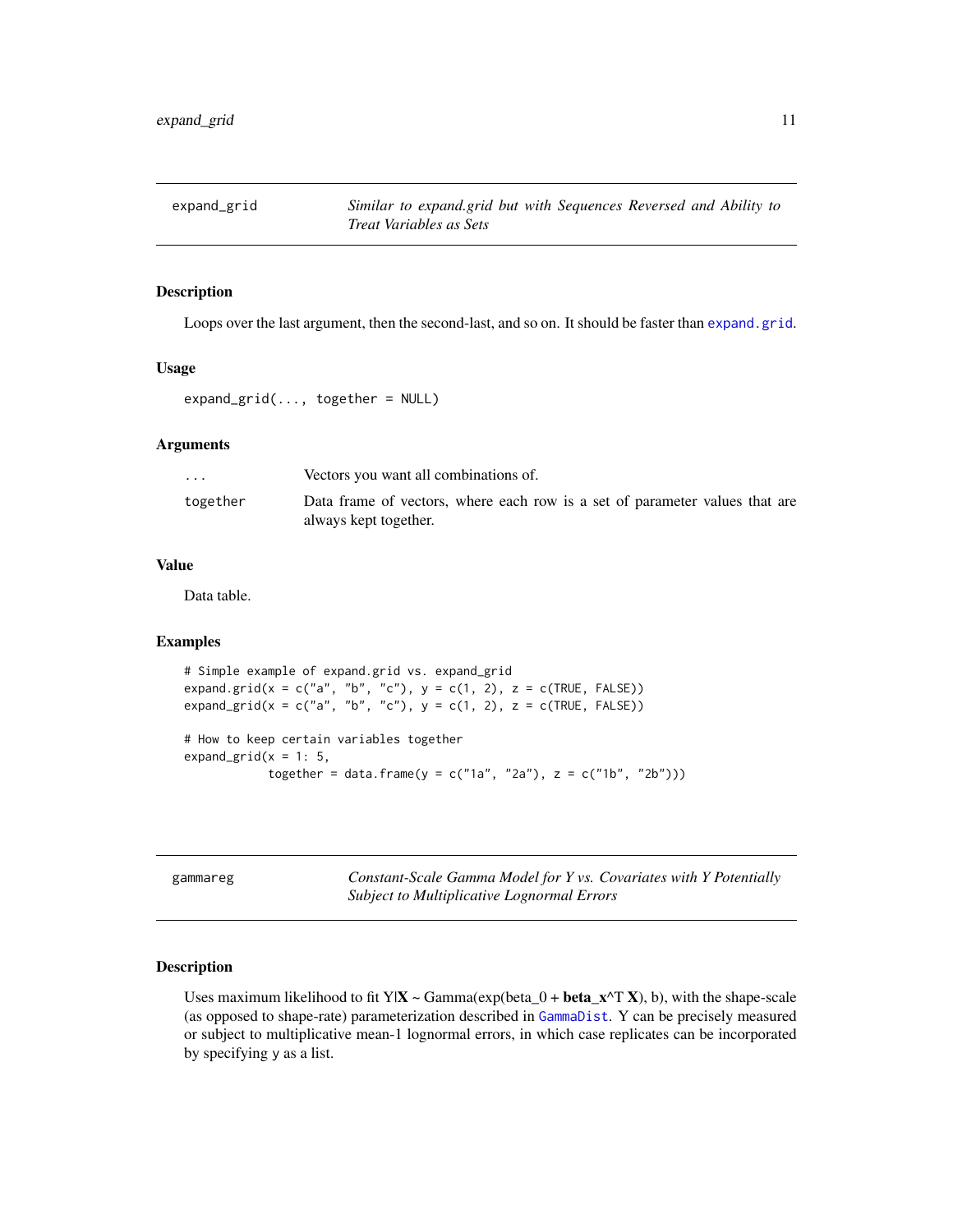#### <span id="page-11-0"></span>Usage

```
gammagammareg(y, x = NULL, merror = FALSE, integrate_tol = 1e-08,
  integrate_tol_hessian = integrate_tol, estimate_var = TRUE,
  fix\_posed = FALSE, ...)
```
#### Arguments

| У                     | Numeric vector.                                                                                                                                                                                                                                                      |
|-----------------------|----------------------------------------------------------------------------------------------------------------------------------------------------------------------------------------------------------------------------------------------------------------------|
| X                     | Numeric vector or matrix. If NULL, model reduces to marginal Gamma model Y<br>$\sim$ Gamma(exp(beta_0), b).                                                                                                                                                          |
| merror                | Logical value for whether to model multiplicative lognormal measurement er-<br>rors in Y.                                                                                                                                                                            |
| integrate_tol         | Numeric value specifying the tol input to houbature. Only used if merror =<br>TRUE.                                                                                                                                                                                  |
| integrate_tol_hessian |                                                                                                                                                                                                                                                                      |
|                       | Same as integrate_tol, but for use when estimating the Hessian matrix only.<br>Sometimes more precise integration (i.e. smaller tolerance) than used for maxi-<br>mizing the likelihood helps prevent cases where the inverse Hessian is not posi-<br>tive definite. |
| estimate_var          | Logical value for whether to return Hessian-based variance-covariance matrix.                                                                                                                                                                                        |
| fix_posdef            | Logical value for whether to repeatedly reduce integrate_tol_hessian by<br>factor of 5 and re-estimate Hessian to try to avoid non-positive definite variance-<br>covariance matrix.                                                                                 |
| $\ddotsc$             | Additional arguments to pass to nlminb.                                                                                                                                                                                                                              |
|                       |                                                                                                                                                                                                                                                                      |

# Value

List containing:

- 1. Numeric vector of parameter estimates.
- 2. Variance-covariance matrix (if estimate\_var = TRUE).
- 3. Returned [nlminb](#page-0-0) object from maximizing the log-likelihood function.
- 4. Akaike information criterion (AIC).

get\_mse *Extract Mean Squared Error (MSE) from Fitted Regression Model*

# Description

The MSE, defined as the sum of the squared residuals divided by  $n-p$  ( $n =$  number of observations,  $p =$  number of regression coefficients), is an unbiased estimator for the error variance in a linear regression model. This is a convenience function that extracts the MSE from a fitted  $1m$  or [glm](#page-0-0) object. The code is rev(anova(model.fit)\$"Mean Sq")[1] if model.fit is a [lm](#page-0-0) object and sum(model.fit\$residuals^2) / model.fit\$df.residual if model.fit is a [glm](#page-0-0) object.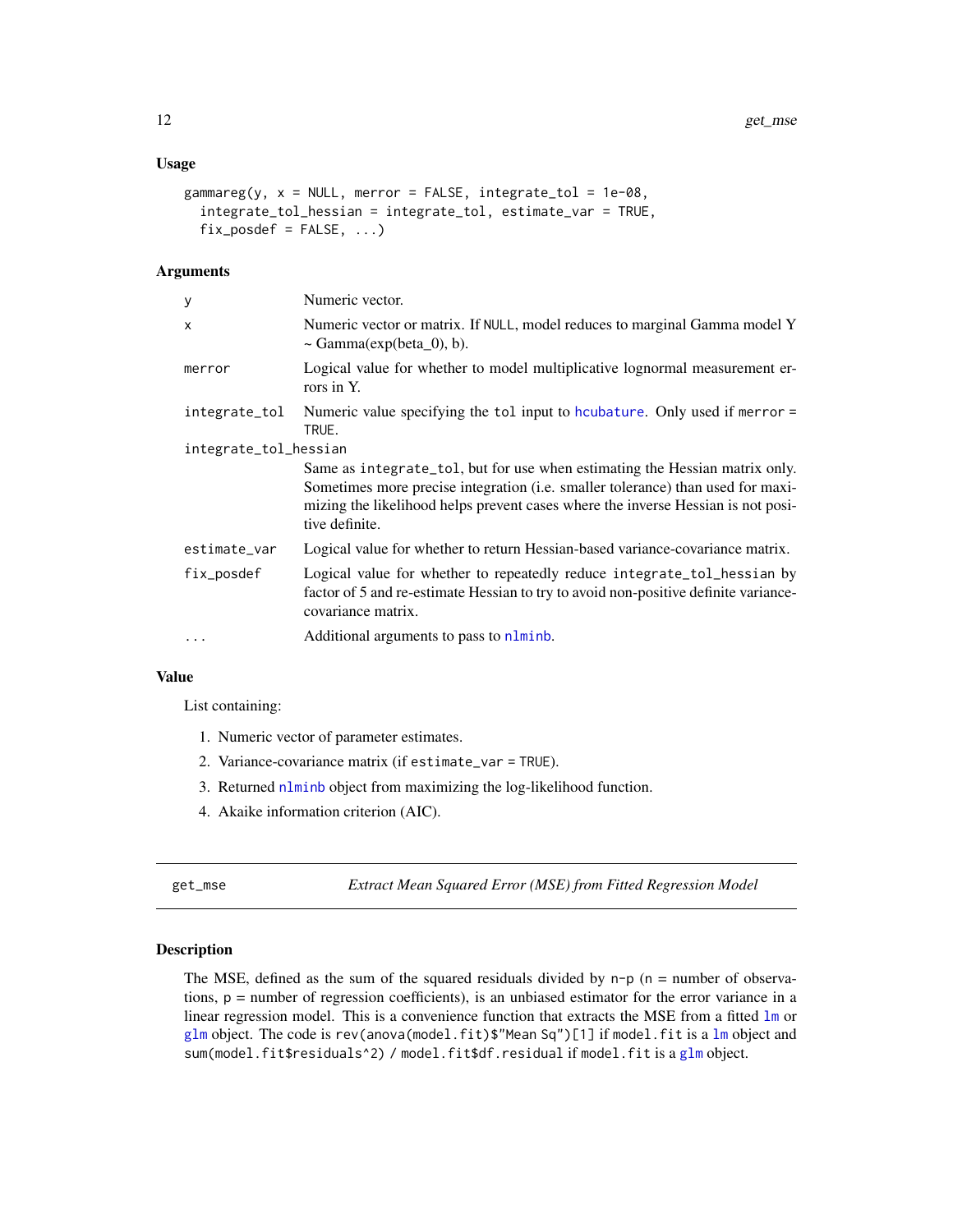#### <span id="page-12-0"></span>headtail **13**

# Usage

get\_mse(model.fit, var.estimate = FALSE)

#### Arguments

| model.fit    | Fitted regression model returned from $\text{Im}$ or $\text{glm}$ .                |
|--------------|------------------------------------------------------------------------------------|
| var.estimate | If TRUE, function returns a variance estimate for the error variance, defined as 2 |
|              | $*$ MSE $^{\wedge}$ 2 / (n -p).                                                    |

# Value

If var.estimate = FALSE, numeric value indicating the MSE; if var.estimate = TRUE, named numeric vector indicating both the MSE and a variance estimate for the error variance.

#### Examples

```
# Generate 100 values: Y = 0.5 + 1.25 X + e, e ~ N(0, 1)
set.seed(123)
x < - rnorm(100)
y \le -0.5 + 1.25 \times x + \text{norm}(100, \text{sd} = 1)# Fit regression model using lm and using glm
lm.fit \leftarrow lm(y \sim x)glm.fit \leftarrow glm(y \sim x)
# Extract MSE from lm.fit and glm.fit
get_mse(lm.fit)
get_mse(glm.fit)
```
headtail *Return the First and Last Part of an Object*

# Description

Simply [head](#page-0-0) and [tail](#page-0-0) combined.

#### Usage

headtail $(x, \ldots)$ 

# Arguments

|   | Input object.                                            |
|---|----------------------------------------------------------|
| . | Additional arguments to pass to head and tail functions. |

# Value

Same class as x.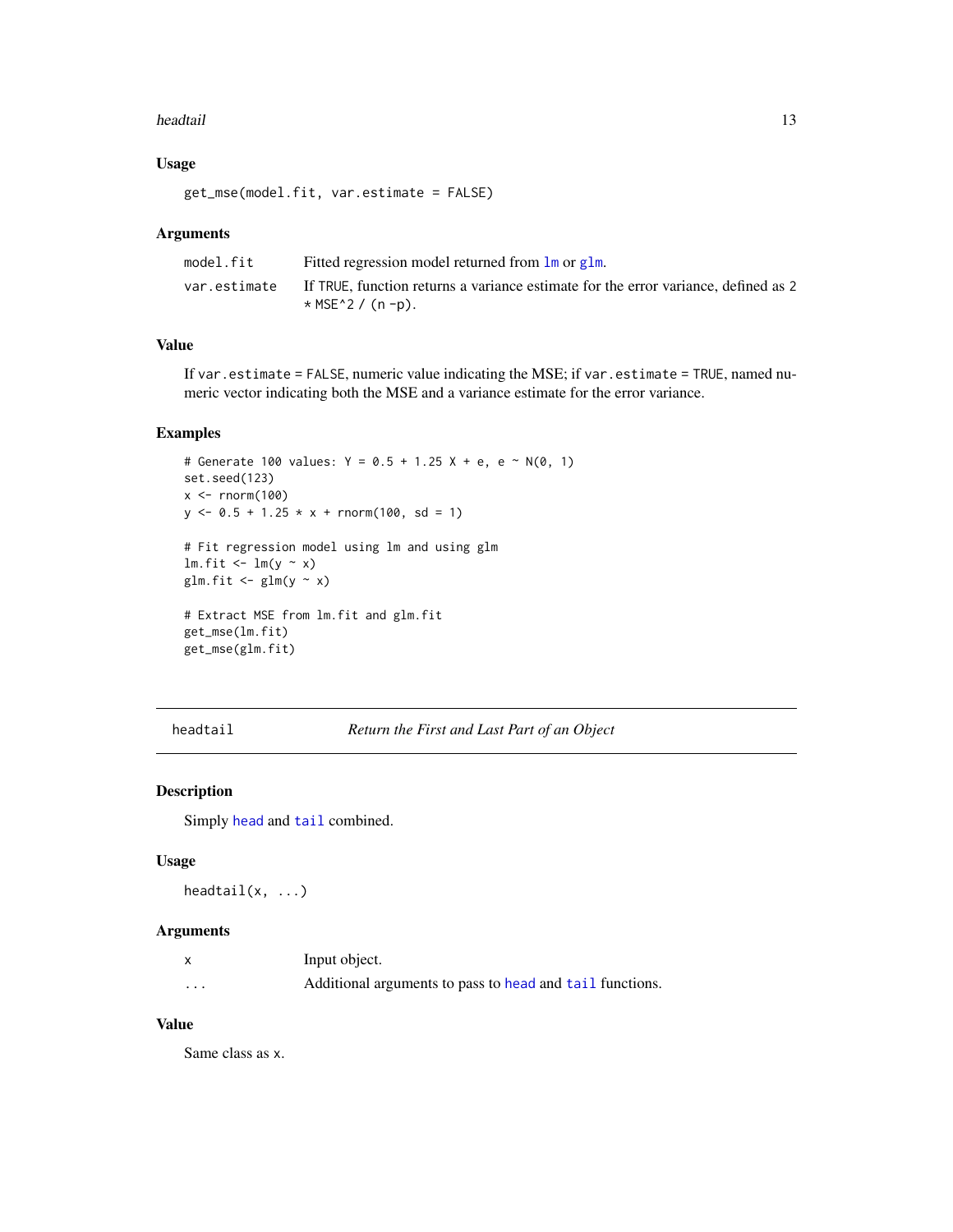#### Examples

```
# Generate data from N(0, 1), sort, and look at smallest and largest 3 values
x < - rnorm(1000)
x.sorted \leftarrow sort(x)headtail(x.sorted, 3)
```
histo *Histogram with Added Options*

# Description

Similar to base R function [hist](#page-0-0), but with two added features: (1) Can overlay one or more fitted probability density/mass functions (PDFs/PMFs) for any univariate distribution supported in R (see [Distributions](#page-0-0)); and (2) Can generate more of a barplot type histogram, where each possible value gets its own bin centered over its value (useful for discrete variables with not too many possible values).

#### Usage

```
histo(x, dis = "none", dis_shift = NULL, integer_breaks = NULL,
  colors = rep("black", length(dis)), lty = 1:length(dis),
  legend_form = ifelse(length(dis) == 1, 0, 1), aic_decimals = 1,points_list = NULL, axis_list = NULL, legend_list = NULL, ...)
```
# Arguments

| x   | Numeric vector of values.                                                                                                                              |
|-----|--------------------------------------------------------------------------------------------------------------------------------------------------------|
| dis | Character vector indicating which distributions should be used to add fitted<br>PDF/PMF to the histogram. If not "none", choices for each element are: |
|     | "beta"                                                                                                                                                 |
|     | "binom" (must specify size)                                                                                                                            |
|     | "cauchy"                                                                                                                                               |
|     | "chisq"                                                                                                                                                |
|     | "exp"                                                                                                                                                  |
|     | "f"                                                                                                                                                    |
|     | "gamma"                                                                                                                                                |
|     | "geom"                                                                                                                                                 |
|     | "hyper" (must specify total number of balls in urn, N, and number of balls drawn<br>each time, k)                                                      |
|     | "lnorm"                                                                                                                                                |
|     | "nbinom" (must specify size)                                                                                                                           |
|     | "norm"                                                                                                                                                 |
|     | "pois",                                                                                                                                                |
|     |                                                                                                                                                        |

<span id="page-13-0"></span>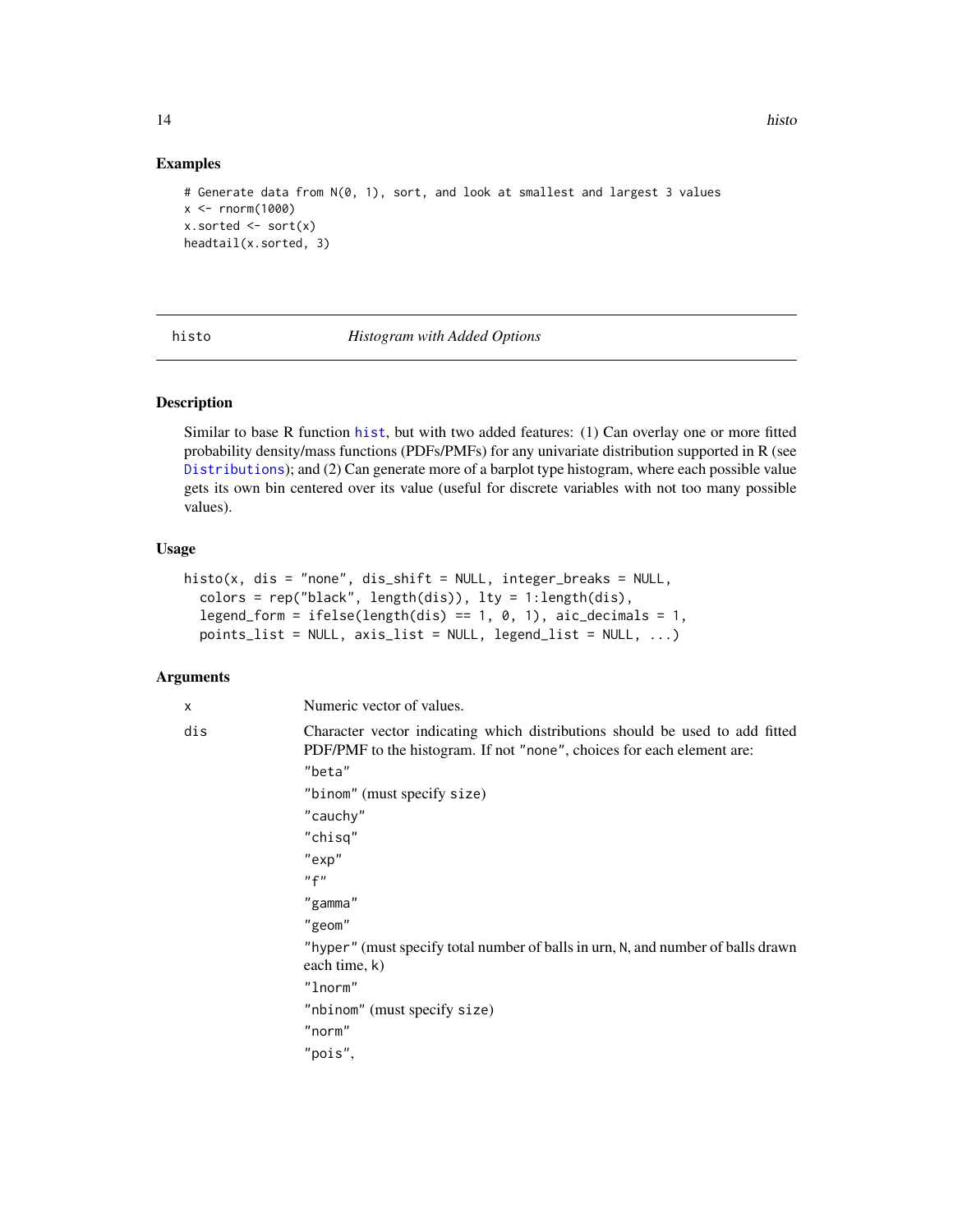<span id="page-14-0"></span>histo the contract of the contract of the contract of the contract of the contract of the contract of the contract of the contract of the contract of the contract of the contract of the contract of the contract of the cont

|              | $"$ + $"$                                                                                                                                                                                                |
|--------------|----------------------------------------------------------------------------------------------------------------------------------------------------------------------------------------------------------|
|              | $"$ unif"                                                                                                                                                                                                |
|              | "weibull"                                                                                                                                                                                                |
| dis_shift    | Numeric value for shifting the fitted PDF/PMF along the x-axis of the histogram.                                                                                                                         |
|              | integer_breaks If TRUE, integers covering the range of x are used for breaks, so there is one bin<br>for each integer. Useful for discrete distributions that don't take on too many<br>unique values.   |
| colors       | Character vector of colors for each PDF/PMF.                                                                                                                                                             |
| lty          | Integer vector specifying line types for each curve.                                                                                                                                                     |
| legend_form  | Integer value controlling what type of legend to include. Choices are 0 for no<br>legend, 1 for legend naming each distribution, and 2 for legend naming each<br>distribution and the corresponding AIC. |
| aic_decimals | Integer value for number of decimals for AIC.                                                                                                                                                            |
| points_list  | Optional list of inputs to pass to points function, which is used to add the fitted<br>PDF/PMF.                                                                                                          |
| axis_list    | Optional list of inputs to pass to axis.                                                                                                                                                                 |
| legend_list  | Optional list of inputs to pass to legend.                                                                                                                                                               |
| .            | May include arguments to pass to hist and/or parameter values needed for cer-<br>tain distributions (size if dis = "binom" or dis = "nbinom", N and k if dis =<br>"hyper").                              |

# Details

When x takes on whole numbers, you typically want to set dis\_shift =  $-0.5$  if right = TRUE ([hist](#page-0-0)'s default) and dis\_shift =  $0.5$  if right = FALSE. The function will do this internally by default.

To illustrate, suppose a particular bin represents  $(7,10]$ . Its midpoint will be at  $x = 8.5$  on the graph. But if input values are whole numbers, this bin really only includes values of 8, 9, and 10, which have a mean of 9. So you really want  $f(9)$  to appear at  $x = 8.5$ . This requires shifting the curve to the left 0.5 units, i.e. setting dis\_shift =  $-0.5$ .

When x takes on whole numbers with not too many unique values, you may want the histogram to show one bin for each integer. You can do this by setting integer\_breaks = TRUE. By default, the function sets integer\_breaks = TRUE if x contains whole numbers with 10 or fewer unique values.

#### Value

Histogram with fitted PDFs/PMFs if requested.

```
# Sample 10,000 Poisson(2) values and commpare default hist vs. histo
set.seed(123)
x \le - rpois(n = 10000, lambda = 2)
par(mfrow = c(1, 2))hist(x, main = "hist function")
histo(x, main = "histo function")
```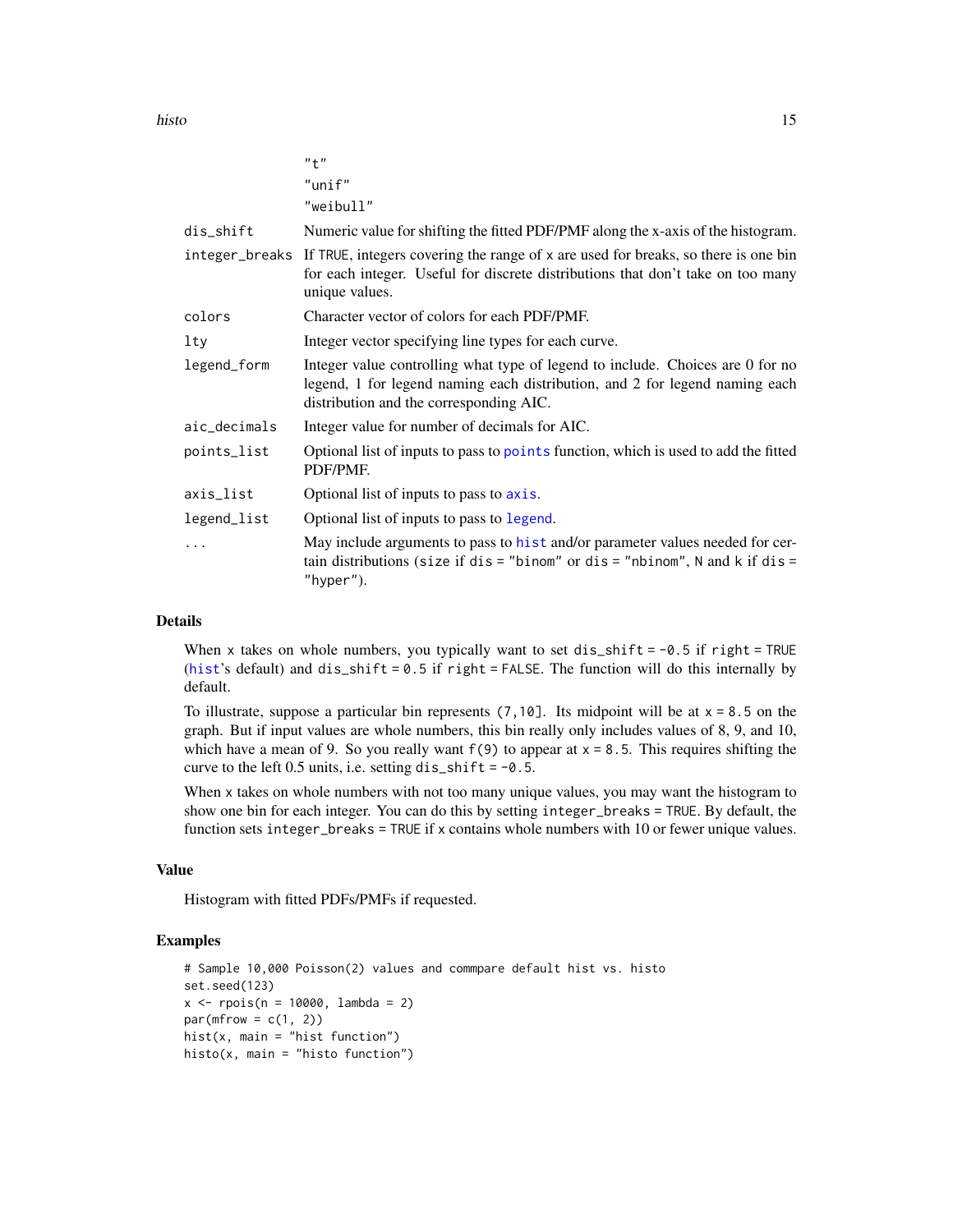```
# Sample 10,000 lognormal(0, 0.35) values. Create histogram with curves
# showing fitted lognormal, normal, and Gamma PDFs.
set.seed(123)
x \le - rlnorm(n = 10000, meanlog = 0, sdlog = 0.35)
par(mfrow = c(1, 1))histo(x, c("lnorm", "norm", "gamma"), main = "X ~ Lognormal(0, 0.35)")
# Generate 10,000 Binomial(8, 0.25) values. Create histogram, specifying
# size = 5, with blue line/points showing fitted PMF.
set.seed(123)
x < - rbinom(n = 10000, size = 5, prob = 0.25)
par(mfrow = c(1, 1))histo(x, dis = "binom", size = 5, colors = "blue",
      points_list = list(type = "b")
```
<span id="page-15-1"></span>inside *Check Whether Numeric Value Falls Inside Two Other Numeric Values*

# Description

Returns TRUE if x falls inside range defined by ends and FALSE otherwise. Also works for multiple sets of values and/or endpoints.

#### Usage

inside(x, ends, inclusive = TRUE)

#### Arguments

|           | Numeric value or vector of numeric values.                                                                                                           |
|-----------|------------------------------------------------------------------------------------------------------------------------------------------------------|
| ends      | Numeric vector of length 2 specifying the endpoints for the interval, or a 2-<br>column numeric matrix where each row specifies a pair of endpoints. |
| inclusive | Logical value indicating whether endpoints should be included.                                                                                       |

#### Value

Logical value or vector.

```
# Check whether 2 is inside [0, 2.5]
inside(1, c(0, 2.5))
# Check whether 2 and 3 are inside (0, 3)
inside(c(2, 3), c(0, 3), inclusive = FALSE)# Check whether 1 is inside [1, 2] and [3, 4]
```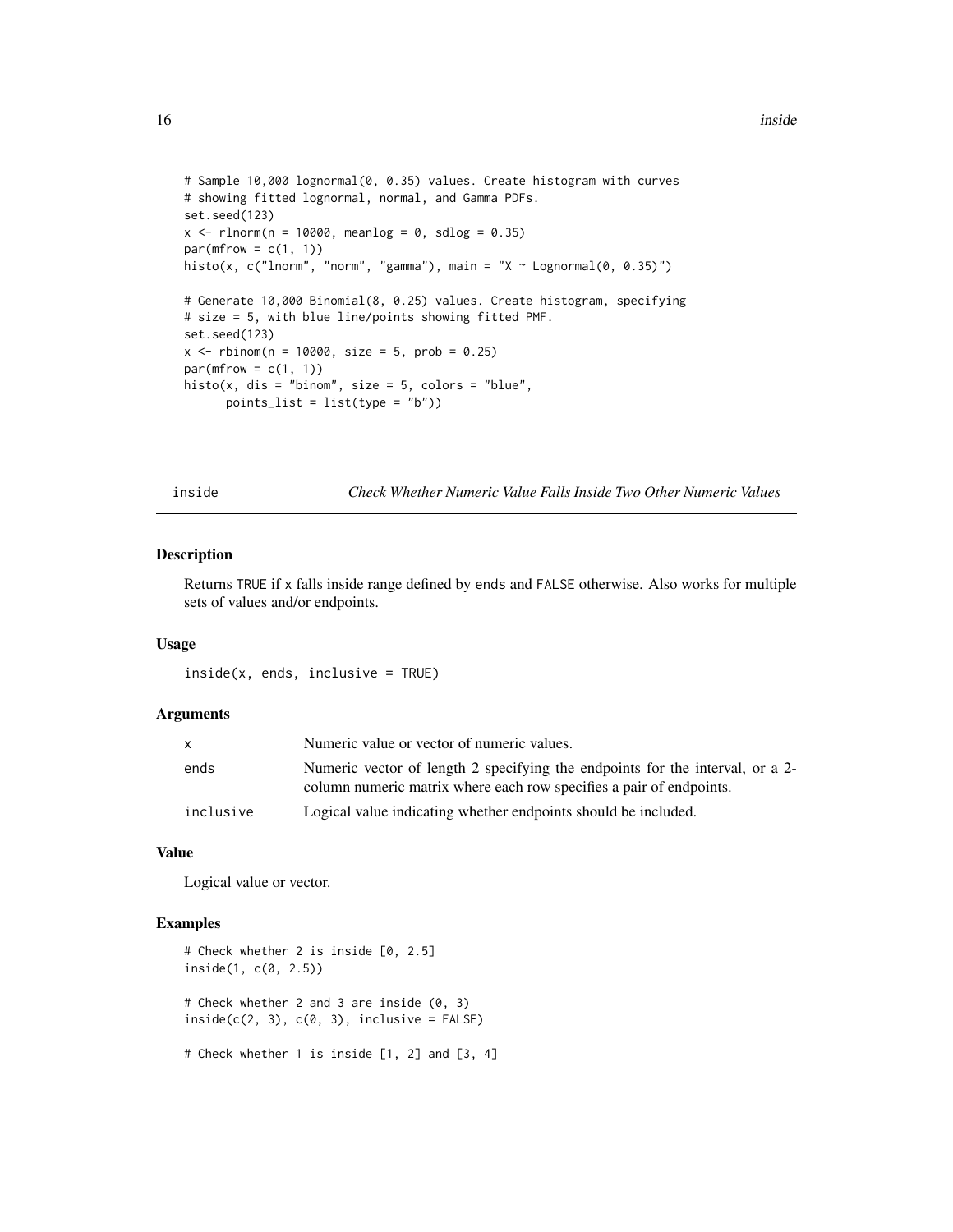# <span id="page-16-0"></span>interval\_groups 17

```
inside(1, <i>rbind</i>(c(1, 2), c(3, 4)))
```
interval\_groups *Split Continuous Variable into Equal-Width Groups*

#### Description

Splits a continuous variable into equal-width groups. Useful for assessing linearity in regression models.

# Usage

 $interval\_groups(x, groups = 5, ...)$ 

# Arguments

| $\mathsf{x}$ | Numeric vector.                                      |
|--------------|------------------------------------------------------|
| groups       | Numeric value specifying number of groups to create. |
| $\cdots$     | Arguments to pass to cut.                            |

# Value

Factor variable.

# See Also

[cut](#page-0-0)

```
# Convert values from N(0, 1) into 6 equal-width groups
x < - rnorm(1000)
groups <- interval_groups(x, 6)
table(groups)
# Use interval_groups to detect non-linearity
set.seed(123)
x <- rnorm(1000)
y \le -1.5 + 1.25 + x + 0.25 + x^2 + \text{norm}(1000)plot(tapply(y, interval_groups(x), mean))
```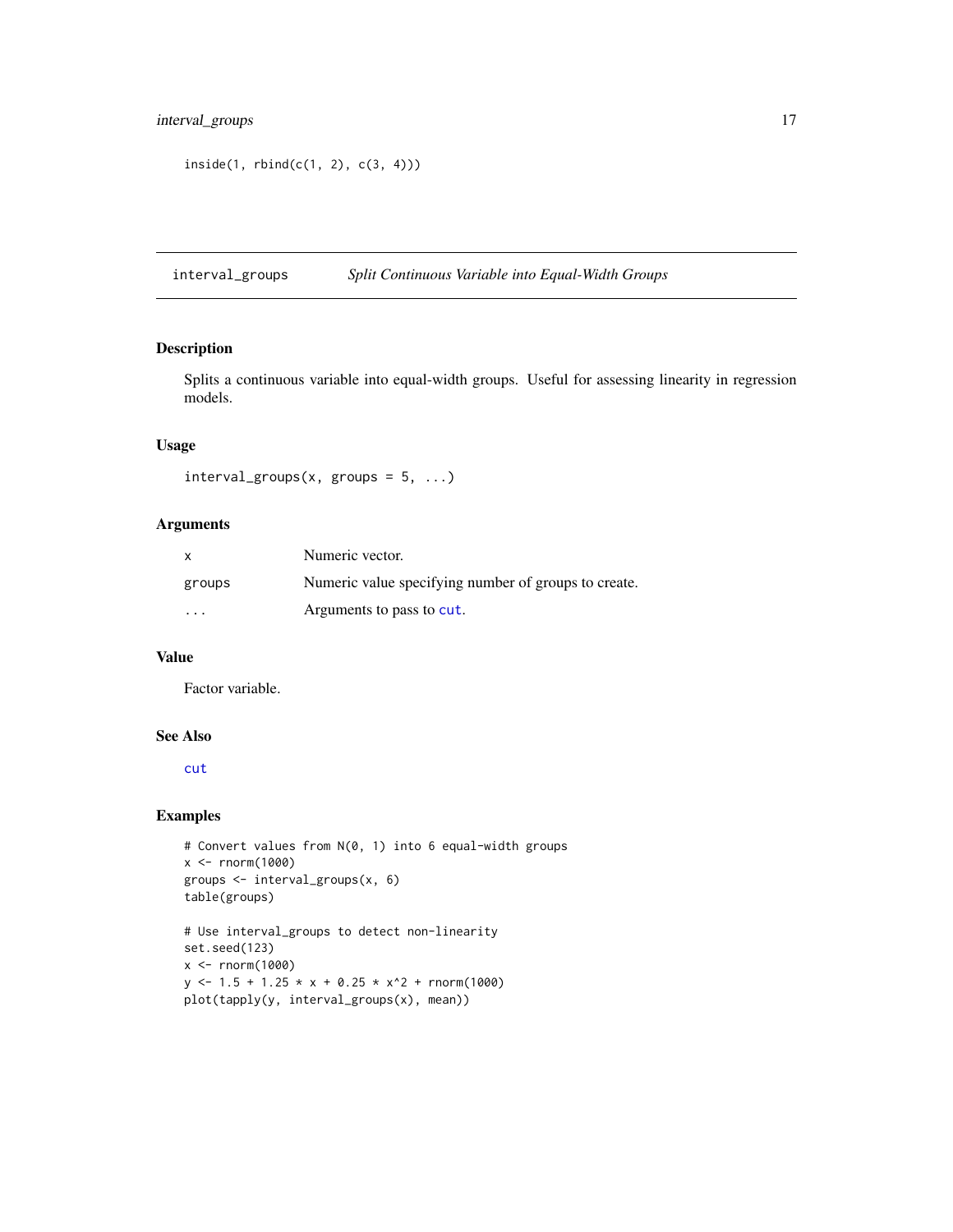<span id="page-17-0"></span>iterate *Iterate Function Over All Combinations of User-Specified Inputs, Potentially Multiple Times*

# Description

Same idea as purrr::*pmap*, but with some different functionality. It can runs all combinations of vector-valued arguments in ... or the 1st set, 2nd set, and so forth, and multiple trials can be run for each scenario, which can be useful for simulations.

# Usage

```
\text{iterate}(f, \ldots, \text{ all\_combinations} = \text{TRUE}, \text{ fix} = \text{NULL}, \text{ trials} = 1,varnames = NULL)
```
# Arguments

| $\mathsf{f}$     | A function.                                                                                                                                                |  |
|------------------|------------------------------------------------------------------------------------------------------------------------------------------------------------|--|
| $\cdots$         | Arguments to f, any of which can be vector-valued.                                                                                                         |  |
| all_combinations |                                                                                                                                                            |  |
|                  | Logical value for whether to iterate over all combinations of arguments in $\dots$ ,<br>or just use the first set of elements, then the second, and so on. |  |
| fix              | List of arguments to f to hold fixed rather than loop over.                                                                                                |  |
| trials           | Numeric value.                                                                                                                                             |  |
| varnames         | Character vector of names for values that f returns, to avoid generic labels (V1,<br>V2, ).                                                                |  |

# Value

Data frame.

```
# Define function to generate data from N(mu, sigsq) and perform t-test.
f <- function(n = 100, mu = 0, sigsq = 1, alpha = 0.05) {
 x \le rnorm(n = n, mean = mu, sd = sqrt(sigsq))
 fit \leq t.test(x = x, alpha = alpha)
 return(list(t = fit$statistic, p = fit$p.value))
}
# Call f once for various sample sizes and means
f %>% iterate(n = c(100, 500), mu = c(0.1, 0.25))
# Run 100 trials for each scenario and calculate empirical power
f %>% iterate(n = c(100, 500), mu = c(0.1, 0.25), trials = 100) %>%
 group_by(n, mu) %>%
 summarise(mean(p < 0.05))
```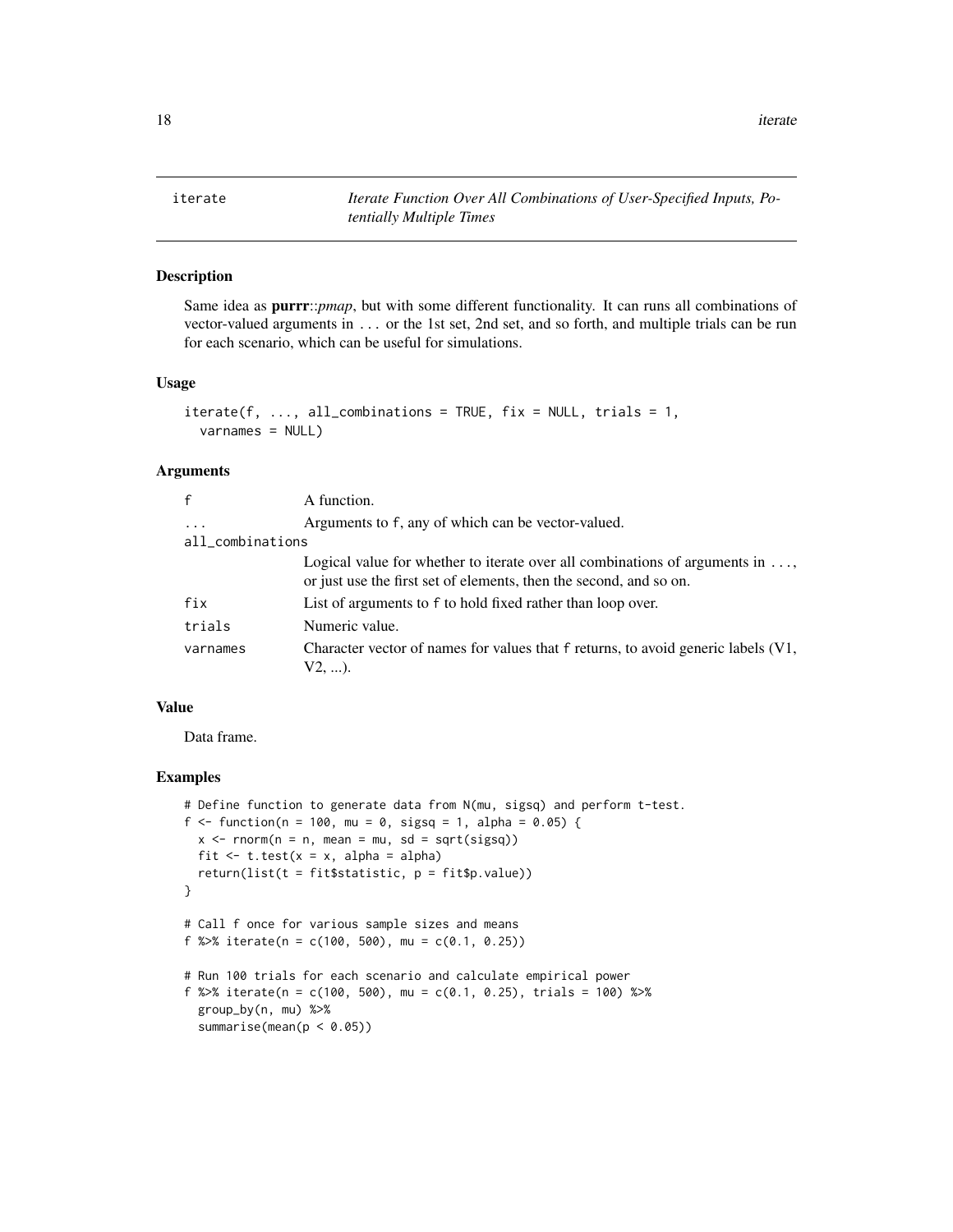<span id="page-18-0"></span>list\_override *Add Elements of Second List to First List, Replacing Elements with Same Name*

# Description

Adds each element of list2 to list1, overriding any elements of the same name. Similar to modifyList function in utils package, but either list can be NULL. Useful for [do.call](#page-0-0) statements, when you want to combine a list of default inputs with a list of user-specified inputs.

# Usage

```
list_override(list1, list2)
```
#### Arguments

| list1 | Initial list that has some number of named elements. Can be NULL or an empty<br>list.                                             |
|-------|-----------------------------------------------------------------------------------------------------------------------------------|
| list2 | List with named elements that will be added to list1, replacing any elements<br>with the same name. Can be NULL or an empty list. |

# Value

List containing the named elements initially in list1 and not in list2, any additional named elements in list2, and any named elements in list1 that were replaced by elements of the same name in list2.

# Examples

```
# Create list that has default inputs to the plot function
list.defaults <- list(x = 1: 5, y = 1: 5, type = "l", lty = 1)
```

```
# Create list of user-specified inputs to the plot function
list.user \le list(main = "A Straight Line", lty = 2, lwd = 1.25)
```

```
# Combine the two lists into one, giving priority to list.user
list.combined <- list_override(list.defaults, list.user)
```
# Plot data using do.call do.call(plot, list.combined)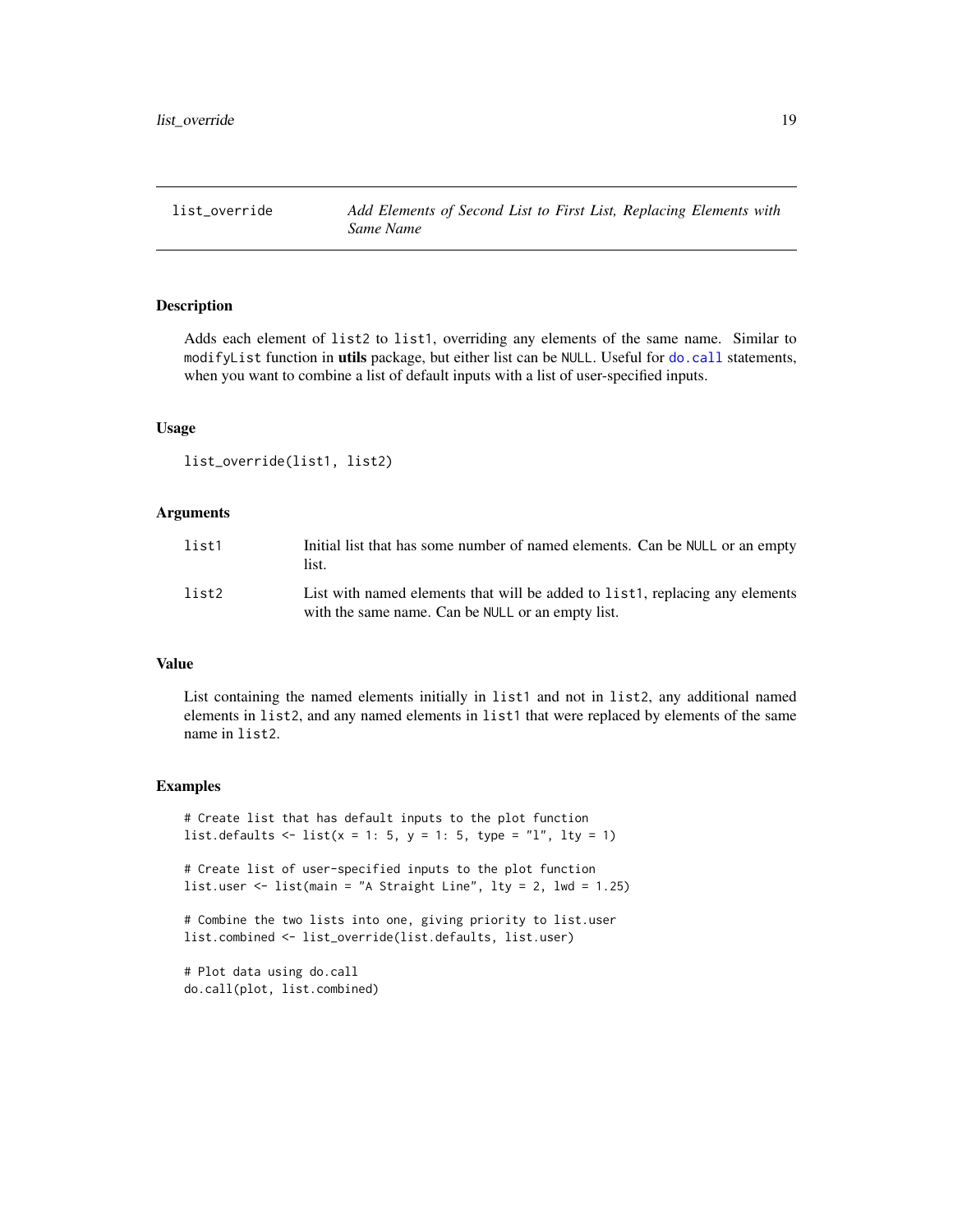<span id="page-19-0"></span>

Defined as:  $exp_x < -exp(x)$ ; out  $\langle -exp_x / (1 + exp_x)$ . This 2-step approach is faster than  $exp(x)$  / (1 +  $exp(x)$ ) because the exponentials only have to be calculated once.

# Usage

logit\_prob(x)

#### Arguments

x Numeric vector.

# Value

Numeric vector.

| lognormalreg | Linear Regression of $log(Y)$ vs. Covariates with Y Potentially Subject |
|--------------|-------------------------------------------------------------------------|
|              | to Multiplicative Lognormal Errors                                      |

#### Description

Uses maximum likelihood to fit Y|X ~ Lognormal(beta\_0 + beta\_x^T X, sigsq). Y can be precisely measured or subject to multiplicative mean-1 lognormal errors, in which case replicates can be incorporated by specifying y as a list).

# Usage

```
lognormalreg(y, x = NULL, merror = FALSE, estimate\_var = TRUE,fix\_posed = FALSE, ...)
```
# Arguments

| У            | Numeric vector or list.                                                                                                                                                              |
|--------------|--------------------------------------------------------------------------------------------------------------------------------------------------------------------------------------|
| $\mathsf{x}$ | Numeric vector or matrix. If NULL, model reduces to marginal lognormal model<br>$Y \sim$ Lognormal(beta 0, sigsq).                                                                   |
| merror       | Logical value for whether to model multiplicative lognormal measurement er-<br>rors in Y.                                                                                            |
| estimate_var | Logical value for whether to return Hessian-based variance-covariance matrix.                                                                                                        |
| fix_posdef   | Logical value for whether to repeatedly reduce integrate_tol_hessian by<br>factor of 5 and re-estimate Hessian to try to avoid non-positive definite variance-<br>covariance matrix. |
| $\ddotsc$    | Additional arguments to pass to nlminb.                                                                                                                                              |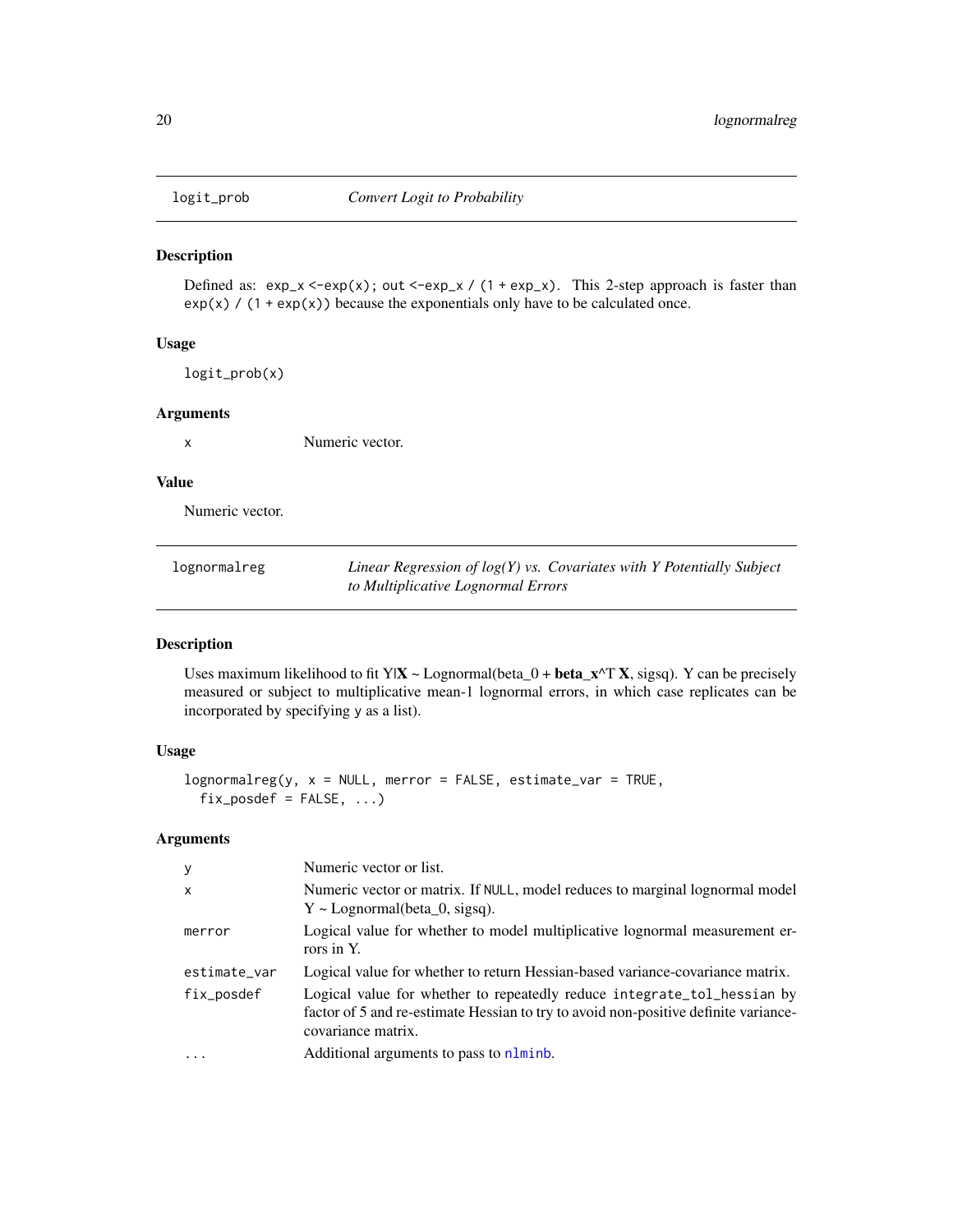# <span id="page-20-0"></span>logodds\_graph 21

# Value

List containing:

- 1. Numeric vector of parameter estimates.
- 2. Variance-covariance matrix (if estimate\_var = TRUE).
- 3. Returned [nlminb](#page-0-0) object from maximizing the log-likelihood function.
- 4. Akaike information criterion (AIC).

logodds\_graph *Graph Log-Odds of Binary Variable Across A Grouping Variable*

# Description

Creates plot showing sample log-odds of binary Y variable across levels of a grouping variable, with customizable error bars. Observations with missing values for y and/or group are dropped.

#### Usage

```
logodds_graph(y, group, error.bars = "none", alpha = 0.05,
 p.legend = "chi", plot.list = NULL, lines.list = NULL,
 axis. list = NULL, legend. list = NULL, ...)
```
# Arguments

| У           | Vector of values for binary response variable. Must take on 2 values, but can<br>be any type (e.g. numeric, character, factor, logical). Function plots log-odds of<br>second value returned by $table(y)$ .                                                                        |
|-------------|-------------------------------------------------------------------------------------------------------------------------------------------------------------------------------------------------------------------------------------------------------------------------------------|
| group       | Vector of values indicating what group each y observation belongs to. Function<br>plots group levels across x-axis in same order as table(group).                                                                                                                                   |
| error.bars  | Character string indicating what the error bars should represent. Possible values<br>are "exact.ci" for exact 95% confidence interval based on binomial distribu-<br>tion, "z.ci" for approximate 95% confidence interval based on Z distribution,<br>and "none" for no error bars. |
| alpha       | Numeric value indicating what alpha should be set to for confidence intervals.<br>Only used if error. bars is "exact.ci" or "z.ci".                                                                                                                                                 |
| p.legend    | Character string controlling what p-value is printed in a legend. Possible values<br>are "chi" for Chi-square test of association, "fisher" for Fisher's exact test,<br>and "none" for no legend at all.                                                                            |
| plot.list   | Optional list of inputs to pass to plot function.                                                                                                                                                                                                                                   |
| lines.list  | Optional list of inputs to pass to lines function.                                                                                                                                                                                                                                  |
| axis.list   | Optional list of inputs to pass to axis function.                                                                                                                                                                                                                                   |
| legend.list | Optional list of inputs to pass to legend function.                                                                                                                                                                                                                                 |
|             | Additional arguments to pass to chisq. test or fisher. test functions.                                                                                                                                                                                                              |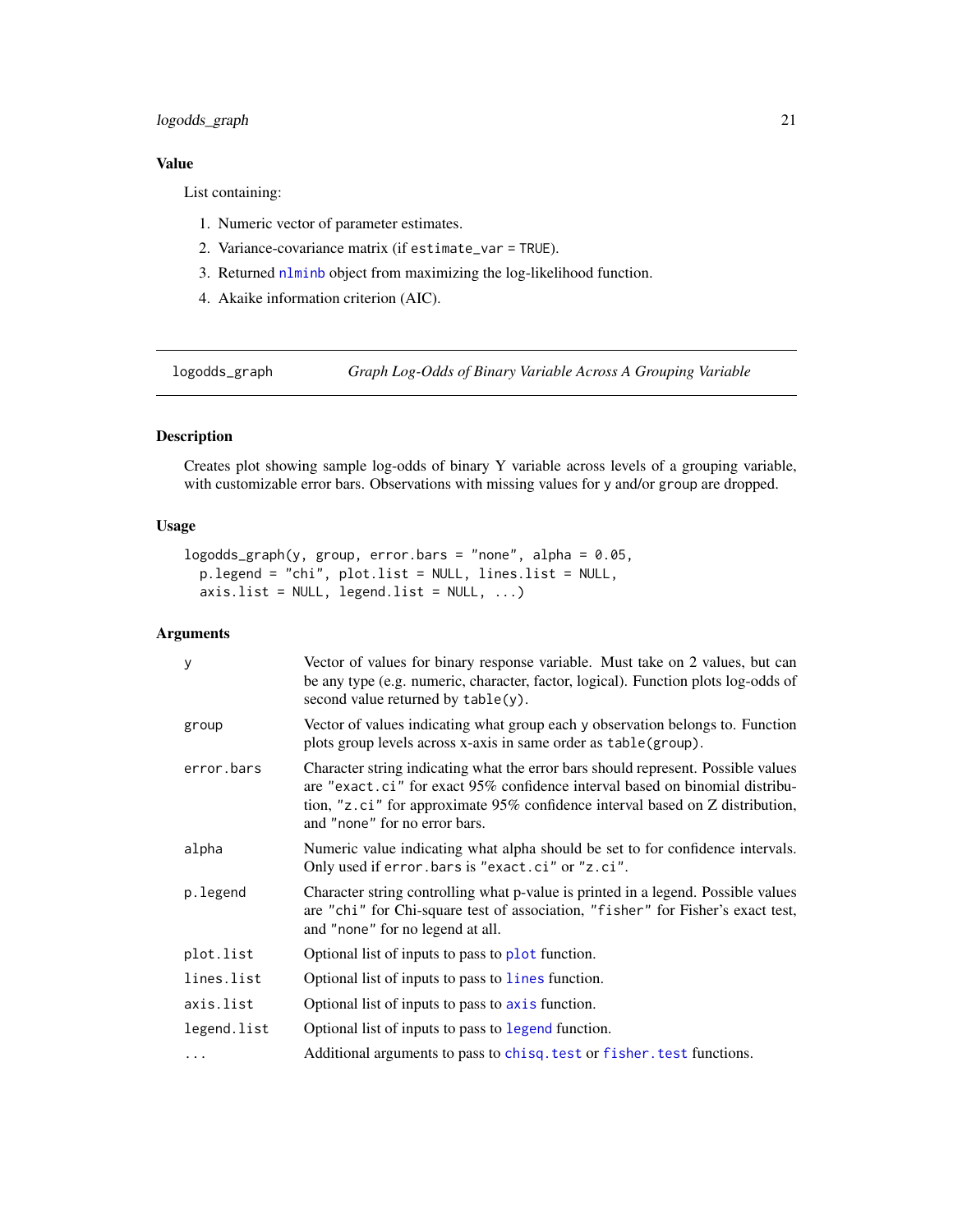# <span id="page-21-0"></span>Value

Plot showing log-odds of y across levels of group.

max\_n *Maximum of Numeric Values*

#### Description

Written in C++, this function tends to run faster than max for large numeric vectors/matrices.

#### Usage

max\_n(x)

#### Arguments

x Numeric vector.

#### Value

Numeric value.

#### Examples

```
# For large objects, max_n is faster than max
x <- rnorm(100000)
max(x) == max_n(x)benchmark(max(x), max_n(x), replications = 1000)
# For smaller objects, max_n is slower than max
x < - rnorm(100)
max(x) == max_n(x)benchmark(max(x), max_n(x), replications = 1000)
```
means\_graph *Graph Means Across a Grouping Variable*

# Description

Creates plot showing mean of Y variable across levels of a grouping variable, with customizable error bars. Observations with missing values for y and/or group are dropped.

```
means_graph(y, group, error.bars = "t.ci", alpha = 0.05,
 p.legend = TRUE, plot.list = NULL, lines.list = NULL,
 axis.list = NULL, legend.list = NULL, ...)
```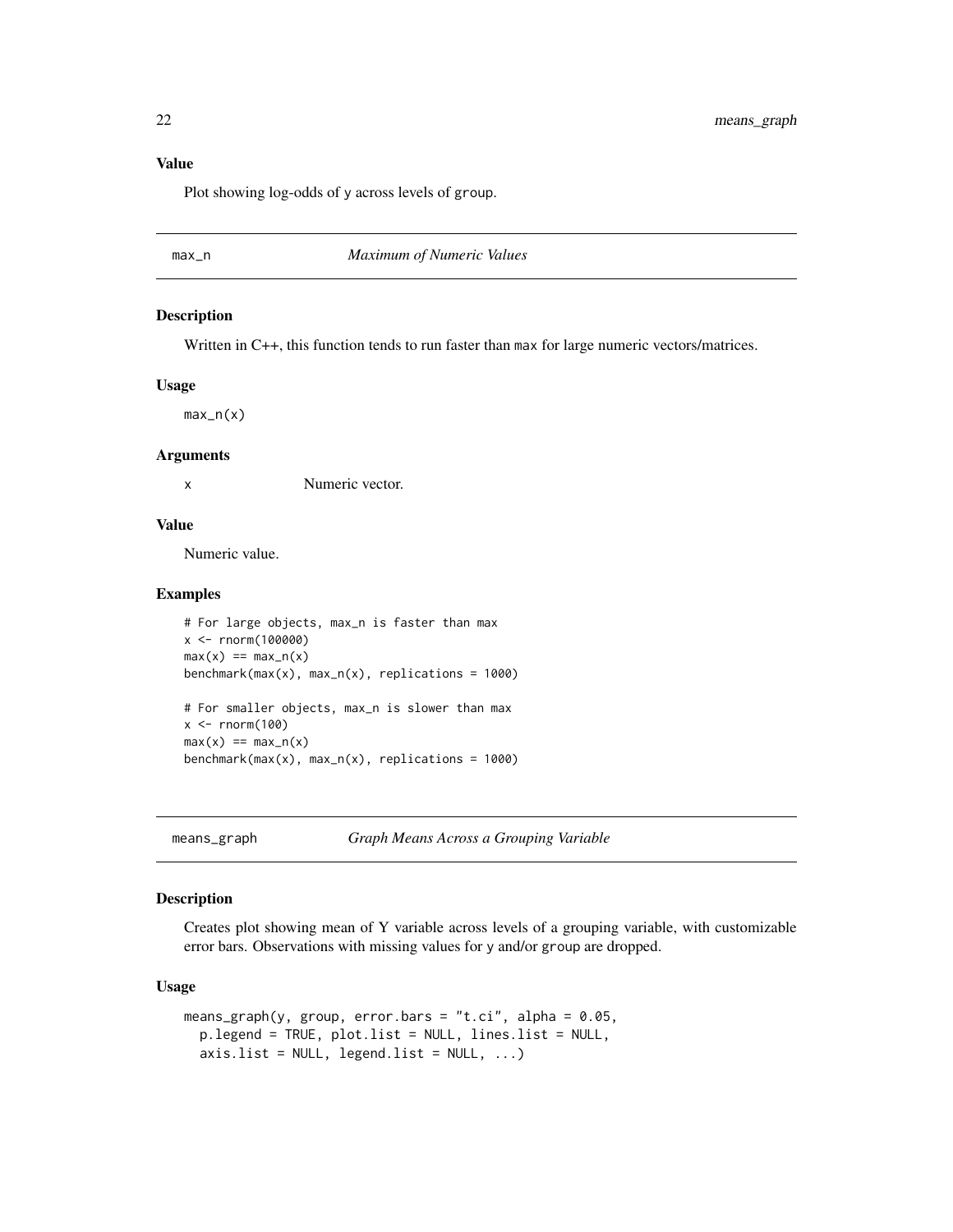#### <span id="page-22-0"></span> $mean_i$  23

# Arguments

| y           | Numeric vector of values for the continuous variable.                                                                                                                                                                                                                                                                      |
|-------------|----------------------------------------------------------------------------------------------------------------------------------------------------------------------------------------------------------------------------------------------------------------------------------------------------------------------------|
| group       | Vector of values indicating what group each y observation belongs to. Function<br>plots group levels across x-axis in same order as table (group).                                                                                                                                                                         |
| error.bars  | Character string indicating what the error bars should represent. Possible values<br>are "sd" for +/- one standard deviation, "se" for +/- one standard error, "t.ci"<br>for 95% confidence interval based on t distribution, "z.ci" for 95% confidence<br>interval based on Z distribution, and "none" for no error bars. |
| alpha       | Numeric value indicating what alpha should be set to for confidence intervals.<br>Only used if error.bars is "t.ci" or "z.ci".                                                                                                                                                                                             |
| p.legend    | If TRUE, p-value (from t. test function if group has 2 levels, otherwise aov<br>function) is printed in a legend.                                                                                                                                                                                                          |
| plot.list   | Optional list of inputs to pass to plot function.                                                                                                                                                                                                                                                                          |
| lines.list  | Optional list of inputs to pass to lines function.                                                                                                                                                                                                                                                                         |
| axis.list   | Optional list of inputs to pass to axis function.                                                                                                                                                                                                                                                                          |
| legend.list | Optional list of inputs to pass to legend function.                                                                                                                                                                                                                                                                        |
| $\cdots$    | Additional arguments to pass to $t$ . test or aov.                                                                                                                                                                                                                                                                         |

# Value

Plot showing mean of y across levels of group.

mean\_i *Mean of Integer Values*

# Description

Written in C++, this function runs faster than [mean](#page-0-0) for large integer vectors/matrices.

# Usage

mean\_i(x)

# Arguments

x Integer vector or matrix.

# Value

Numeric value.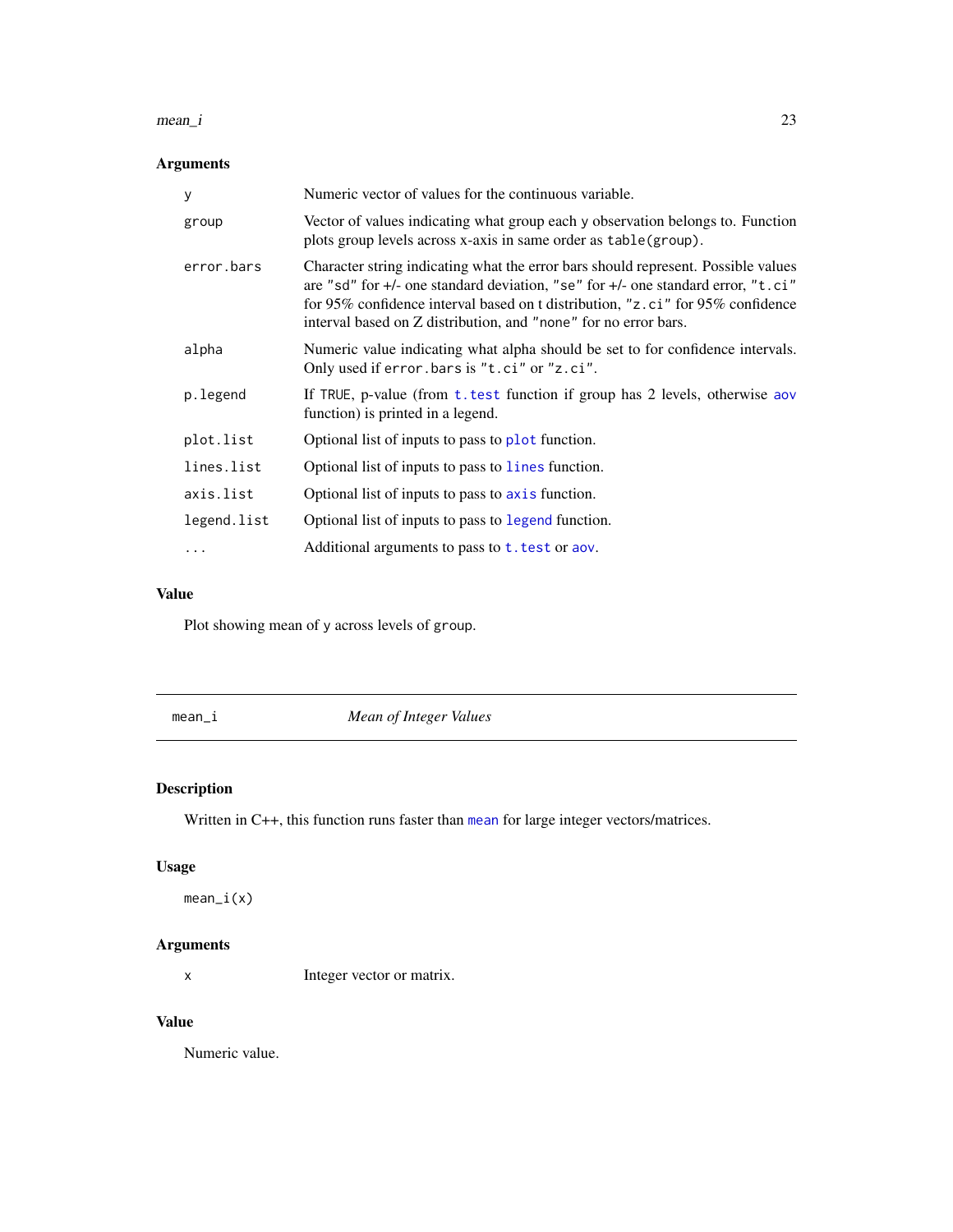#### Examples

```
# For very large integer objects, sum_i is faster than sum
x <- rpois(100000, lambda = 5)
mean(x) == mean_i(x)benchmark(mean(x), mean_i(x), replications = 1000)# For smaller integer objects, sum_i is slower than sum
x <- rpois(1000, lambda = 5)
mean(x) == mean_i(x)benchmark(mean(x), mean_i(x), replications = 1000)
```
min\_n *Minimum of Numeric Values*

# Description

Written in C++, this function tends to run faster than min for large numeric vectors/matrices.

#### Usage

 $min_n(x)$ 

# Arguments

x Numeric vector.

# Value

Numeric value.

```
# For large objects, min_n is faster than min
x <- rnorm(100000)
min(x) == min_n(x)benchmark(min(x), min_n(x), replications = 1000)
```

```
# For smaller objects, min_n is slower than min
x < - rnorm(100)
min(x) == min_n(x)benchmark(min(x), min_n(x), replica), replications = 20000)
```
<span id="page-23-0"></span>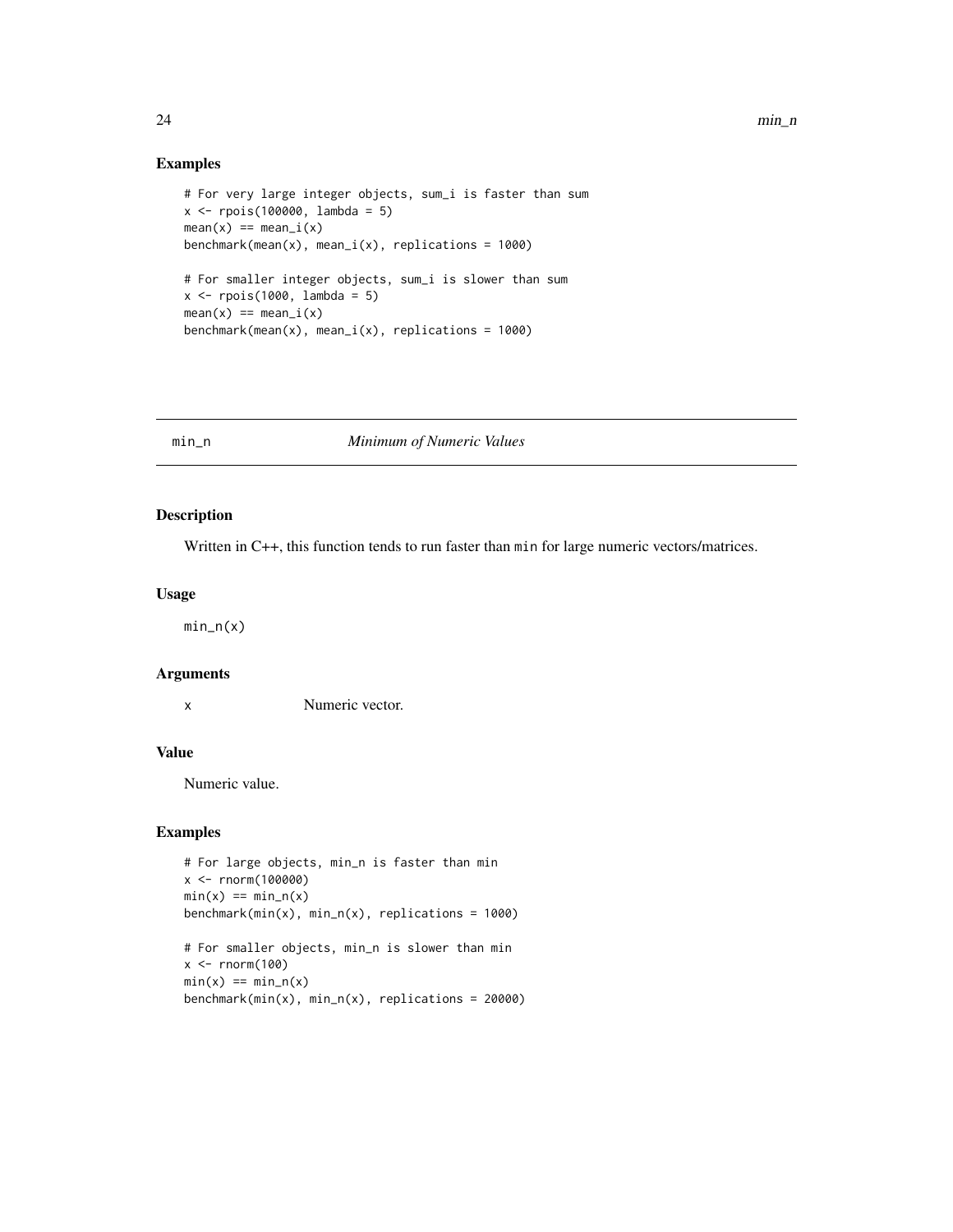<span id="page-24-0"></span>

Performs maximization via [nlminb](#page-0-0). alpha and beta correspond to the shape and scale (not shape and rate) parameters described in [GammaDist](#page-0-0).

#### Usage

```
mle_{gamma}(x, alpha = NULL, beta = NULL, estimate_{var} = FALSE, ...)
```
# Arguments

| x            | Numeric vector.                                                               |
|--------------|-------------------------------------------------------------------------------|
| alpha        | Numeric value specifying known alpha.                                         |
| beta         | Numeric value specifying known beta.                                          |
| estimate_var | Logical value for whether to return Hessian-based variance-covariance matrix. |
| .            | Additional arguments to pass to nlminb.                                       |

#### Value

List containing:

- 1. Numeric vector of parameter estimates.
- 2. Variance-covariance matrix (if estimate\_var = TRUE).
- 3. Returned [nlminb](#page-0-0) object from maximizing the log-likelihood function.
- 4. Akaike information criterion (AIC).

```
# Generate 1,000 values from Gamma(0.5, 1) and estimate alpha and beta
set.seed(123)
x \leq - rgamma(1000, shape = 0.5, scale = 1)
mle_gamma(x)
```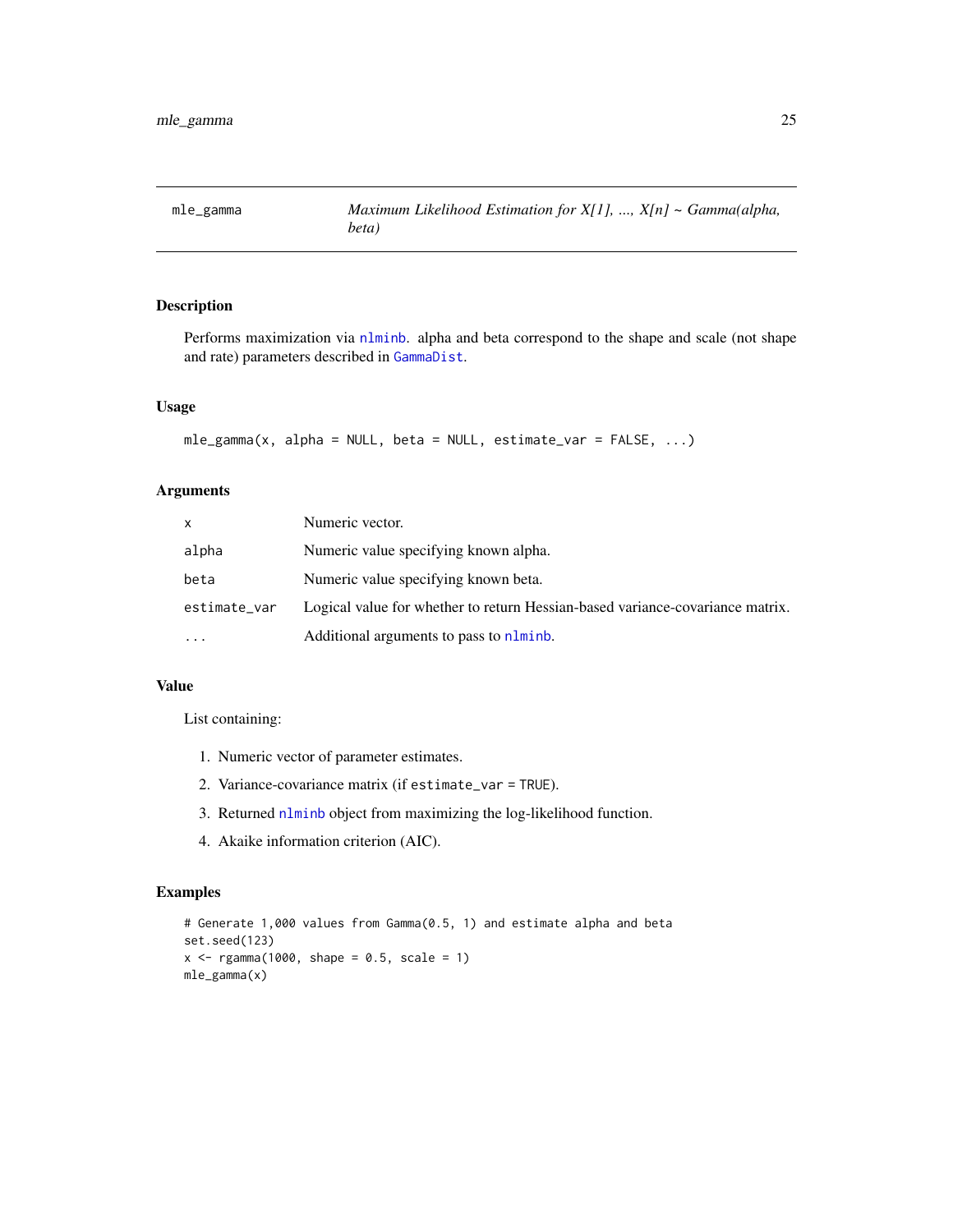<span id="page-25-0"></span>mle\_gamma\_lnorm *Maximum Likelihood Estimation for X[1], ..., X[n] ~ Gamma(alpha, beta) Lognormal(mu, sigsq)*

# Description

Each observation is assumed to be the product of a Gamma(alpha, beta) and Lognormal(mu, sigsq) random variable. Performs maximization via [nlminb](#page-0-0). alpha and beta correspond to the shape and scale (not shape and rate) parameters described in [GammaDist](#page-0-0), and mu and sigsq correspond to meanlog and sdlog^2 in [Lognormal](#page-0-0).

#### Usage

```
mle_gamma_lnorm(x, gamma_mean1 = FALSE, lnorm_mean1 = TRUE,
  integrate_to1 = 1e-08, estimate_var = FALSE, ...)
```
# Arguments

| $\mathsf{x}$ | Numeric vector.                                                               |
|--------------|-------------------------------------------------------------------------------|
| gamma_mean1  | Whether to use restriction that the Gamma variable is mean-1.                 |
| lnorm_mean1  | Whether to use restriction that the lognormal variable is mean-1.             |
|              | integrate_tol Numeric value specifying the tol input to houbature.            |
| estimate_var | Logical value for whether to return Hessian-based variance-covariance matrix. |
| $\cdot$      | Additional arguments to pass to nlminb.                                       |

#### Value

List containing:

- 1. Numeric vector of parameter estimates.
- 2. Variance-covariance matrix (if estimate\_var = TRUE).
- 3. Returned [nlminb](#page-0-0) object from maximizing the log-likelihood function.
- 4. Akaike information criterion (AIC).

#### Examples

```
# Generate 1,000 values from Gamma(0.5, 1) x Lognormal(-1.5/2, 1.5) and
# estimate parameters
## Not run:
set.seed(123)
x \leq rgamma(1000, 0.5, 1) * rlnorm(1000, -1.5/2, sqrt(1.5))
mle\_gamma\_norm(x, control = list(true = 1))
```
## End(Not run)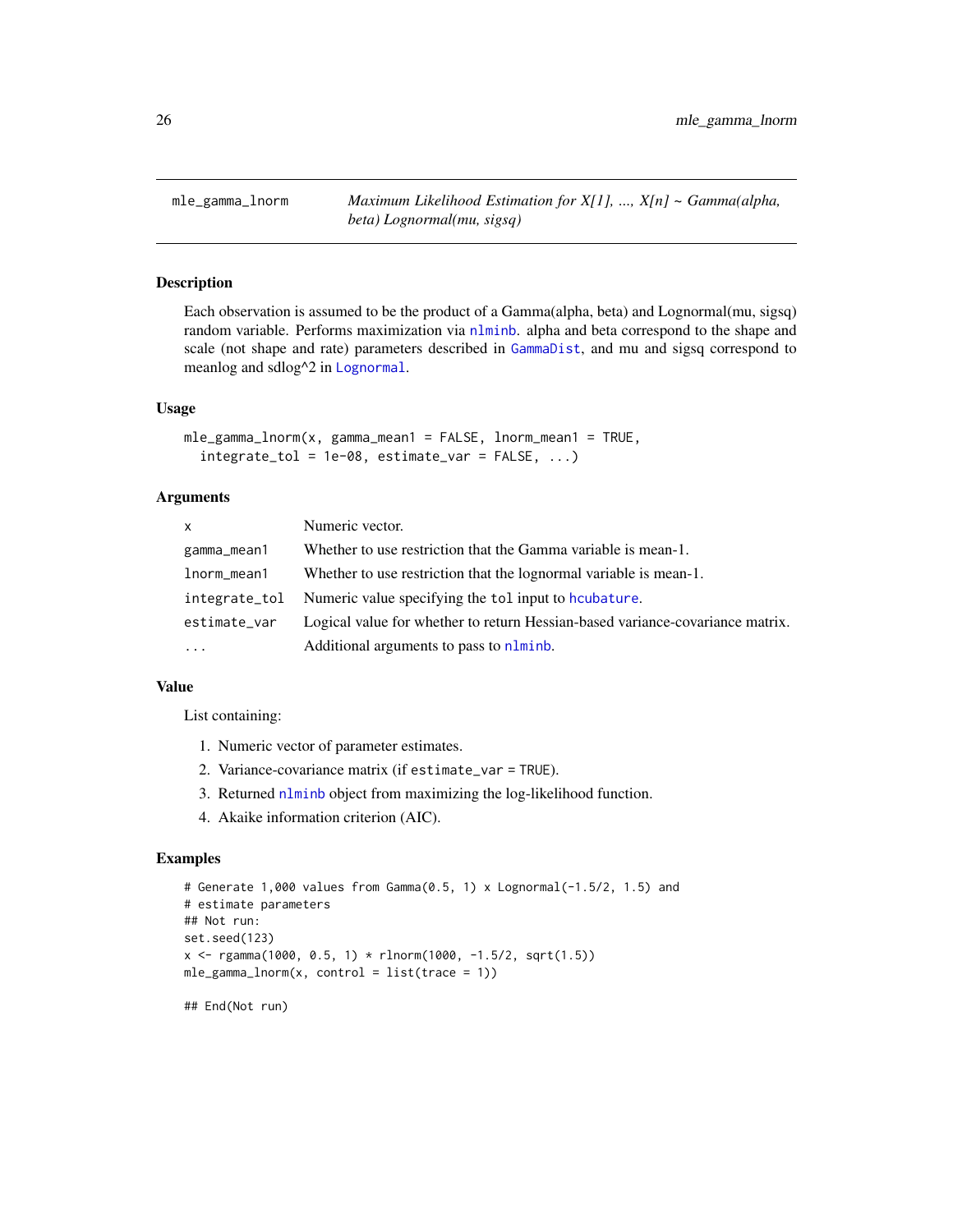<span id="page-26-0"></span>

Performs maximization via [nlminb](#page-0-0). mu and sigsq correspond to meanlog and sdlog^2 in [Lognormal](#page-0-0).

# Usage

```
mle_lnorm(x, mu = NULL, sigsq = NULL, estimate_lvar = FALSE, ...)
```
# Arguments

| x            | Numeric vector.                                                               |
|--------------|-------------------------------------------------------------------------------|
| mu           | Numeric value specifying known mu.                                            |
| sigsq        | Numeric value specifying known sigsq.                                         |
| estimate_var | Logical value for whether to return Hessian-based variance-covariance matrix. |
| $\ddotsc$    | Additional arguments to pass to nlminb.                                       |

# Value

List containing:

- 1. Numeric vector of parameter estimates.
- 2. Variance-covariance matrix (if estimate\_var = TRUE).
- 3. Returned [nlminb](#page-0-0) object from maximizing the log-likelihood function.
- 4. Akaike information criterion (AIC).

```
# Generate 1,000 values from Lognormal(0.5, 1) and estimate mu and sigsq
set.seed(123)
x \le rlnorm(1000, meanlog = 0.5, sdlog = sqrt(1))
mle_lnorm(x)
```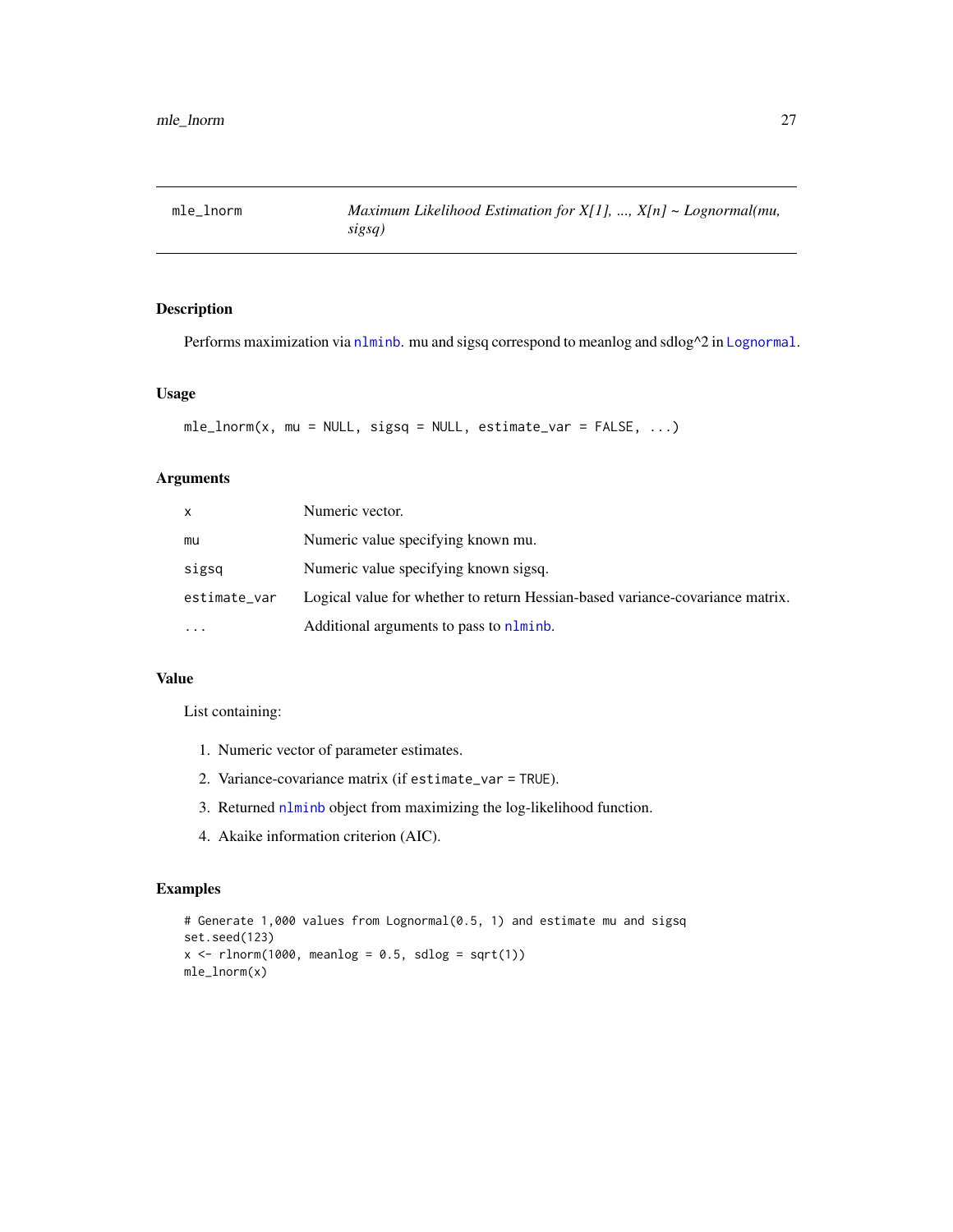<span id="page-27-0"></span>mle\_lnorm\_lnorm *Maximum Likelihood Estimation for X[1], ..., X[n] ~ Lognormal(mu1, sigsq1) Lognormal(mu2, sigsq2)*

# Description

Each observation is assumed to be the product of a Lognormal(mu1, sigsq1) and Lognormal(mu2, sigsq2) random variable, with mu2 and sigsq2 known. Performs maximization via [nlminb](#page-0-0). mu and sigsq correspond to meanlog and sdlog^2 in [Lognormal](#page-0-0).

# Usage

```
mle_lnorm_lnorm(x, mu2 = NULL, sigsq2 = NULL, estimate_lvar = FALSE,...)
```
# **Arguments**

| x            | Numeric vector.                                                               |
|--------------|-------------------------------------------------------------------------------|
| mu2          | Numeric value specifying known mu2.                                           |
| sigsq2       | Numeric value specifying known sigsq2.                                        |
| estimate_var | Logical value for whether to return Hessian-based variance-covariance matrix. |
| .            | Additional arguments to pass to nlminb.                                       |

#### Value

List containing:

- 1. Numeric vector of parameter estimates.
- 2. Variance-covariance matrix (if estimate\_var = TRUE).
- 3. Returned [nlminb](#page-0-0) object from maximizing the log-likelihood function.
- 4. Akaike information criterion (AIC).

```
# Generate 1,000 values from Lognormal(0.5, 1) x Lognormal(0.75, 1.5) and
# estimate parameters based on known mu and sigsq for one of them
set.seed(123)
x <- rlnorm(1000, 0.5, sqrt(1)) * rlnorm(1000, 0.75, sqrt(1.5))
mle\_lnorm\_lnorm(x, mu2 = 0.75, sigsq2 = 1.5)
```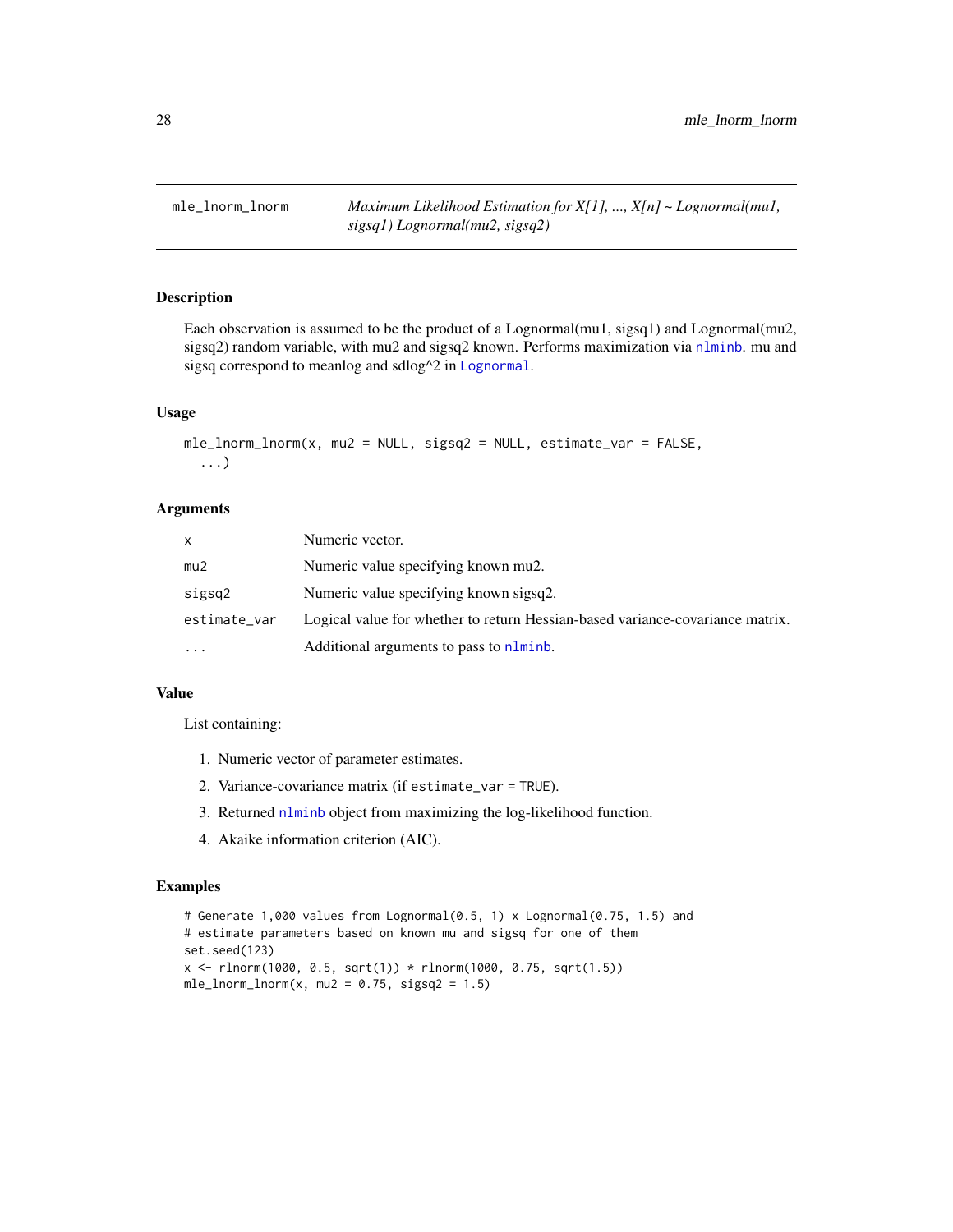<span id="page-28-0"></span>

Calculates moving averages or maximum moving average. For optimal speed, use integer = TRUE if x is an integer vector and integer = FALSE otherwise.

#### Usage

 $moving_mean(x, window, integer = FALSE, max = FALSE)$ 

# Arguments

|         | Integer or numeric vector.                                                                               |
|---------|----------------------------------------------------------------------------------------------------------|
| window  | Integer value specifying window length.                                                                  |
| integer | Logical value for whether x is an integer vector.                                                        |
| max     | Logical value for whether to return maximum moving average (as opposed to<br>vector of moving averages). |

# Value

Numeric value or vector depending on max.

# Examples

```
# 5-unit moving average for integer vector of length 10
x \leftarrow \text{rpois}(10, \text{ lambda = 3})moving_mean(x, 5)
```
<span id="page-28-1"></span>

| n_2t_equal | Calculate Per-Group Sample Size for Two-Sample Equal Variance T- |
|------------|------------------------------------------------------------------|
|            | Test                                                             |

# Description

Same idea as [power.t.test](#page-0-0). Less flexible, but faster.

```
n_2t_equal(d, sigsq, alpha = 0.05, beta = 0.2)
```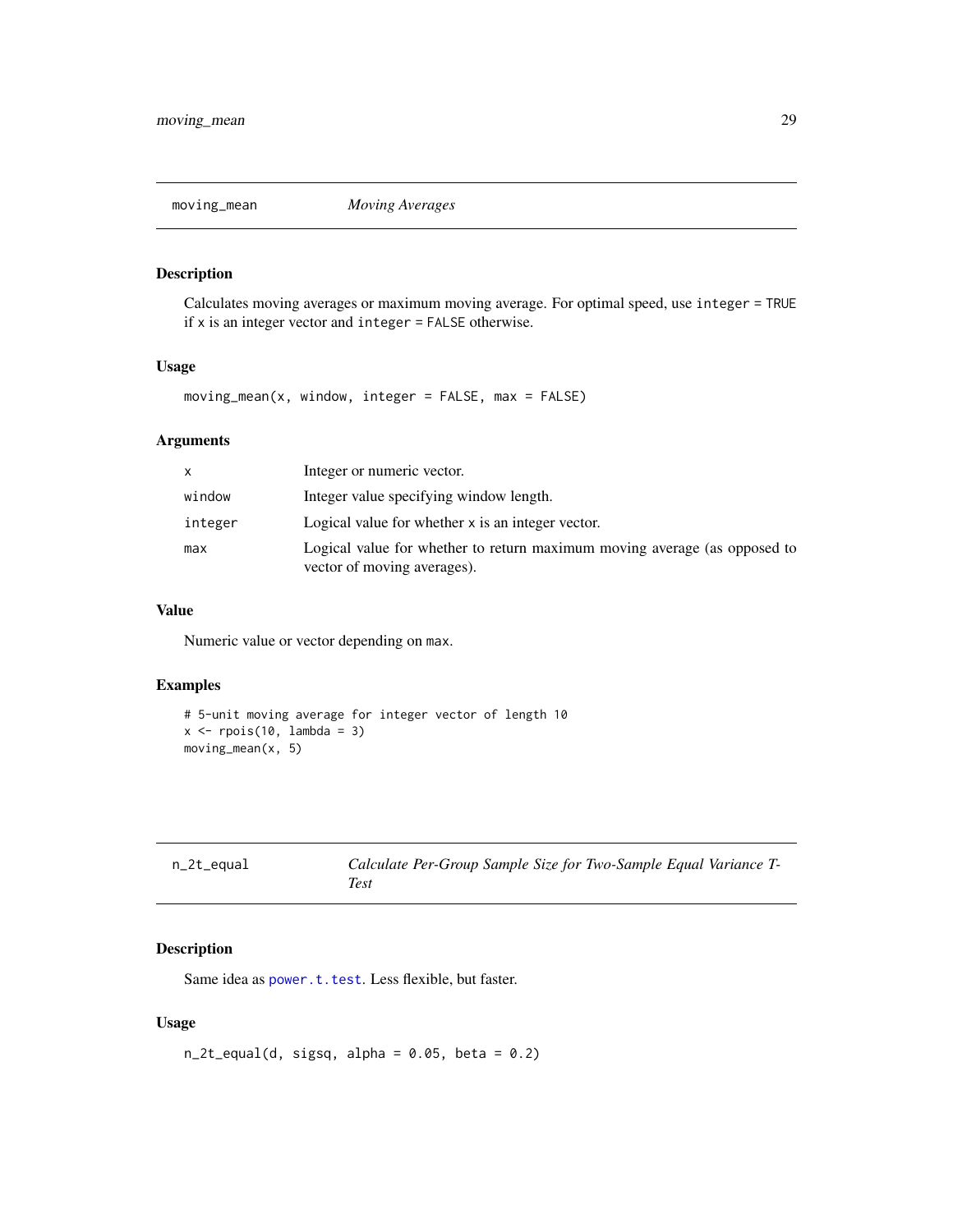# <span id="page-29-0"></span>Arguments

| d     | Numeric value specifying true difference in group means. |
|-------|----------------------------------------------------------|
| sigsq | Numeric value specifying the variance of observations.   |
| alpha | Numeric value specifying type-1 error rate.              |
| beta  | Numeric value specifying type-2 error rate.              |

# Value

Numeric value indicating per-group sample size, rounded up to the nearest whole number.

# Examples

```
# Per-group sample size for 90% power to detect difference of 0.2 with
# sigsq = 1n_2t_ equal(d = 0.2, sigsq = 1, beta = 0.1)
```

| n_2t_unequal | Calculate Per-Group Sample Size for Two-Sample Unequal Variance |  |  |
|--------------|-----------------------------------------------------------------|--|--|
|              | T-Test                                                          |  |  |

# Description

Unequal variance version of  $n_2t$  equal. Assumes an equal sample size for both groups, which is actually not optimal.

#### Usage

```
n_2t_unequal(d, sigsq1, sigsq2, alpha = 0.05, beta = 0.2)
```
# Arguments

| d     | Numeric value specifying true difference in group means.                            |
|-------|-------------------------------------------------------------------------------------|
|       | sigsq1, sigsq2 Numeric value specifying the variance of observations in each group. |
| alpha | Numeric value specifying type-1 error rate.                                         |
| beta  | Numeric value specifying type-2 error rate.                                         |

#### Value

Numeric value indicating per-group sample size, rounded up to the nearest whole number.

```
# Per-group sample size for 90% power to detect difference of 0.2 with
# sigsq's of 1 and 1.25
n_2t_unequal(d = 0.2, sigsq1 = 1, sigsq2 = 1.25, beta = 0.1)
```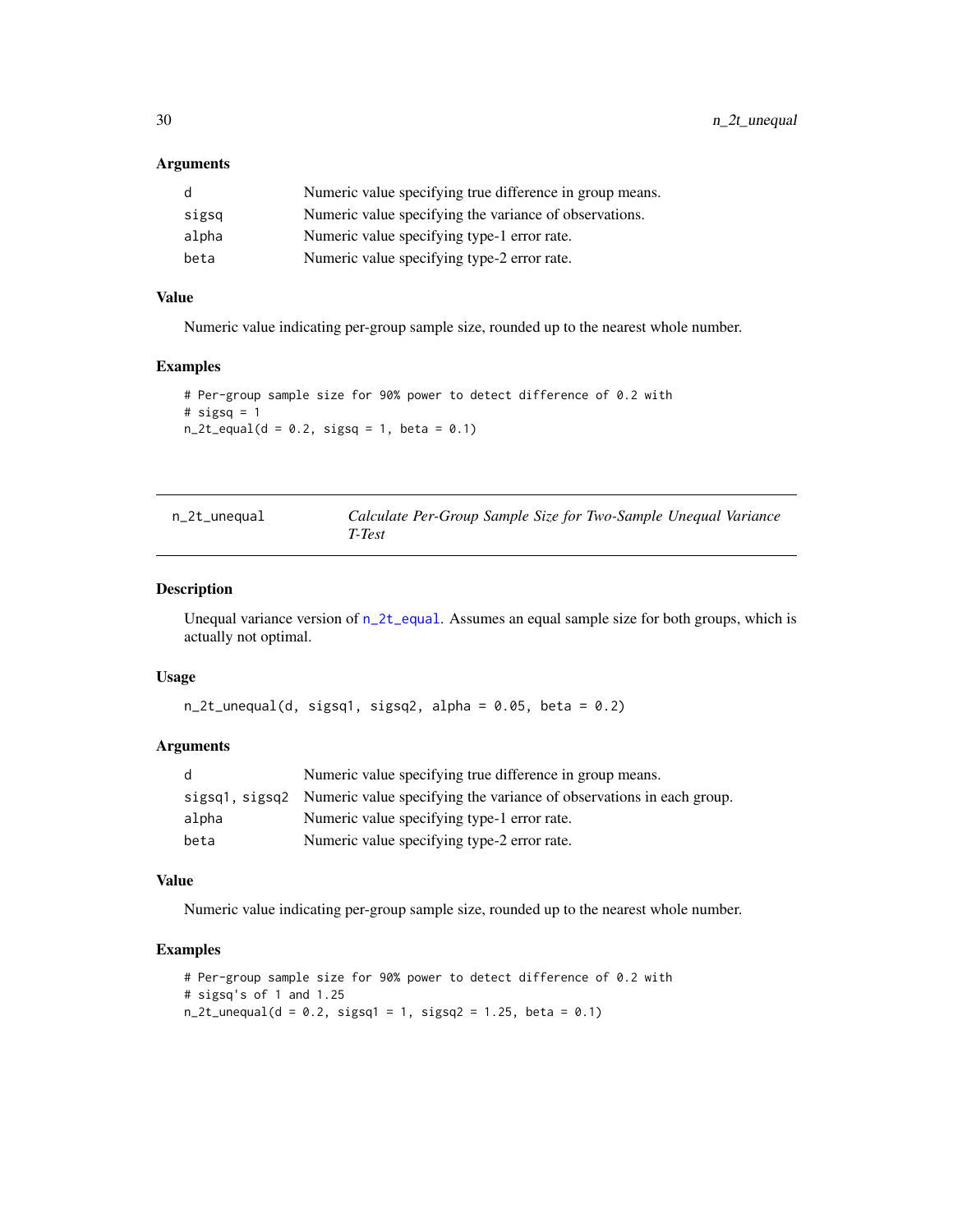<span id="page-30-0"></span>

Defined simply as  $\log(x / (x + 1))$ .

# Usage

odds\_prob(x)

#### Arguments

x Numeric vector.

# Value

Numeric vector.

plot\_ll *Plot Log-Likelihood vs. Values of One Parameter*

# Description

Generates plot of log-likelihood vs. one parameter of interest while other parameters are held fixed at certain values (e.g. MLEs). This is not a profile likelihood, and is mainly intended for use with a Shiny app.

# Usage

```
plot_ll(start, objective, lower = -Inf, upper = Inf, xaxis_param = 1,
  xaxis_range = NULL, param_values = NULL, mles = NULL,
  return_info = FALSE)
```
#### Arguments

| start       | See nlminb.                                                                                                                                                |
|-------------|------------------------------------------------------------------------------------------------------------------------------------------------------------|
| objective   | See nlminb.                                                                                                                                                |
| lower       | See nlminb.                                                                                                                                                |
| upper       | See nlminb.                                                                                                                                                |
| xaxis_param | Integer value specifying which parameter should be plotted on the x-axis.                                                                                  |
| xaxis_range | Numeric vector specifying x-axis range over which to vary the parameter of<br>interest. Only values with likelihood ratio $> 0.01$ are ultimately plotted. |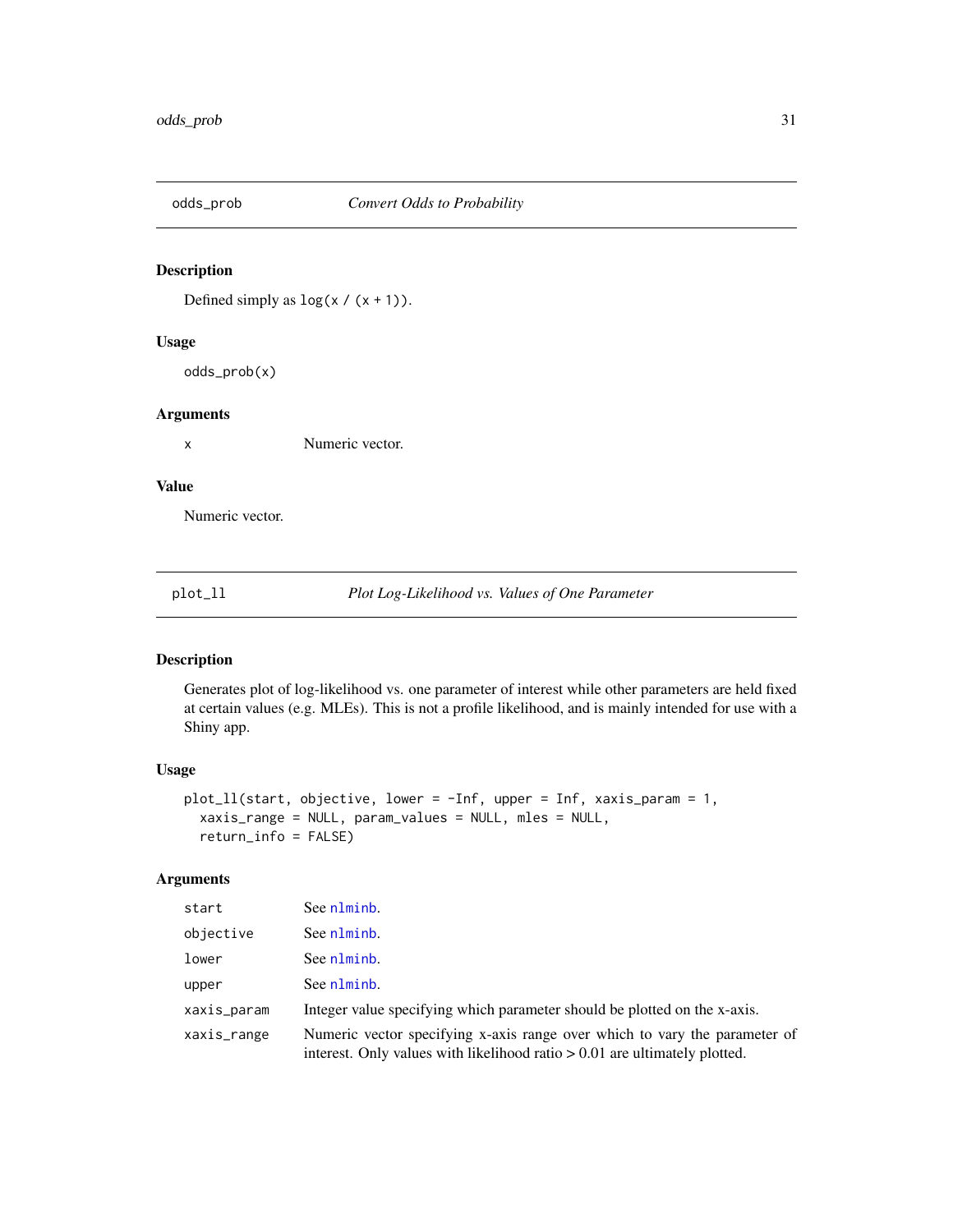<span id="page-31-0"></span>

| param_values | Numeric vector of values to use for other parameters in model, in case you     |
|--------------|--------------------------------------------------------------------------------|
|              | want an additional curve for log-likelihood function vs. parameter of interest |
|              | at certain non-MLE values for other parameters. For example, if there are 3    |
|              | parameters and xaxis_param = 2, you could set param_values = $c(0, NA, 0)$ .   |
| mles         | Numeric vector of previously obtained maximum likelihood estimates.            |
| return_info  | Logical value for whether to return the estimated MLEs and 99.99% confidence   |
|              | intervals for parameters rather than create the plot.                          |

# Details

Note that objective should be the negative log-likelihood function, since internal optimization uses ([nlminb](#page-0-0)), which does minimization.

#### Value

Plot of log-likelihood vs. value of parameter of interest, generated by [ggplot](#page-0-0).

#### Examples

```
# Generate normal data, define log-likelihood function, and plot likelihood
set.seed(123)
x \le rnorm(100, mean = 0.5, sd = sqrt(0.25))
ll.f <- function(theta) {
  return(-sum(dnorm(x, log = TRUE, mean = theta[1], sd = sqrt(theta[2]))))
}
plot\_ll(stat = c(0, 1), objective = ll.f, lower = c(-Inf, 1e-6))
```
pooled\_var *Pooled Sample Variance*

# Description

Calculates pooled sample variance used in equal variance two-sample t-test.

# Usage

```
pooled_var(x, y, integer = FALSE)
```
# Arguments

| x, y    | Integer or numeric vectors.                            |
|---------|--------------------------------------------------------|
| integer | Logical value for whether x and y are integer vectors. |

# Value

Numeric value.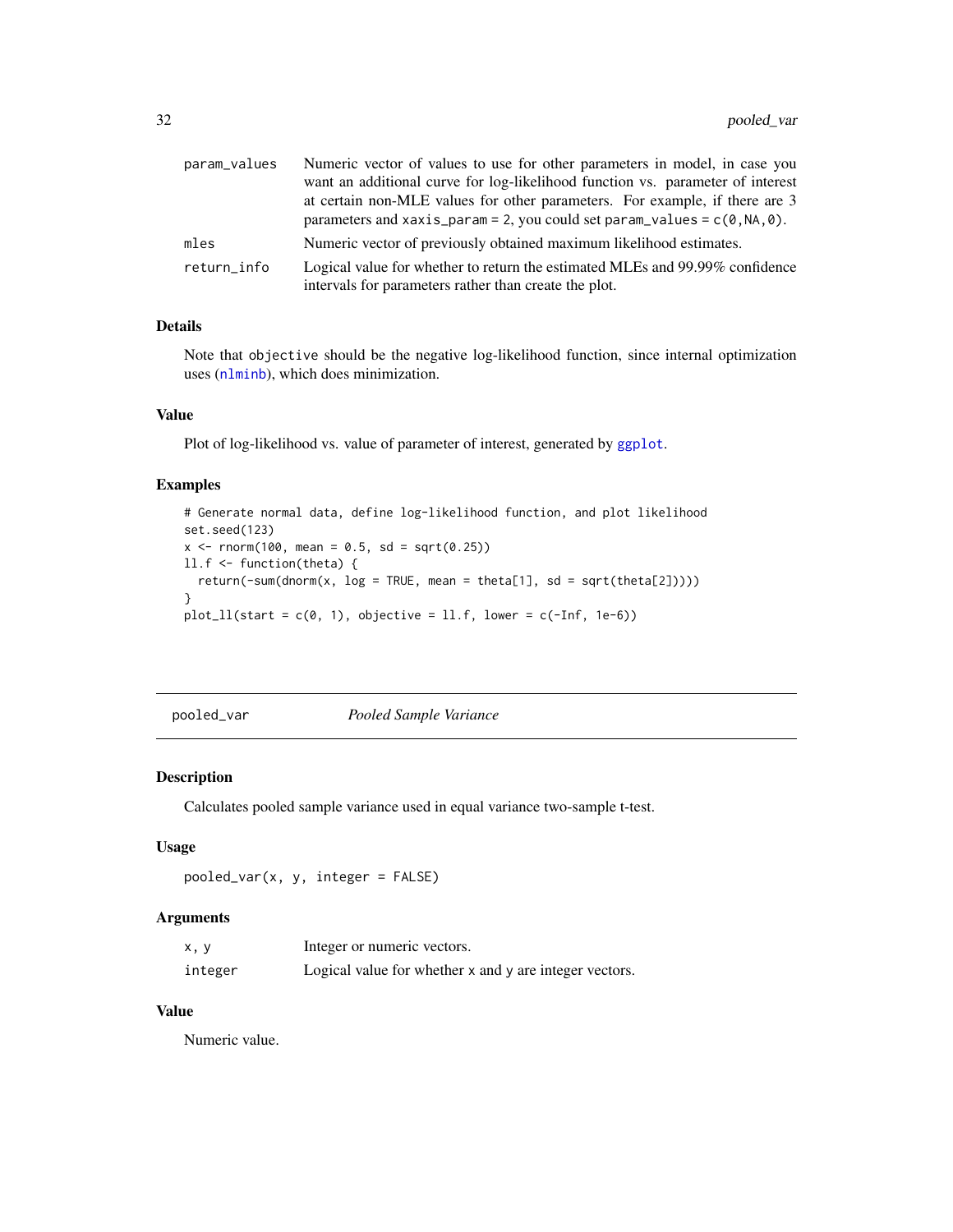<span id="page-32-1"></span><span id="page-32-0"></span>

Same idea as [power.t.test](#page-0-0). Less flexible, but faster.

#### Usage

 $power_2t_equal(n = 100, d, sigsq, alpha = 0.05)$ 

# Arguments

|       | Numeric value specifying per-group sample size.                              |
|-------|------------------------------------------------------------------------------|
|       | Numeric value specifying true difference in group means. Should be positive. |
| sigsq | Numeric value specifying the variance of observations.                       |
| alpha | Numeric value specifying type-1 error rate.                                  |

# Value

Numeric value.

#### Examples

```
# Power to detect difference of 0.2 with 100 subjects per group and sigsq = 1
power_2t_equal(n = 100, d = 0.2, sigsq = 1)
```
power\_2t\_unequal *Calculate Power for Two-Sample Unequal Variance T-Test*

# Description

Unequal variance version of [power\\_2t\\_equal](#page-32-1). Assumes an equal sample size for both groups, which is actually not optimal.

# Usage

```
power_2t_unequal(n = 100, d, sigsq1, sigsq2, alpha = 0.05)
```
# Arguments

|       | Numeric value specifying per-group sample size.                                     |
|-------|-------------------------------------------------------------------------------------|
| d.    | Numeric value specifying true difference in group means. Should be positive.        |
|       | sigsq1, sigsq2 Numeric value specifying the variance of observations in each group. |
| alpha | Numeric value specifying type-1 error rate.                                         |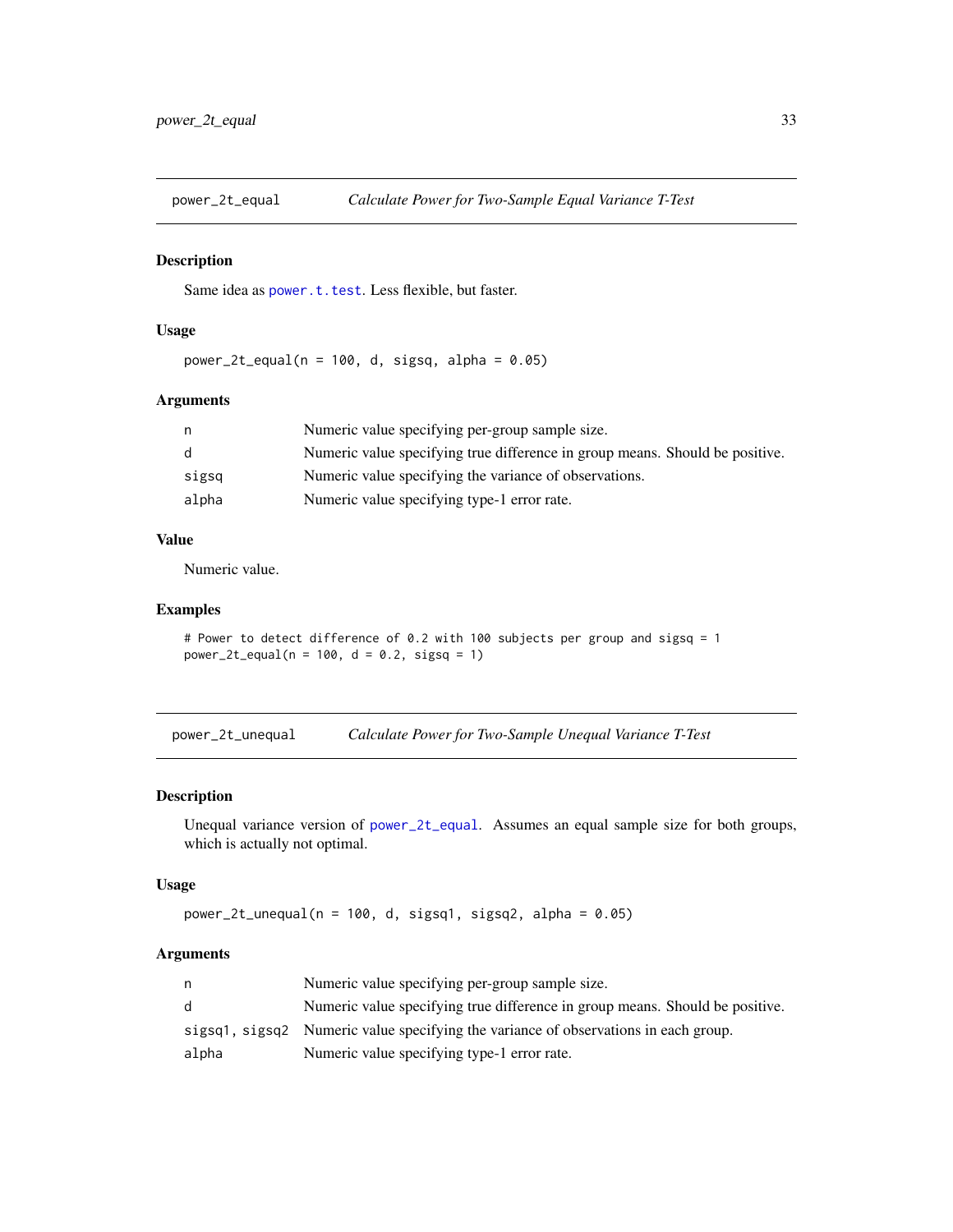# Value

Numeric value.

# Examples

```
# Power to detect difference of 0.2 with 100 subjects per group and sigsq's
# of 1 and 1.25
power_2t_unequal(n = 100, d = 0.2, sigsq1 = 1, sigsq2 = 1.25)
```
prob\_logit *Convert Probability to Logit*

# Description

Defined simply as  $\log(x / (1 - x))$ .

# Usage

prob\_logit(x)

# Arguments

x Numeric vector.

# Value

Numeric vector.

prob\_odds *Convert Probability to Odds*

# Description

Defined simply as  $x / (1 - x)$ .

# Usage

prob\_odds(x)

# Arguments

x Numeric vector.

# Value

Numeric vector.

<span id="page-33-0"></span>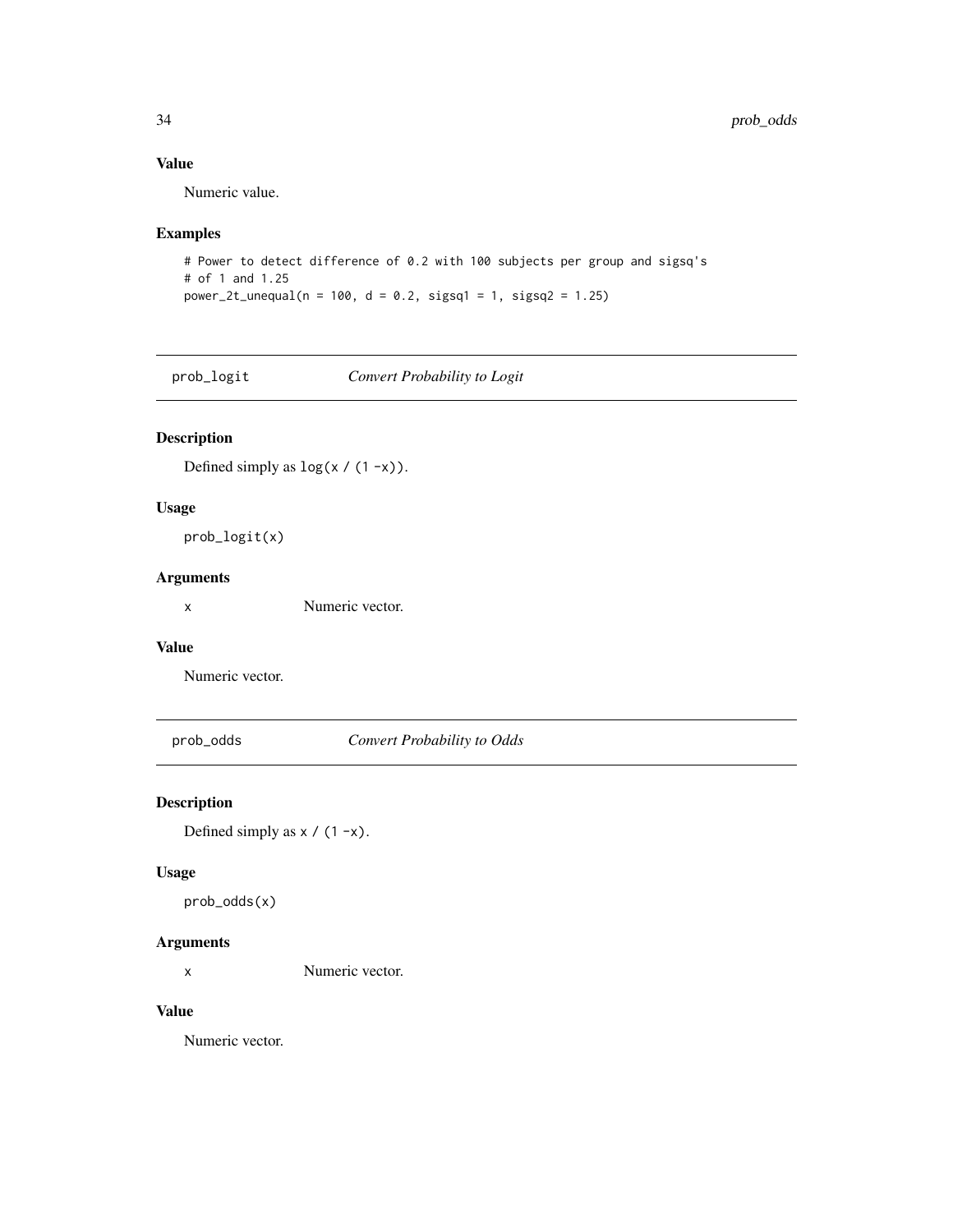<span id="page-34-1"></span><span id="page-34-0"></span>

Splits a continuous variable into quantiles groups. Basically combines [quantile](#page-0-0) and [cut](#page-0-0) into a single function. Note that [create\\_qgroups](#page-4-1) will likely supersede this function in future versions of dvmisc.

#### Usage

```
quant_groups(x, groups = 4, probs = NULL, quantile.list = NULL,
  cutu.list = NULL)
```
#### Arguments

| X             | Numeric vector.                                     |
|---------------|-----------------------------------------------------|
| groups        | Numeric value specifying number of quantile groups. |
| probs         | Numeric vector specifying probabilities.            |
| quantile.list | Arguments to pass to quantile.                      |
| cut.list      | Arguments to pass to cut.                           |

#### Value

Factor variable.

# Examples

```
# Convert values from N(0, 1) into quintiles (i.e. 5 groups)
x < - rnorm(1000)
groups <- quant_groups(x, 5)
table(groups)
```
quant\_groups\_svy *Split Continuous Variable into Quantile Groups (Survey Version)*

#### Description

Complex survey version of [quant\\_groups](#page-34-1). Speeds up process of creating quantile groups based on survey weighted percentiles.

```
quant_groups_svy(x, by = NULL, groups = 4, probs = NULL, design)
```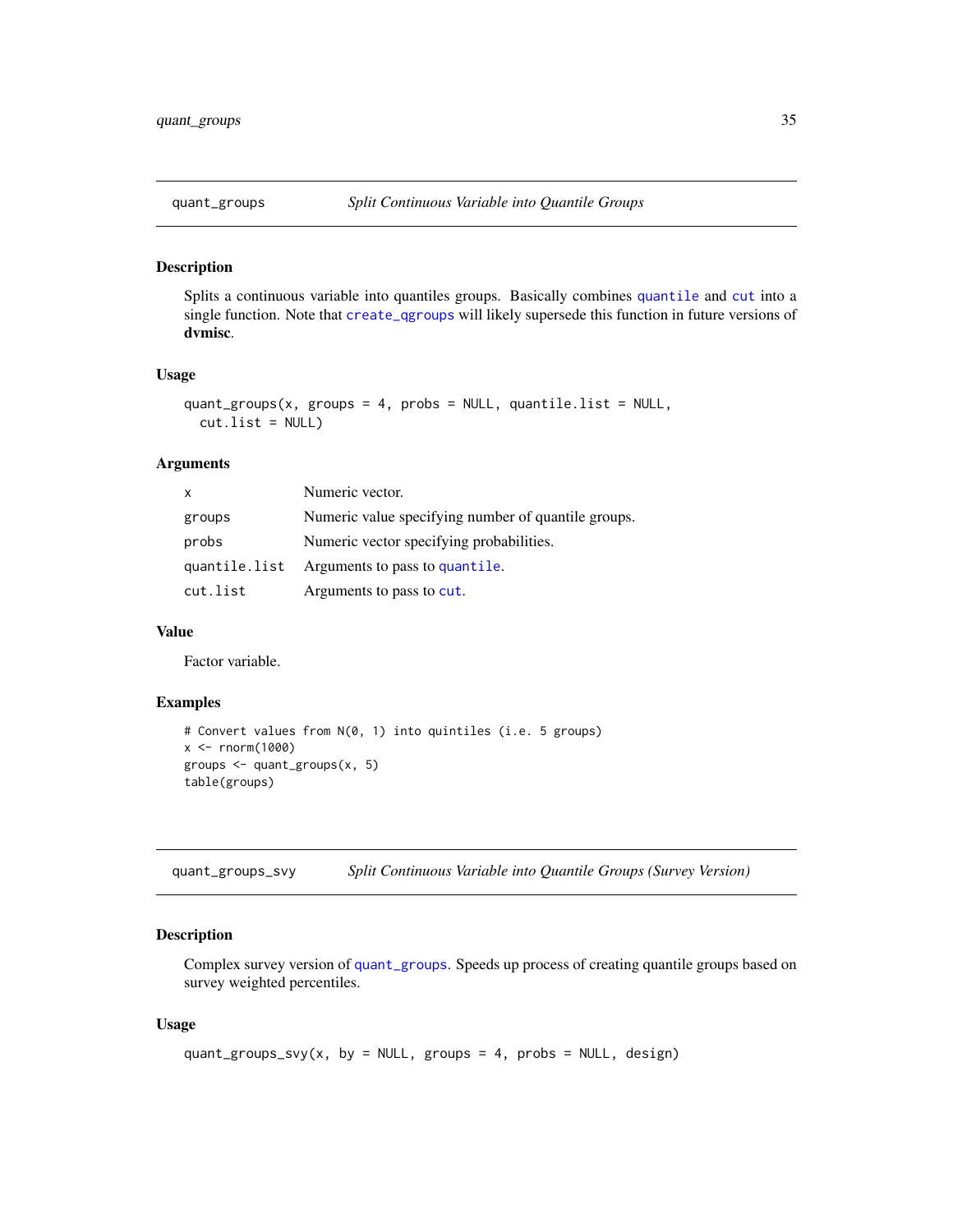# Arguments

| $\mathsf{x}$ | Formula, e.g. ~varname.                             |
|--------------|-----------------------------------------------------|
| by           | Formula, e.g. ~varname.                             |
| groups       | Numeric value specifying number of quantile groups. |
| probs        | Numeric vector.                                     |
| design       | A svydesign or svrepdesign object.                  |

# Value

Factor variable.

|--|

# Description

Convenience function to get reversed factor levels from [cut](#page-0-0). Currently requires specifying breaks as vector of cutpoints rather than number of desired intervals.

# Usage

```
reverse_cut(x, breaks, include.lowest = FALSE, right = TRUE, ...)
```
#### Arguments

|          | x, breaks, include.lowest, right                                     |
|----------|----------------------------------------------------------------------|
|          | See cut, specifying number of intervals is not currently supported). |
| $\cdots$ | Arguments to pass to cut.                                            |

#### Value

Factor variable.

```
# In mtcars dataset, create 3 mpg groups
table(cut(mtcars$mpg, breaks = c(-Inf, 15, 20, Inf)))
```

```
# Repeat with reverse_cut to get factor levels ordered from high to low
table(reverse_cut(mtcars$mpg, breaks = c(Inf, 20, 15, -Inf)))
```

```
# You can specify breaks from low to high, but then include.lowest and right
# arguments get confusing
table(reverse_cut(mtcars$mpg, breaks = c(-Inf, 15, 20, Inf), right = TRUE))
```
<span id="page-35-0"></span>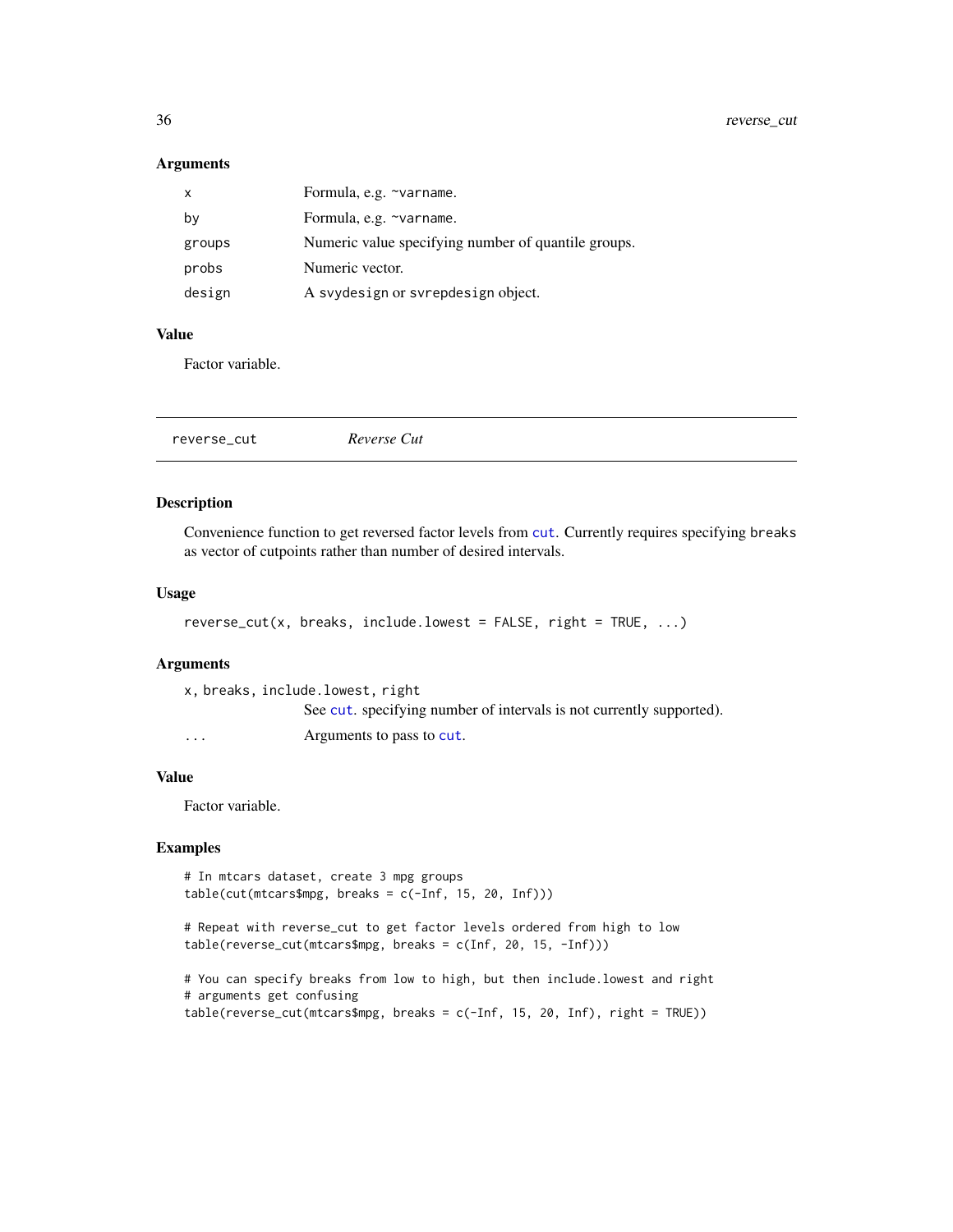<span id="page-36-0"></span>

Uses C++ code for efficiency.

# Usage

sliding\_cor(short, long)

# Arguments

| short | Numeric vector. |
|-------|-----------------|
| long  | Numeric vector. |

# Value

Numeric vector.

# Examples

```
short \leq rnorm(4)long \leftarrow \text{norm}(10)sliding_cor(short, long)
```
sliding\_cov *Moving Covariance as Short Vector Slides Across Long Vector*

# Description

Uses C++ code for efficiency.

# Usage

sliding\_cov(short, long)

# Arguments

| short | Numeric vector. |
|-------|-----------------|
| long  | Numeric vector. |

# Value

Numeric vector.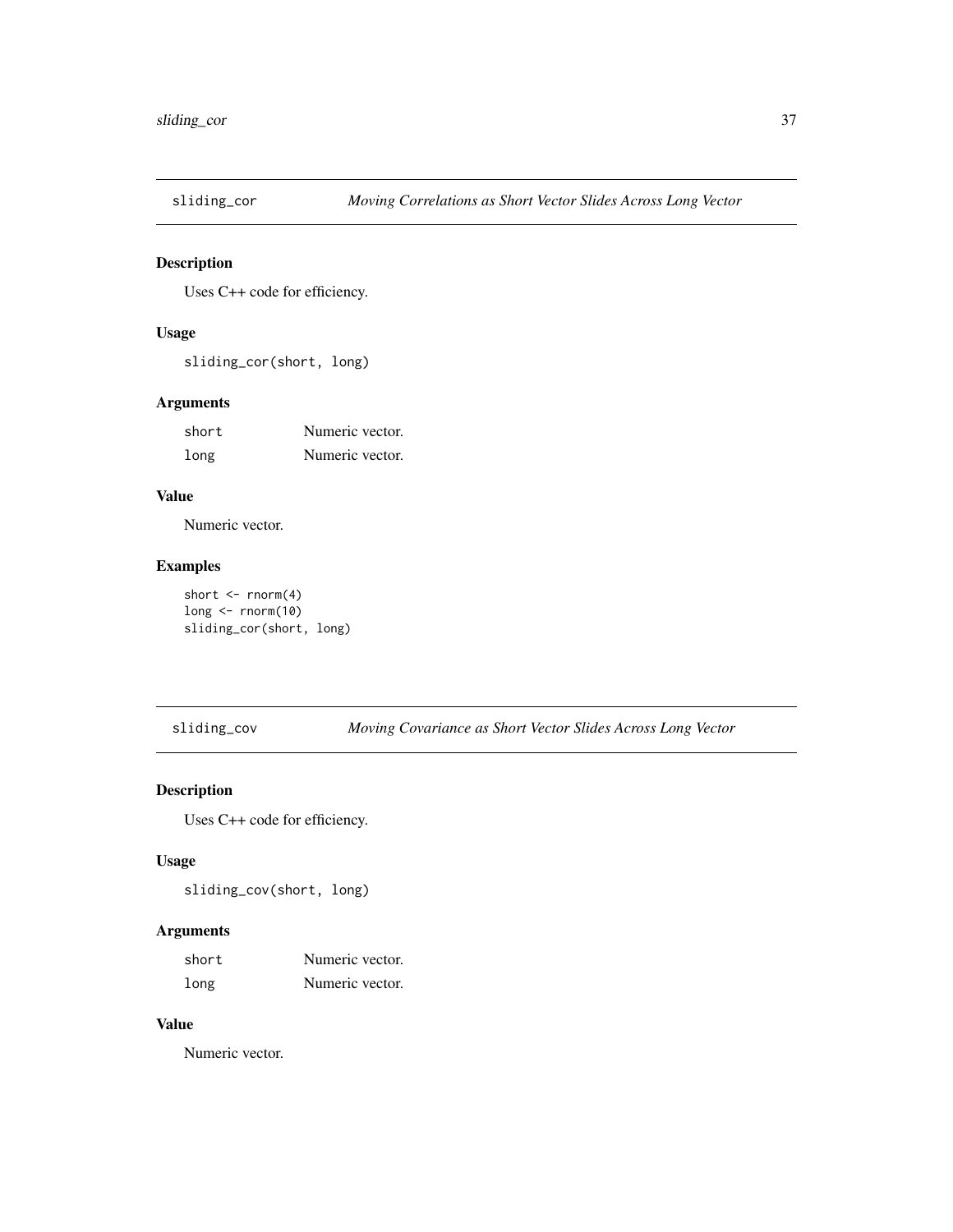38 sumsimum and the contract of the contract of the contract of the contract of the contract of the contract of the contract of the contract of the contract of the contract of the contract of the contract of the contract o

# Examples

```
short \leq rnorm(4)long <- rnorm(10)
sliding_cov(short, long)
```
sumsim *Summarize Simulation Results*

# Description

Creates table summarizing results of statistical simulations, providing common metrics of performance like mean bias, standard deviation, mean standard error, mean squared error, and confidence interval coverage.

# Usage

```
sumsim(estimates, ses = NULL, truth = NULL, theta_0 = 0,
 statistics = c("mean_bias", "sd", "mean_se", "mse", "coverage"),
 alpha = 0.05, digits = 3, listwise_deletion = TRUE)
```
# Arguments

| estimates         | Numeric matrix where each column gives the point estimates for a particular<br>method across multiple trials.                                                                                                                                                                                                                                                                                        |  |
|-------------------|------------------------------------------------------------------------------------------------------------------------------------------------------------------------------------------------------------------------------------------------------------------------------------------------------------------------------------------------------------------------------------------------------|--|
| ses               | Numeric matrix where each column gives the standard errors for a particular<br>method across multiple trials.                                                                                                                                                                                                                                                                                        |  |
| truth             | Numeric value specifying the true value of the parameter being estimated.                                                                                                                                                                                                                                                                                                                            |  |
| theta $_0$        | Numeric value specifying null value for hypothesis test $H_0$ : theta = theta_0.<br>Only used for calculating empirical power.                                                                                                                                                                                                                                                                       |  |
| statistics        | Numeric vector specifying which performance metrics should be calculated.<br>Possible values are "n" for number of trials, "mean", "median", "mean_bias",<br>"median_bias", "sd", "iqr", "mean_se" (for mean standard error), "mse" (for<br>mean squared error), "coverage" (for confidence interval coverage), "ci_width"<br>for median confidence interval width, and "power" for empirical power. |  |
| alpha             | Numeric value specifying alpha for confidence interval. Set to $0.05$ for the usual<br>95% CI, 0.1 for a 90% CI, and so forth.                                                                                                                                                                                                                                                                       |  |
| digits            | Numeric value or vector specifying the number of decimal places to include.                                                                                                                                                                                                                                                                                                                          |  |
| listwise_deletion |                                                                                                                                                                                                                                                                                                                                                                                                      |  |
|                   | Logical value for whether to remove trials in which any of the estimators have<br>missing values.                                                                                                                                                                                                                                                                                                    |  |

# Value

Numeric matrix.

<span id="page-37-0"></span>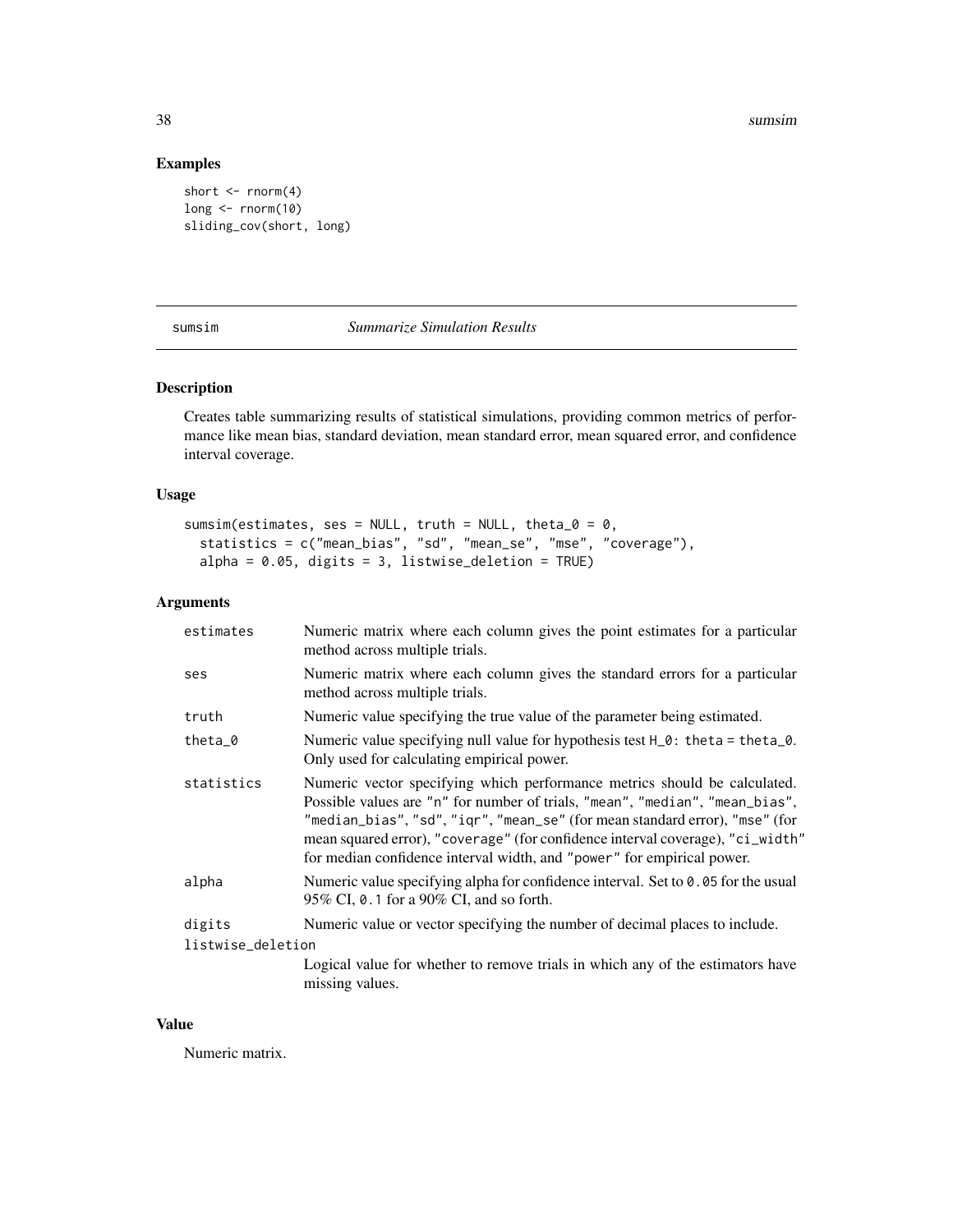#### <span id="page-38-0"></span> $sum_i$  39

#### Examples

```
# For X ~ N(mu, sigma^2), the MLE for sigma^2 is the sample variance with n
# in the denominator, but the unbiased version with (n - 1) is typically used
# for its unbiasedness. Compare these estimators in 1,000 trials with n = 25.
MLE < -c()Unbiased \leftarrow c()
for (ii in 1: 1000) {
   x \le rnorm(n = 25)
   MLE[i] <- sum((x - mean(x))^2) / 25
   Unbiased[ii] \leftarrow sum((x - mean(x))^2) / 24
 }
sumsim(estimates = cbind(MLE, Unbiased), truth = 1)
```
#### sum\_i *Sum of Integer Values*

#### Description

Written in C++, this function runs faster than [sum](#page-0-0) for large integer vectors/matrices.

# Usage

sum\_i(x)

#### Arguments

x Integer vector or matrix.

#### Value

Numeric value.

```
# For very large integer objects, sum_i is faster than sum
x <- rpois(100000, lambda = 5)
sum(x) == sum_i(x)benchmark(sum(x), sum_i(x), replications = 1000)
```

```
# For smaller integer objects, sum_i is slower than sum
x \leftarrow \text{rpois}(1000, \text{lambda} = 5)sum(x) == sum_i(x)benchmark(sum(x), sum_i(x), replications = 1000)
```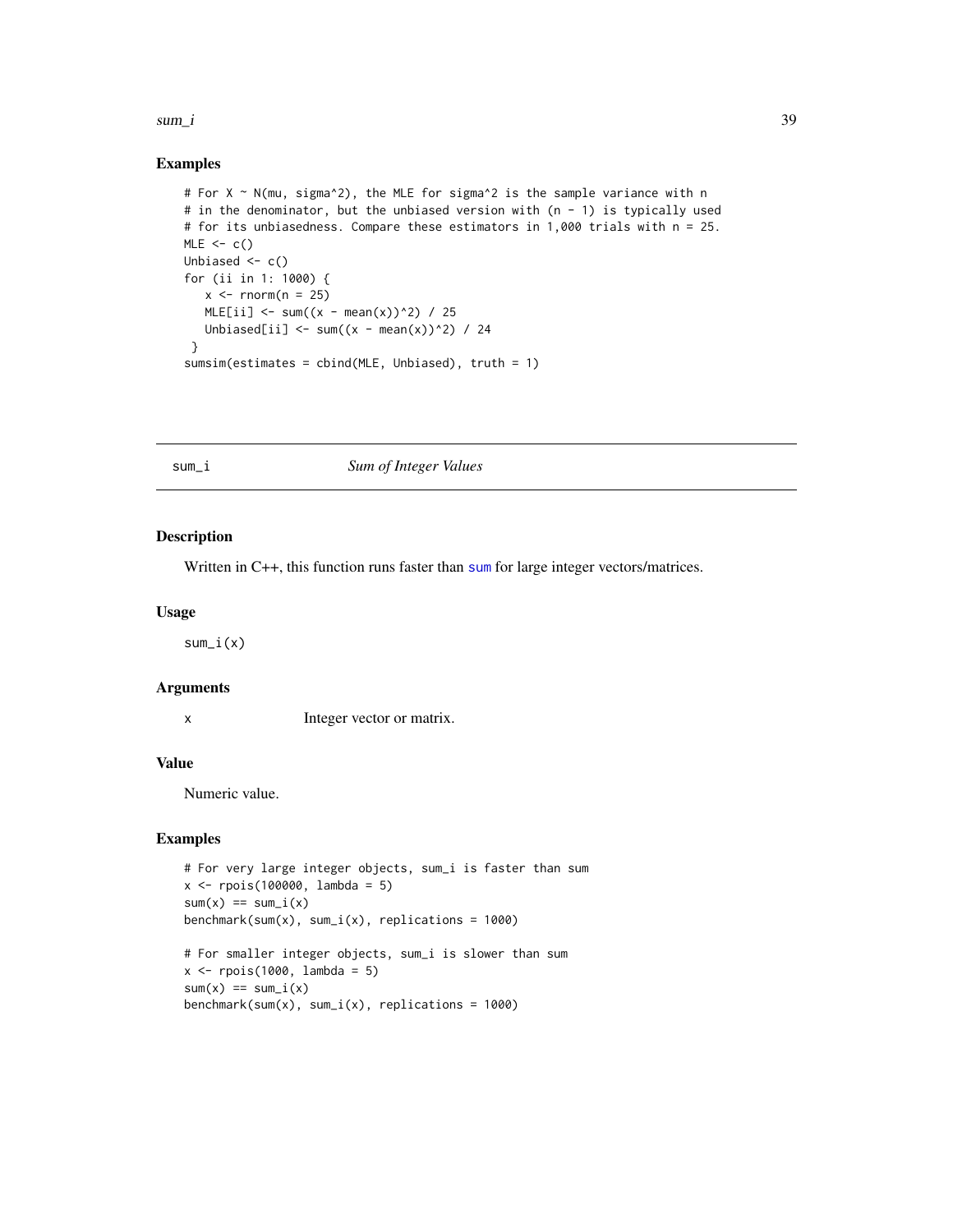Returns input vector with tail values trimmed off of it. User can specify tail probability to trim or lower and upper cutpoints for values to retain.

#### Usage

```
trim(x, p = NULL, tails = "both", cutpoints = NULL,keep.edge = TRUE)
```
# Arguments

| X         | Numeric vector.                                                                                                                                                                          |
|-----------|------------------------------------------------------------------------------------------------------------------------------------------------------------------------------------------|
| p         | Numeric value giving tail probability to trim from x. Can leave as NULL if you<br>specify cutpoints.                                                                                     |
| tails     | Numeric value indicating which tail should be trimmed. Possible values are<br>"both", "lower", and "upper".                                                                              |
| cutpoints | Numeric vector indicating what range of values should be retained. For example,<br>set to $c(0, 1)$ to trim all values below 0 or greater than 1. Can leave as NULL if<br>you specify p. |
| keep.edge | Logical value indicating whether values in $x$ that are on the edge of being<br>trimmed (i.e. equal to one of the endpoints) should be retained.                                         |

# Value

Numeric vector.

# See Also

[inside](#page-15-1)

```
# Generate data from N(0, 1) and then trim the lower and upper 1\%
x <- rnorm(1000)
y \le - \text{trim}(x, p = 0.01)# Generate data from N(0, 1) and then trim values outside of (-1.5, 1.5)
x <- rnorm(100000)
y \leftarrow \text{trim}(x, \text{ cutpoints} = c(-1.5, 1.5))
```
<span id="page-39-0"></span>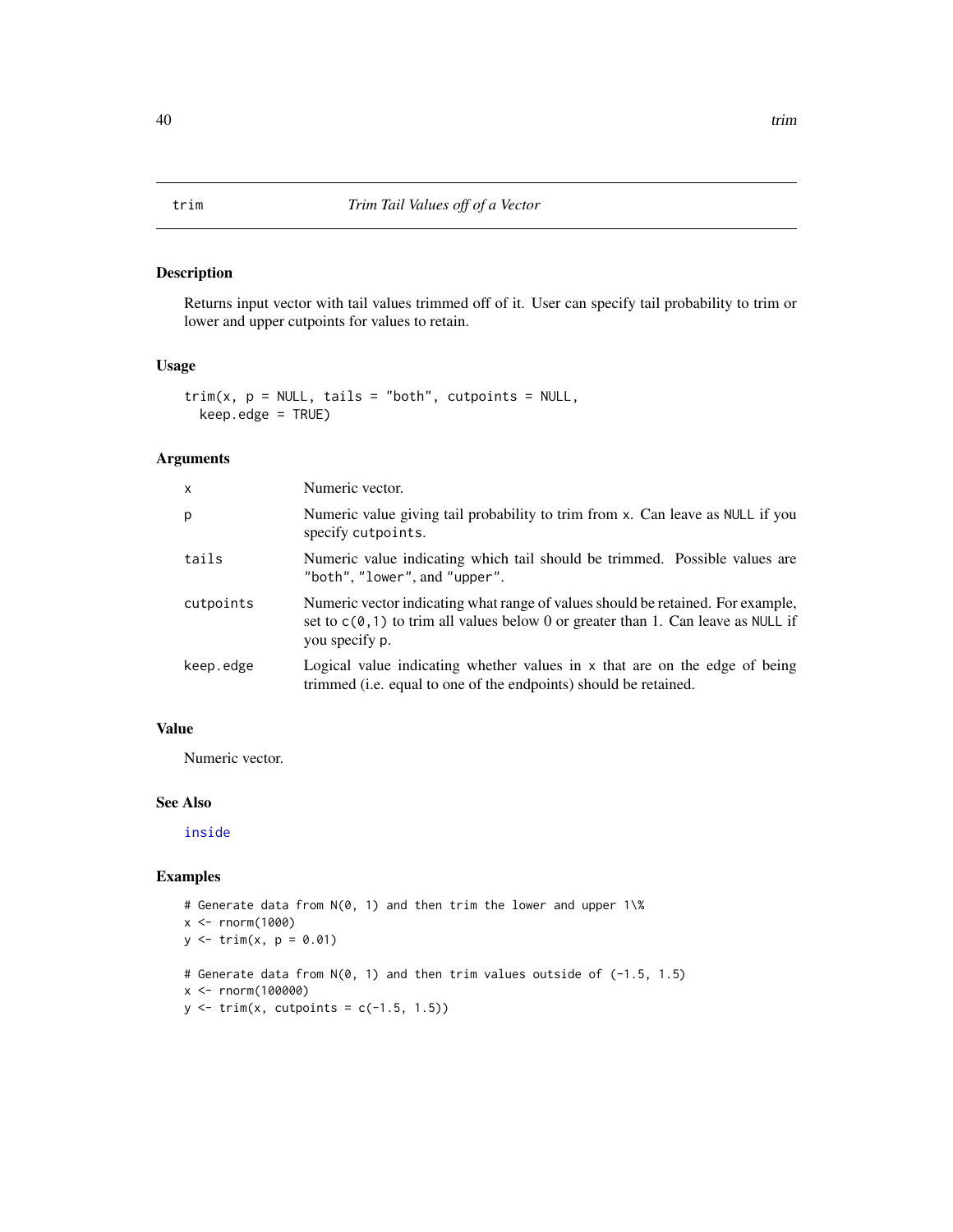<span id="page-40-0"></span>

The base R function [range](#page-0-0) returns the minimum and maximum of a vector, but the "range" is actually defined as the difference between the minimum and maximum. This function calculates the actual range. It is equivalent to the base R code diff(range(x)), but a bit simpler and much faster.

#### Usage

truerange(x, integer = FALSE)

#### Arguments

|         | Integer or numeric vector.                        |
|---------|---------------------------------------------------|
| integer | Logical value for whether x is an integer vector. |

#### Value

Integer or numeric value.

#### Examples

```
# truerange vs. diff(range()) for integer vector
x \leftarrow \text{rpois}(1000, \text{lambda} = 5)all.equal(diff(range(x)), truerange(x, TRUE))
benchmark(diff(range(x)), truerange(x, TRUE), replications = 2000)
# truerange vs. diff(range()) for numeric vector
x \leq -rnorm(1000)all.equal(diff(range(x)), truerange(x))
benchmark(diff(range(x)), truerange(x), replications = 2000)
```
which.max2 *Return Index of (First) Maximum of a Vector*

# Description

Returns index of maximum for vectors and index or (row, column) position for matrices. For optimal speed, use integer = TRUE if x is an integer vector/matrix and integer = FALSE otherwise. Typically faster than [which.max](#page-0-0) for matrices and for large vectors.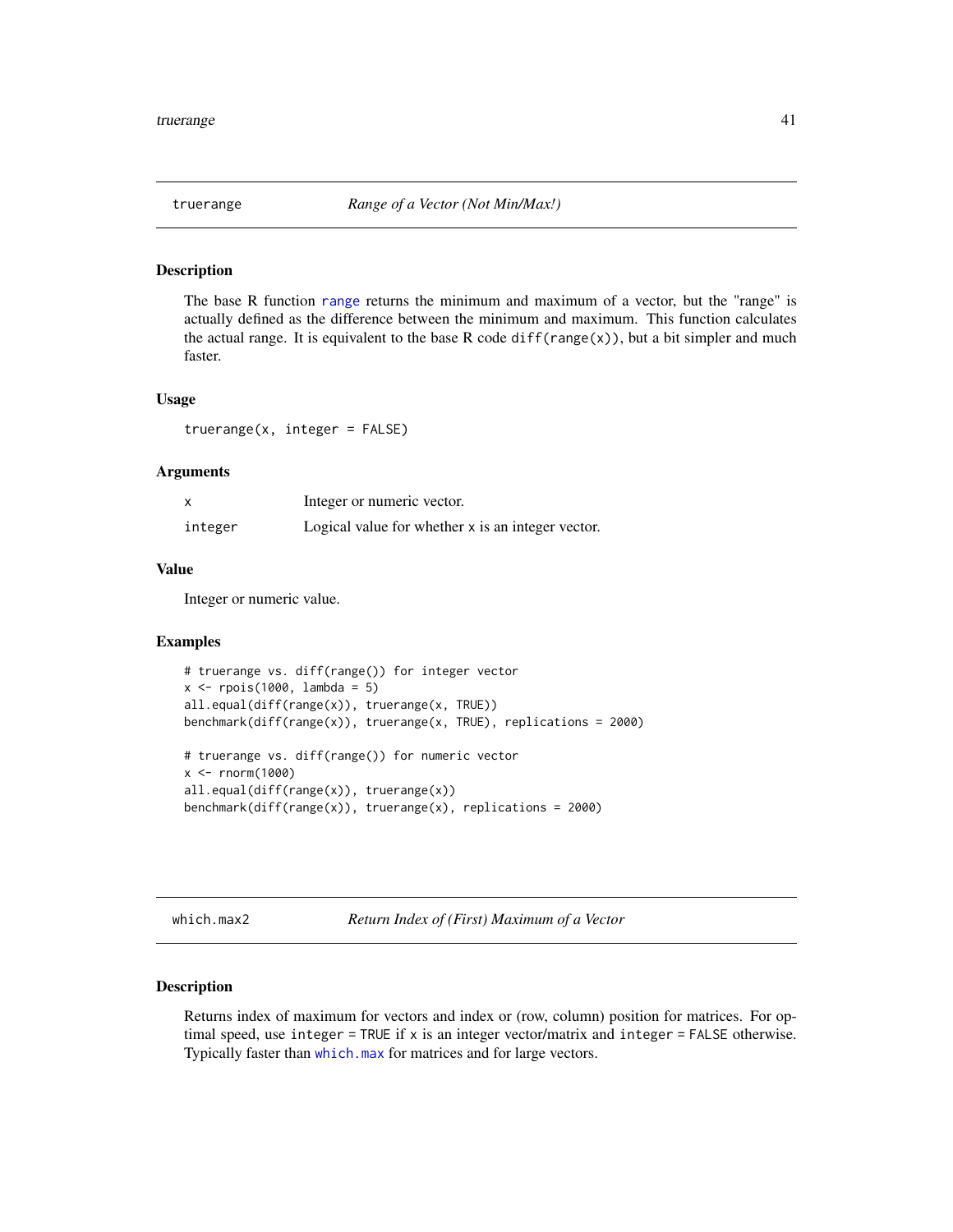#### <span id="page-41-0"></span>Usage

which.max2(x,  $arr$ .ind = FALSE, integer = FALSE)

#### Arguments

|         | Integer or numeric vector/matrix.                                                                           |
|---------|-------------------------------------------------------------------------------------------------------------|
| arr.ind | Logical value for whether to return (row, col) position rather than vector posi-<br>tion, if x is a matrix. |
| integer | Logical value for whether x is an integer vector/matrix.                                                    |

# Value

Numeric value.

#### Examples

```
# which.max2 vs. which.max for integer vector
x <- rpois(10000, lambda = 5)
all.equals(which.max(x), which.max2(x, integer = TRUE))benchmark(which.max(x), which.max2(x, integer = TRUE), replications = 10000)
# which.max2 vs. which.max for numeric vector
x <- rnorm(10000)
```

```
all.equal(which.max(x), which.max2(x))
benchmark(which.max(x), which.max2(x), replications = 10000)
```

```
which.min2 Return Index of (First) Minimum of a Vector
```
# Description

Returns index of minimum for vectors and index or (row, column) position for matrices. For optimal speed, use integer = TRUE if x is an integer vector/matrix and integer = FALSE otherwise. Typically faster than [which.min](#page-0-0) for matrices and for large vectors.

#### Usage

```
which.min2(x, arr.ind = FALSE, integer = FALSE)
```
#### Arguments

|         | Integer or numeric vector/matrix.                                                                           |
|---------|-------------------------------------------------------------------------------------------------------------|
| arr.ind | Logical value for whether to return (row, col) position rather than vector posi-<br>tion, if x is a matrix. |
| integer | Logical value for whether x is an integer vector/matrix.                                                    |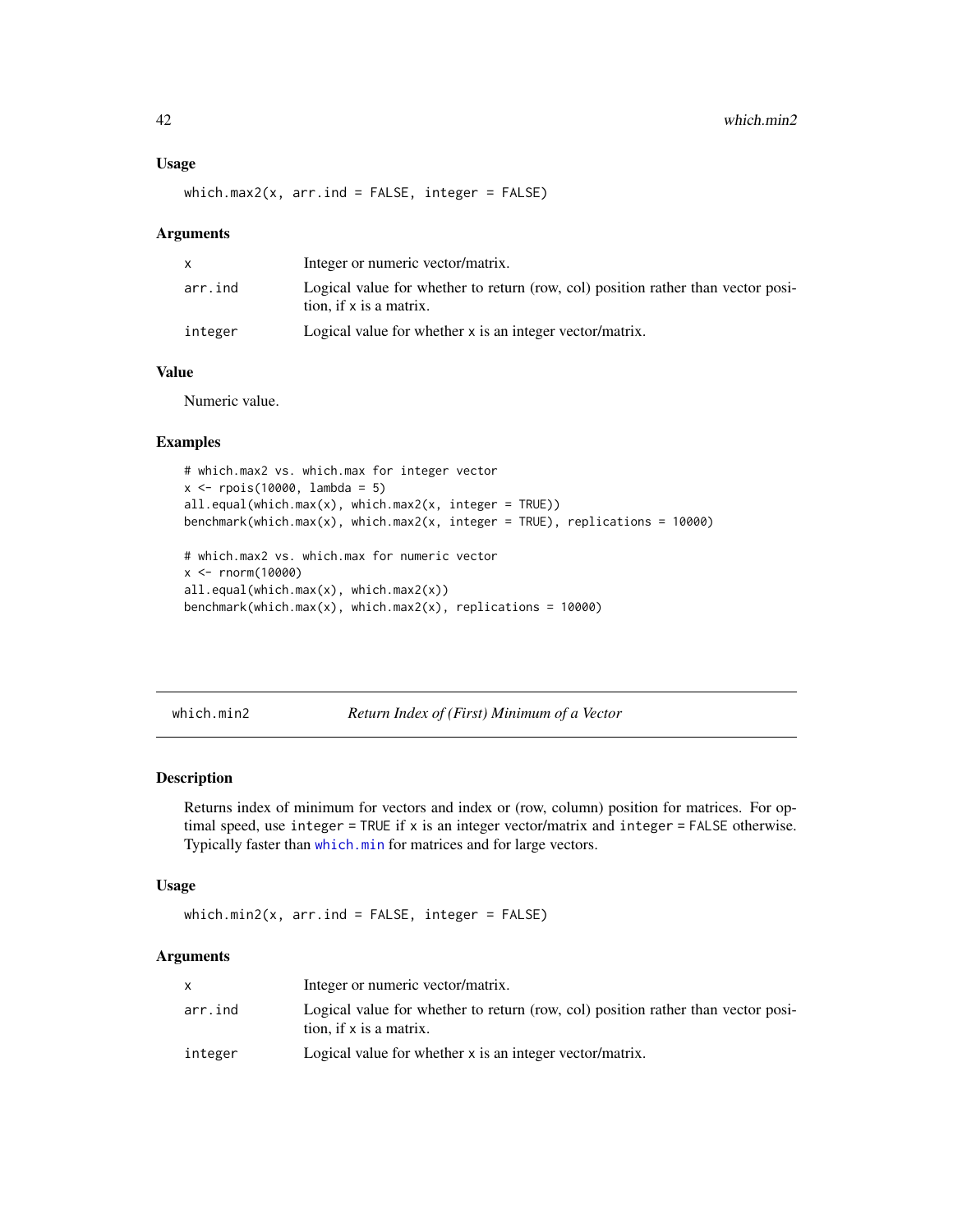<span id="page-42-0"></span>which\_max\_im 43

# Value

Numeric value.

#### Examples

```
# which.min2 vs. which.min for integer vector
x <- rpois(10000, lambda = 10)
all.equal(which.min(x), which.min2(x, integer = TRUE))
benchmark(which.min(x), which.min2(x, integer = TRUE), replications = 10000)
# which.min2 vs. which.min for numeric vector
x <- rnorm(10000)
all.equal(which.min(x), which.min2(x))
```

```
benchmark(which.min(x), which.min2(x), replications = 10000)
```
<span id="page-42-1"></span>which\_max\_im *Return (Row, Column) Index of (First) Maximum of an Integer Matrix*

# Description

Written in C++, this function tends to run much faster than the equivalent (if maximum is unique) base R solution which( $x == max(x)$ ,  $arr$ . ind = TRUE).

#### Usage

which\_max\_im(x)

#### Arguments

x Integer matrix.

#### Details

For optimal speed, choose the version of this function that matches the class of your x:

[which\\_max\\_nv](#page-45-1) for numeric vector. [which\\_max\\_iv](#page-43-1) for integer vector. [which\\_max\\_nm](#page-44-1) for numeric matrix. [which\\_max\\_im](#page-42-1) for integer matrix.

#### Value

Integer vector.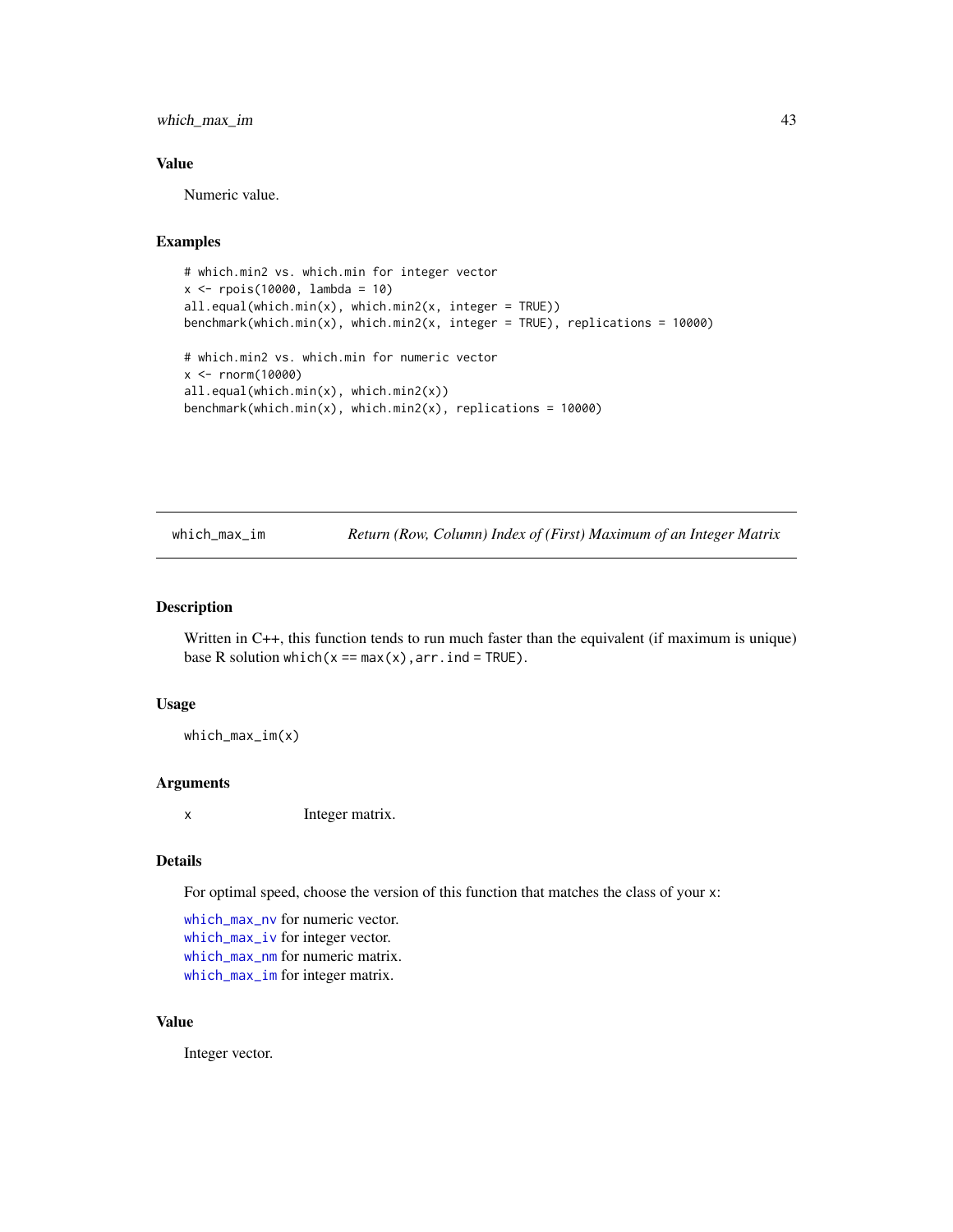#### Examples

```
# which_max_im is typically much faster than
# which(x == max(x), arr.ind = TRUE)
x \le matrix(rpois(100, lambda = 15), ncol = 10)
all(which(x == max(x), arr.info = TRUE) == which_max_in(x))benchmark(which(x == max(x), arr.ind = TRUE), which_max_im(x),
          replications = 5000)
```
<span id="page-43-1"></span>which\_max\_iv *Return Index of (First) Maximum of an Integer Vector*

#### Description

Written in C++, this function tends to run faster than which.max for large integer vectors.

#### Usage

 $which_max_i v(x)$ 

#### Arguments

x Integer vector.

# Details

For optimal speed, choose the version of this function that matches the class of your x:

[which\\_max\\_nv](#page-45-1) for numeric vector. [which\\_max\\_iv](#page-43-1) for integer vector. [which\\_max\\_nm](#page-44-1) for numeric matrix. [which\\_max\\_im](#page-42-1) for integer matrix.

#### Value

Integer value.

```
# For long vectors, which_max_iv is faster than which.max
x <- rpois(10000, lambda = 15)
which.max(x) == which_max_i v(x)benchmark(which.max(x), which_max_ix(x), replications = 5000)# For shorter vectors, which_max_iv is slower than which.max
x \leftarrow \text{rpois}(100, \text{lambda} = 15)which.max(x) == which_max_i v(x)benchmark(which.max(x), which_max_iv(x), replications = 20000)
```
<span id="page-43-0"></span>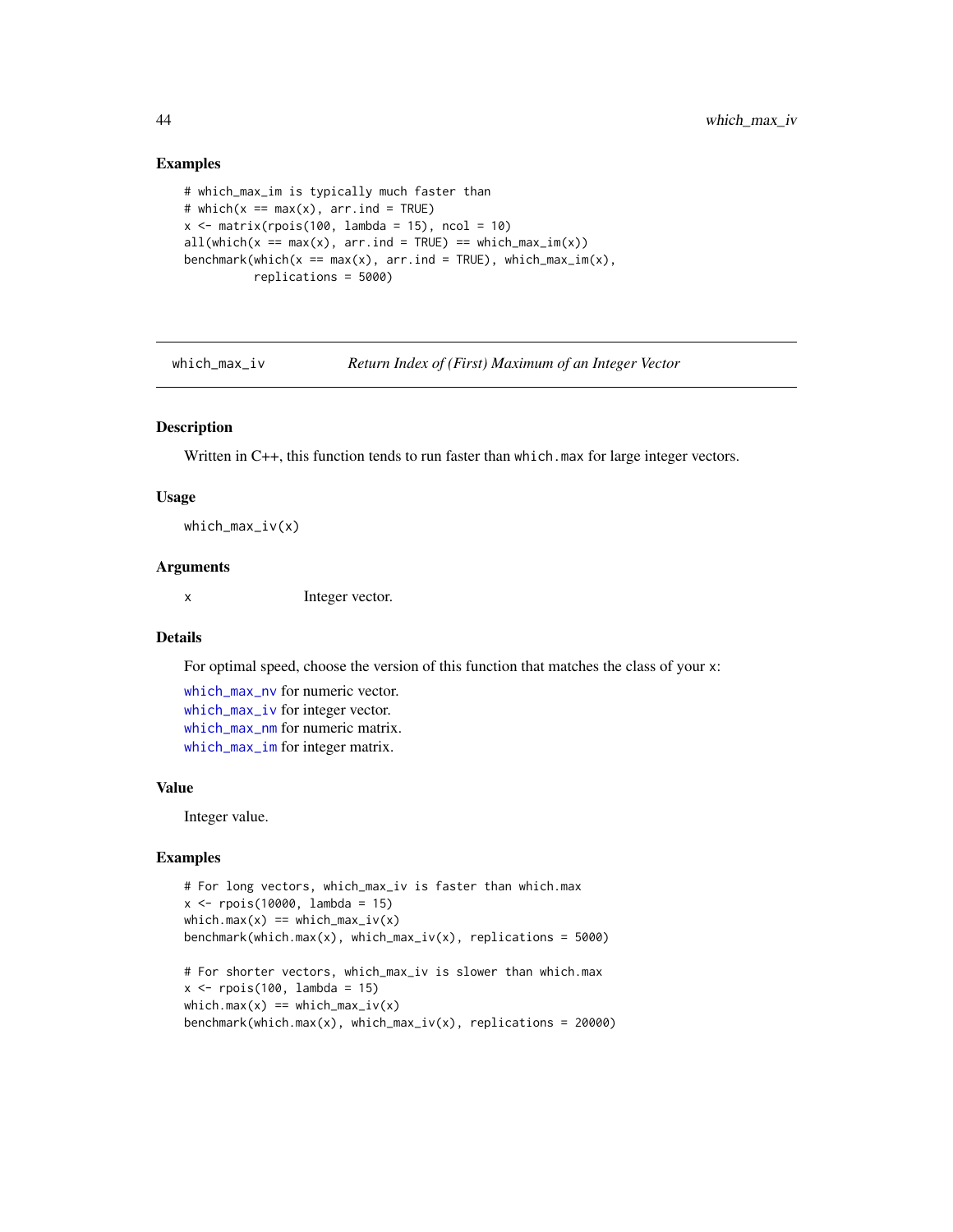<span id="page-44-1"></span><span id="page-44-0"></span>

Written in C++, this function tends to run much faster than the equivalent (if maximum is unique) base R solution which( $x == max(x)$ ,  $arr$ . ind = TRUE).

# Usage

which\_max\_nm(x)

#### Arguments

x Numeric matrix.

#### Details

For optimal speed, choose the version of this function that matches the class of your x:

[which\\_max\\_nv](#page-45-1) for numeric vector. [which\\_max\\_iv](#page-43-1) for integer vector. [which\\_max\\_nm](#page-44-1) for numeric matrix. [which\\_max\\_im](#page-42-1) for integer matrix.

#### Value

Integer vector.

```
# which_max_nm is typically much faster than
# which(x == max(x), arr.ind = TRUE)
x \le matrix(rnorm(100), ncol = 10)
all(\text{which}(x == \text{max}(x), \text{ arr.ind = TRUE}) == \text{which\_max\_nm}(x))benchmark(which(x == max(x), arr.ind = TRUE), which_max_nm(x),
           replications = 5000)
```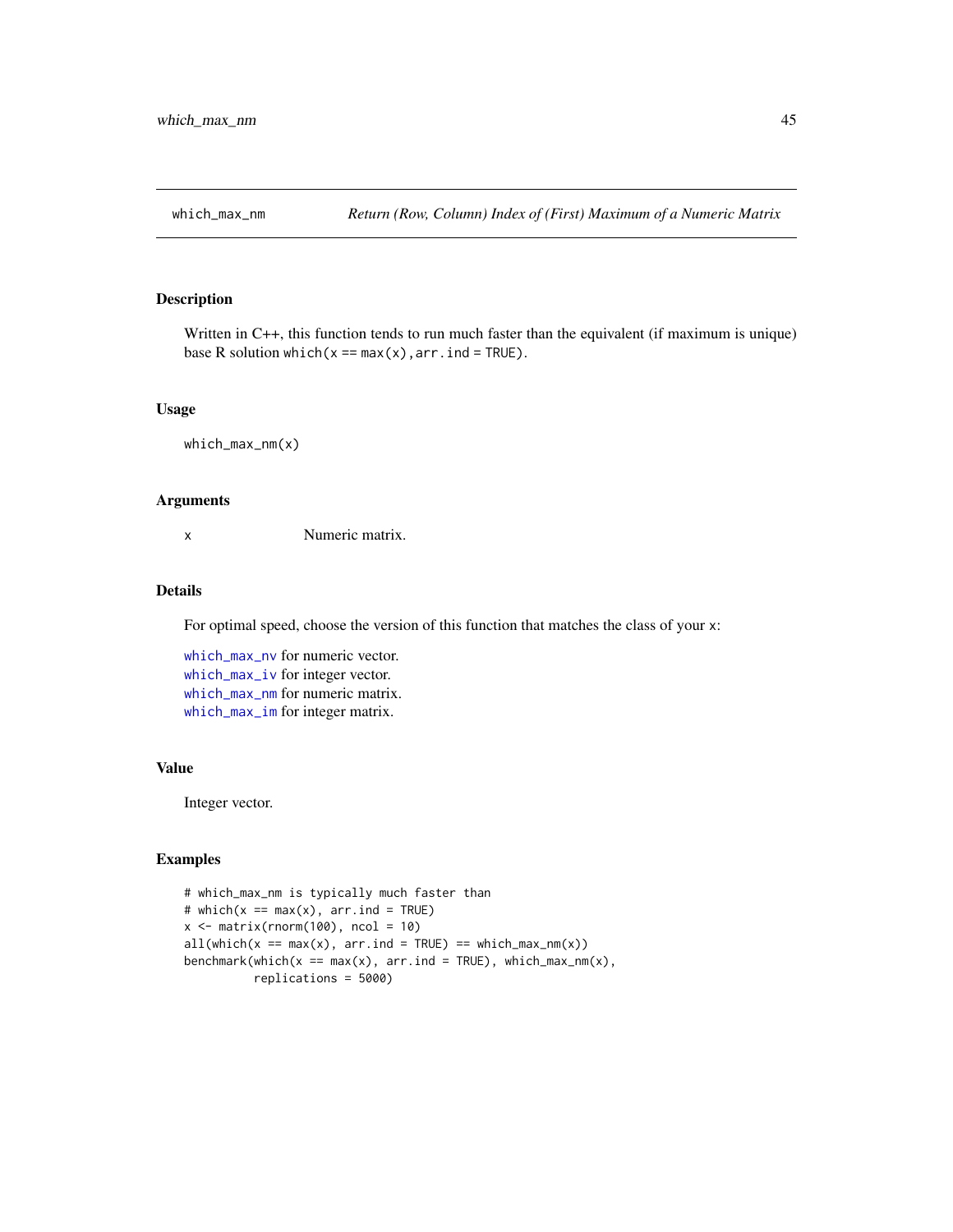<span id="page-45-1"></span><span id="page-45-0"></span>

Written in C++, this function tends to run faster than which.max for large numeric vectors.

#### Usage

which\_max\_nv(x)

#### Arguments

x Numeric vector.

# Details

For optimal speed, choose the version of this function that matches the class of your x:

[which\\_max\\_nv](#page-45-1) for numeric vector. [which\\_max\\_iv](#page-43-1) for integer vector. [which\\_max\\_nm](#page-44-1) for numeric matrix. [which\\_max\\_im](#page-42-1) for integer matrix.

# Value

Integer value.

```
# For long vectors, which_max_nv is faster than which.max
x <- rnorm(100000)
which.max(x) == which_max_nv(x)benchmark(which.max(x), which_max_nv(x), replications = 500)
# For shorter vectors, which_max_nv is slower than which.max
x < - rnorm(100)
which.max(x) == which_max_nv(x)benchmark(which.max(x), which_max_nv(x), replications = 10000)
```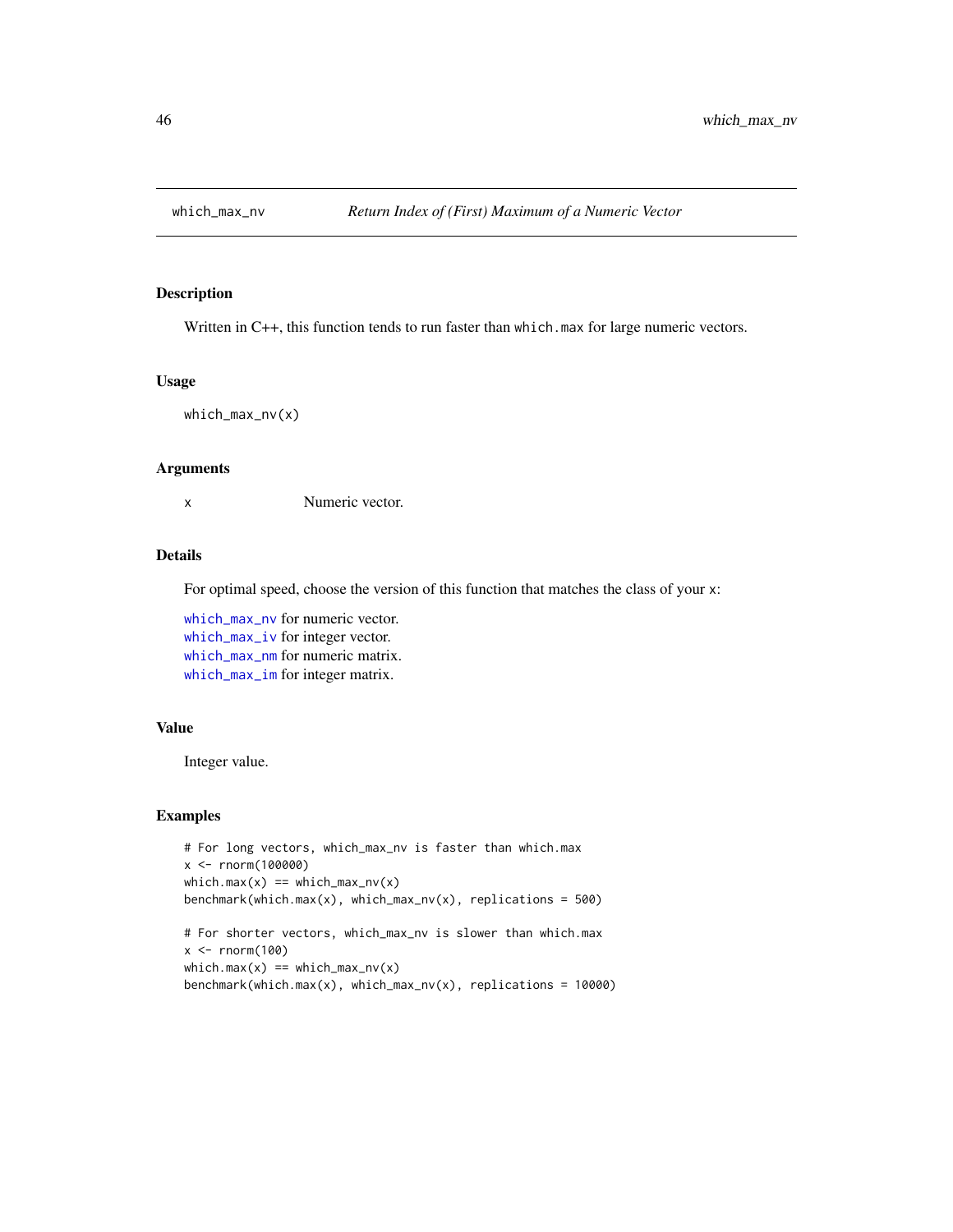<span id="page-46-1"></span><span id="page-46-0"></span>

Written in C++, this function tends to run much faster than the equivalent (if minimum is unique) base R solution which( $x == min(x)$ ,  $arr$ .  $ind = TRUE$ ).

# Usage

which\_min\_im(x)

#### Arguments

x Integer matrix.

#### Details

For optimal speed, choose the version of this function that matches the class of your x:

[which\\_min\\_nv](#page-49-1) for numeric vector. [which\\_min\\_iv](#page-47-1) for integer vector. [which\\_min\\_nm](#page-48-1) for numeric matrix. [which\\_min\\_im](#page-46-1) for integer matrix.

#### Value

Integer vector.

```
# which_min_im is typically much faster than
# which(x == min(x), arr-ind = TRUE)
x \le matrix(rpois(100, lambda = 10), ncol = 10)
all(\text{which}(x == \text{min}(x), \text{ arr.ind = TRUE}) == \text{which\_min\_im}(x))benchmark(which(x == min(x), arr.ind = TRUE), which_min_im(x),
           replications = 5000)
```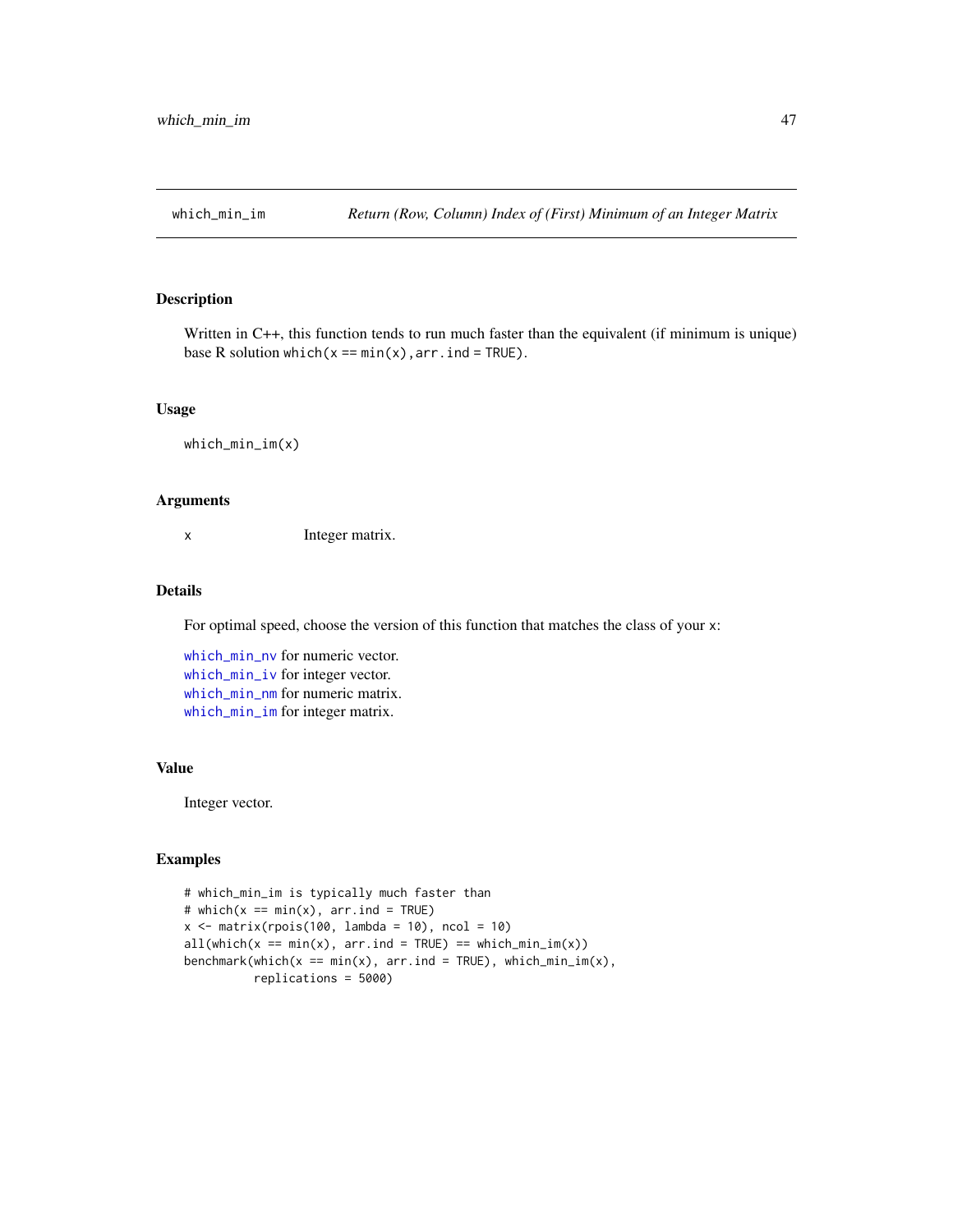<span id="page-47-1"></span><span id="page-47-0"></span>

Written in C++, this function tends to run faster than [which.min](#page-0-0) for large integer vectors.

#### Usage

which\_min\_iv(x)

#### Arguments

x Integer vector.

# Details

For optimal speed, choose the version of this function that matches the class of your x:

[which\\_min\\_nv](#page-49-1) for numeric vector. [which\\_min\\_iv](#page-47-1) for integer vector. [which\\_min\\_nm](#page-48-1) for numeric matrix. [which\\_min\\_im](#page-46-1) for integer matrix.

# Value

Integer value.

```
# For long vectors, which_min_iv is faster than which.min
x <- rpois(10000, lambda = 15)
which.min(x) == which.min_iv(x)benchmark(which.min(x), which_min_iv(x), replications = 5000)
# For shorter vectors, which_min_iv is slower than which.min
x \leftarrow \text{rpois}(100, \text{lambda} = 15)which.min(x) == which.min_iv(x)benchmark(which.min(x), which_min_iv(x), replications = 20000)
```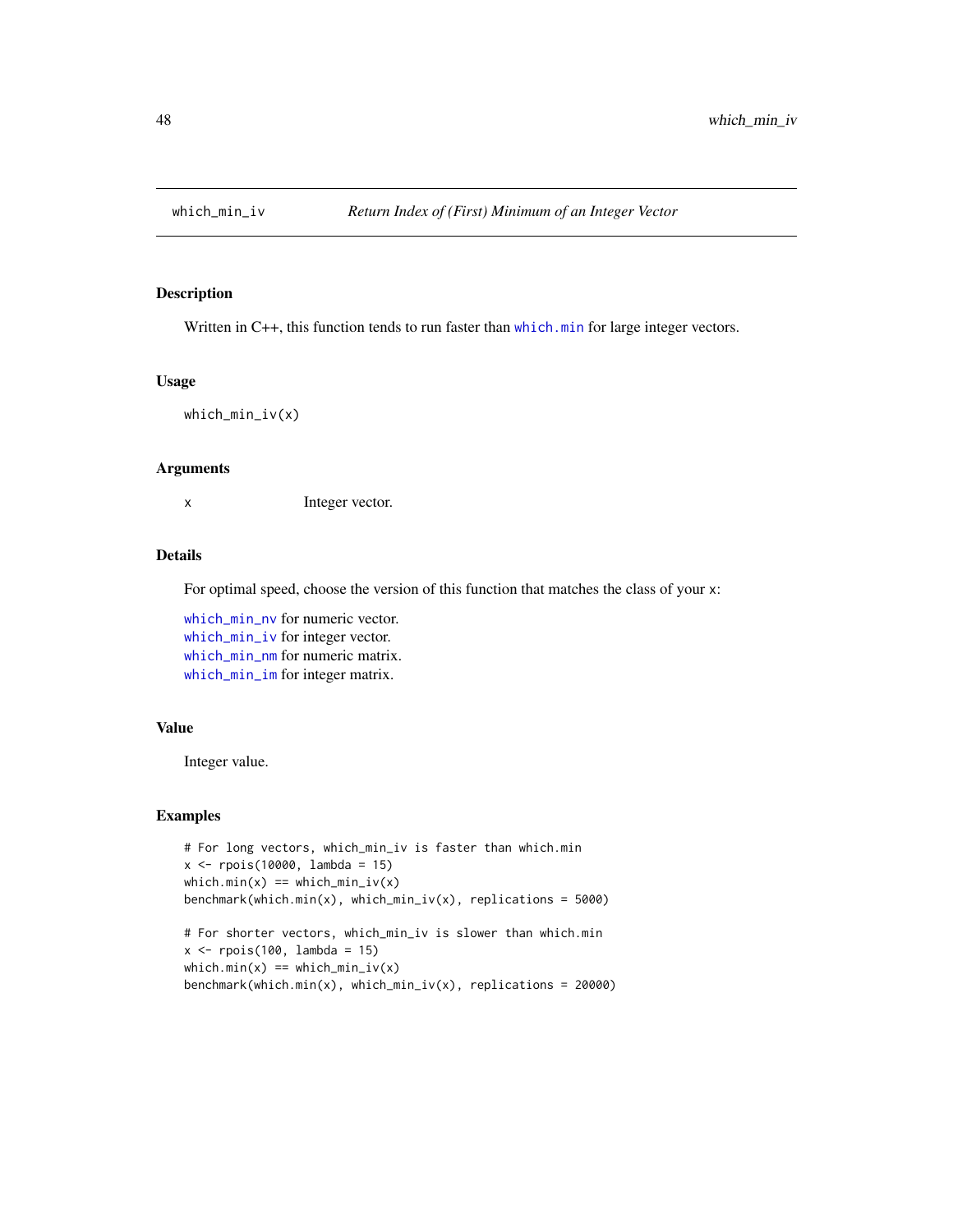<span id="page-48-1"></span><span id="page-48-0"></span>

Written in C++, this function tends to run much faster than the equivalent (if minimum is unique) base R solution which( $x == min(x)$ ,  $arr$ .  $ind = TRUE$ ).

# Usage

```
which_min_nm(x)
```
#### Arguments

x Numeric matrix.

# Details

For optimal speed, choose the version of this function that matches the class of your x:

[which\\_min\\_nv](#page-49-1) for numeric vector. [which\\_min\\_iv](#page-47-1) for integer vector. [which\\_min\\_nm](#page-48-1) for numeric matrix. [which\\_min\\_im](#page-46-1) for integer matrix.

#### Value

Integer vector.

```
# which_min_nm is typically much faster than
# which(x == min(x), arr-ind = TRUE)
x \le matrix(rnorm(100), ncol = 10)
all(which(x == min(x), arr.info = TRUE) == which.min_n(x))benchmark(which(x == min(x), arr.ind = TRUE), which_min_nm(x),
         replications = 5000)
```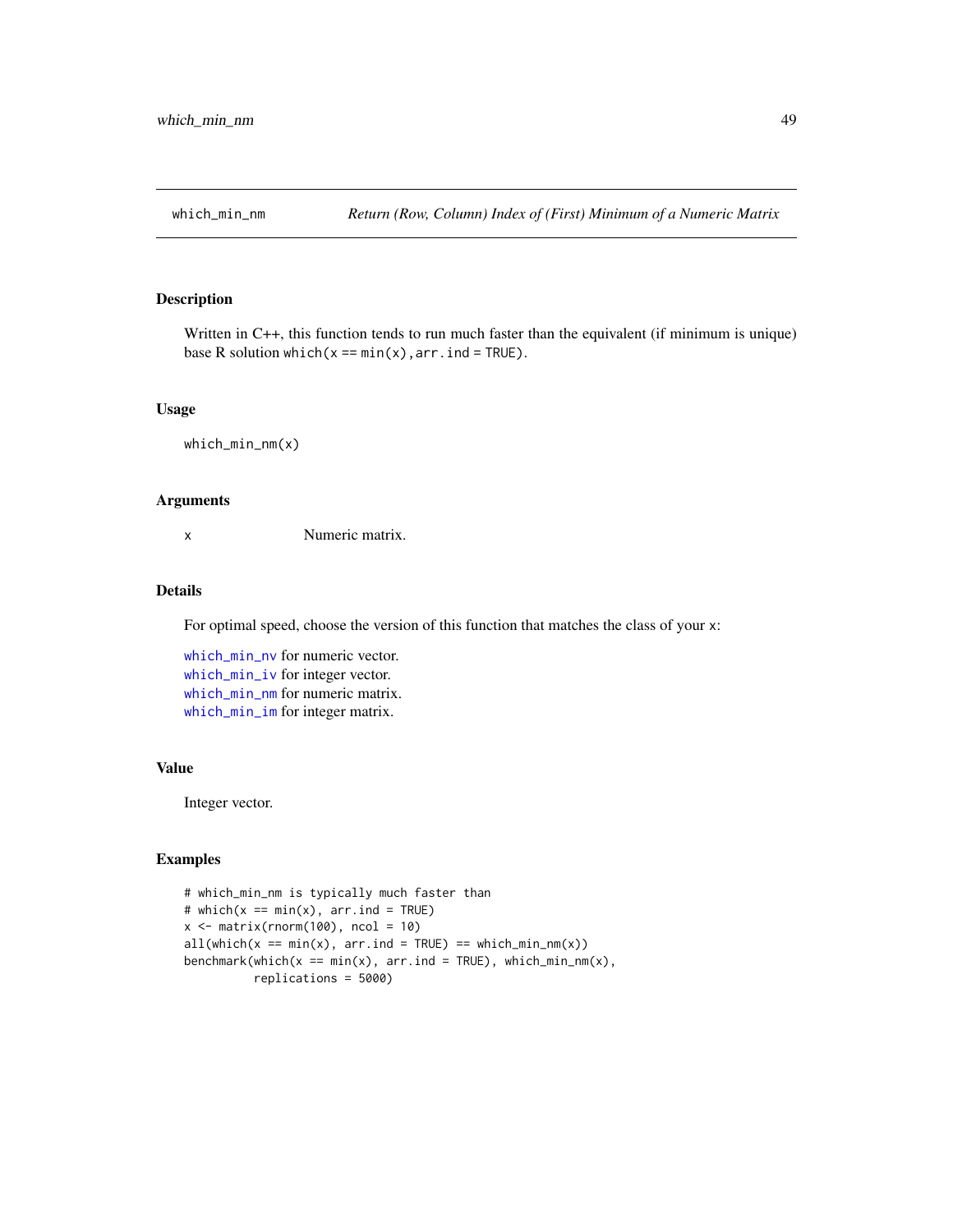<span id="page-49-1"></span><span id="page-49-0"></span>

Written in C++, this function tends to run faster than [which.min](#page-0-0) for large numeric vectors.

#### Usage

```
which_min_nv(x)
```
# Arguments

x Numeric vector.

# Details

For optimal speed, choose the version of this function that matches the class of your x:

[which\\_min\\_nv](#page-49-1) for numeric vector. [which\\_min\\_iv](#page-47-1) for integer vector. [which\\_min\\_nm](#page-48-1) for numeric matrix. [which\\_min\\_im](#page-46-1) for integer matrix.

#### Value

Integer value.

```
# For long vectors, which_min_nv is faster than which.min
x <- rnorm(100000)
which.min(x) == which_min_nv(x)
benchmark(which.min(x), which.min(x),# For shorter vectors, which_min_nv is slower than which.min
x < - rnorm(100)
which.min(x) == which.min_nv(x)benchmark(which.min(x), which_min_nv(x), replications = 10000)
```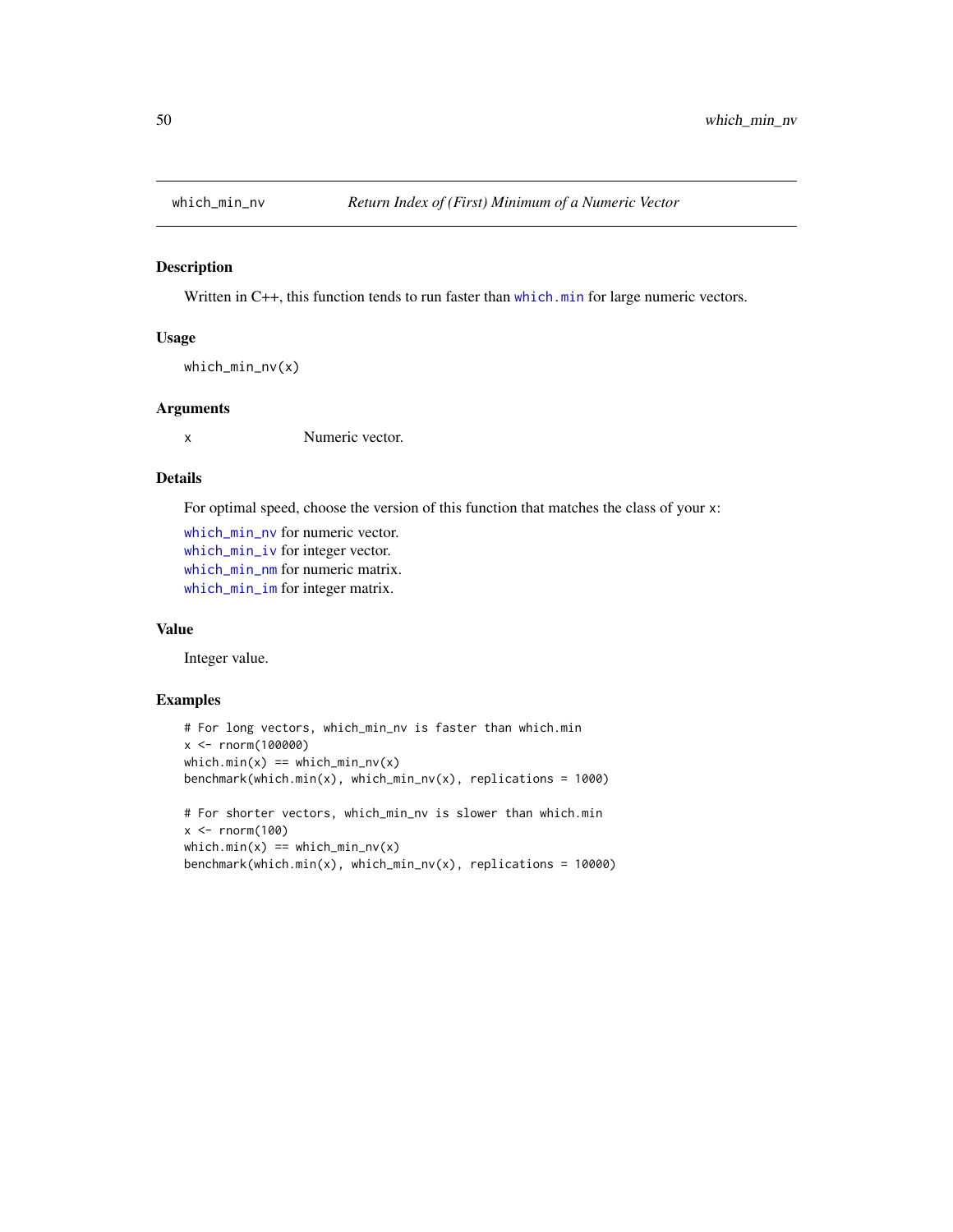# <span id="page-50-0"></span>Index

abline , *[9](#page-8-0)* aov , *[23](#page-22-0)* arrows , *[9](#page-8-0)* axis , *[9](#page-8-0)* , *[15](#page-14-0)* , *[21](#page-20-0)* , *[23](#page-22-0)* bmi3 , [3](#page-2-0) bmi4 , [3](#page-2-0) chisq.test , *[21](#page-20-0)* clean\_glm , [4](#page-3-0) cleancut , [4](#page-3-0) create\_qgroups , [5](#page-4-0) , *[6](#page-5-0)* , *[35](#page-34-0)* create\_qgroups\_svy , [6](#page-5-0) cut , *[4](#page-3-0) – [7](#page-6-0)* , *[17](#page-16-0)* , *[35](#page-34-0) , [36](#page-35-0)* cut\_decreasing , [7](#page-6-0) Distributions , *[14](#page-13-0)* do.call , *[19](#page-18-0)* dots\_bars , [8](#page-7-0) dvmisc , [10](#page-9-0) dvmisc-package *(*dvmisc *)* , [10](#page-9-0) expand.grid , *[11](#page-10-0)* expand\_grid , [11](#page-10-0) fisher.test , *[21](#page-20-0)* formatp , *[5](#page-4-0)* GammaDist , *[11](#page-10-0)* , *[25](#page-24-0) , [26](#page-25-0)* gammareg , [11](#page-10-0) get\_mse , [12](#page-11-0) ggplot , *[32](#page-31-0)* glm , *[4](#page-3-0) , [5](#page-4-0)* , *[12](#page-11-0) , [13](#page-12-0)* hcubature , *[12](#page-11-0)* , *[26](#page-25-0)* head , *[13](#page-12-0)* headtail , [13](#page-12-0) hist , *[14](#page-13-0) , [15](#page-14-0)* histo , [14](#page-13-0) inside , [16](#page-15-0) , *[40](#page-39-0)*

interaction , *[6,](#page-5-0) [7](#page-6-0)* interval\_groups , [17](#page-16-0) iterate , [18](#page-17-0) kable , *[4](#page-3-0) , [5](#page-4-0)* legend , *[9](#page-8-0)* , *[15](#page-14-0)* , *[21](#page-20-0)* , *[23](#page-22-0)* lines , *[21](#page-20-0)* , *[23](#page-22-0)* list\_override , [19](#page-18-0) lm , *[12](#page-11-0) , [13](#page-12-0)* logit\_prob , [20](#page-19-0) Lognormal , *[26](#page-25-0)[–28](#page-27-0)* lognormalreg , [20](#page-19-0) logodds\_graph , [21](#page-20-0) max\_n , [22](#page-21-0) mean , *[23](#page-22-0)* mean\_i,[23](#page-22-0) means\_graph, [22](#page-21-0) min\_n , [24](#page-23-0) mle\_gamma,2<mark>5</mark> mle\_gamma\_lnorm , [26](#page-25-0) mle\_lnorm , [27](#page-26-0) mle\_lnorm\_lnorm , [28](#page-27-0) moving\_mean, [29](#page-28-0) mutate , *[5](#page-4-0)* n\_2t\_equal , [29](#page-28-0) , *[30](#page-29-0)* n\_2t\_unequal , [30](#page-29-0) nlminb , *[12](#page-11-0)* , *[20](#page-19-0) , [21](#page-20-0)* , *[25](#page-24-0) [–28](#page-27-0)* , *[31](#page-30-0) , [32](#page-31-0)* odds\_prob , [31](#page-30-0) plot , *[9](#page-8-0)* , *[21](#page-20-0)* , *[23](#page-22-0)* plot\_ll , [31](#page-30-0) points , *[9](#page-8-0)* , *[15](#page-14-0)* pooled\_var , [32](#page-31-0) power.t.test , *[29](#page-28-0)* , *[33](#page-32-0)* power\_2t\_equal , *[33](#page-32-0)* , [33](#page-32-0) power\_2t\_unequal , [33](#page-32-0) prob\_logit , [34](#page-33-0)